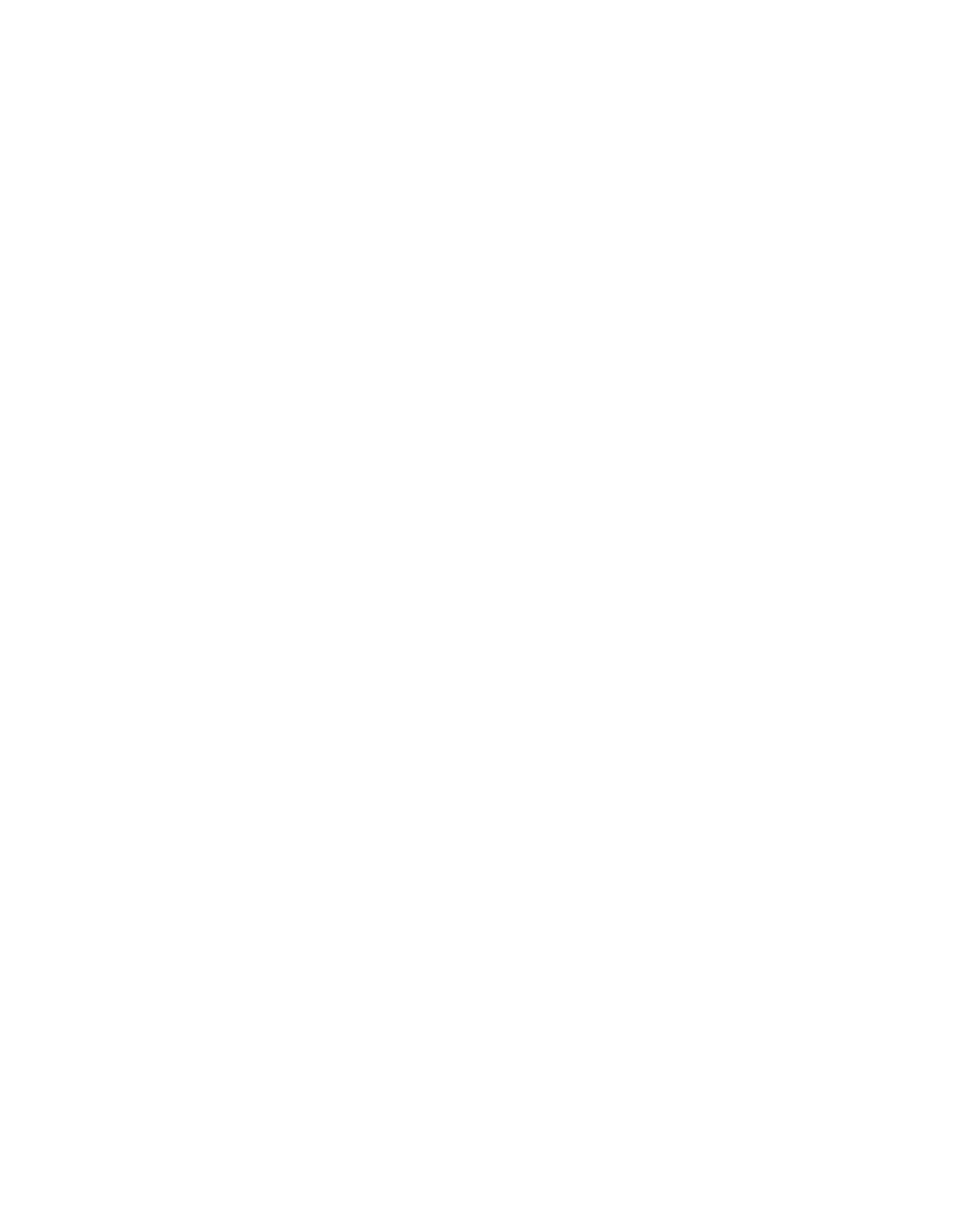#### **Reston Community Center Questionnaire, 2007 Responses to Open Ended Questions**

# **ETHNICITY**

| African                                          |
|--------------------------------------------------|
| African-American and white (parents one of each) |
| Arab, Egyptian, African                          |
| Bahamian                                         |
| Black, white, and Native American                |
| From India                                       |
| Global (white)                                   |
| Greek                                            |
| Haitian                                          |
| Hispanic                                         |
| Hispanic                                         |
| Hispanic                                         |
| Hispanic                                         |
| Hispanic Latina                                  |
| Hispanic.                                        |
| I think it is racist                             |
| Iberian                                          |
| India and American                               |
| Indian                                           |
| Indian race, Hindu                               |
| Just Hispanic                                    |
| Latina, White, Indian from Panama and Chinese.   |
| Latino                                           |
| Mexican                                          |
| Mexican White and Native American decent         |
| Middle eastern                                   |
| Middle Eastern.                                  |
| Mixed                                            |
| Mixed but doesn't want to say specifics          |
| Mixed race                                       |
| Native American and African American.            |
| Puerto Rican                                     |
| Spanish                                          |
| Spanish                                          |
| Spanish                                          |
| The rest of the family is Native American        |
| White and Asian                                  |
|                                                  |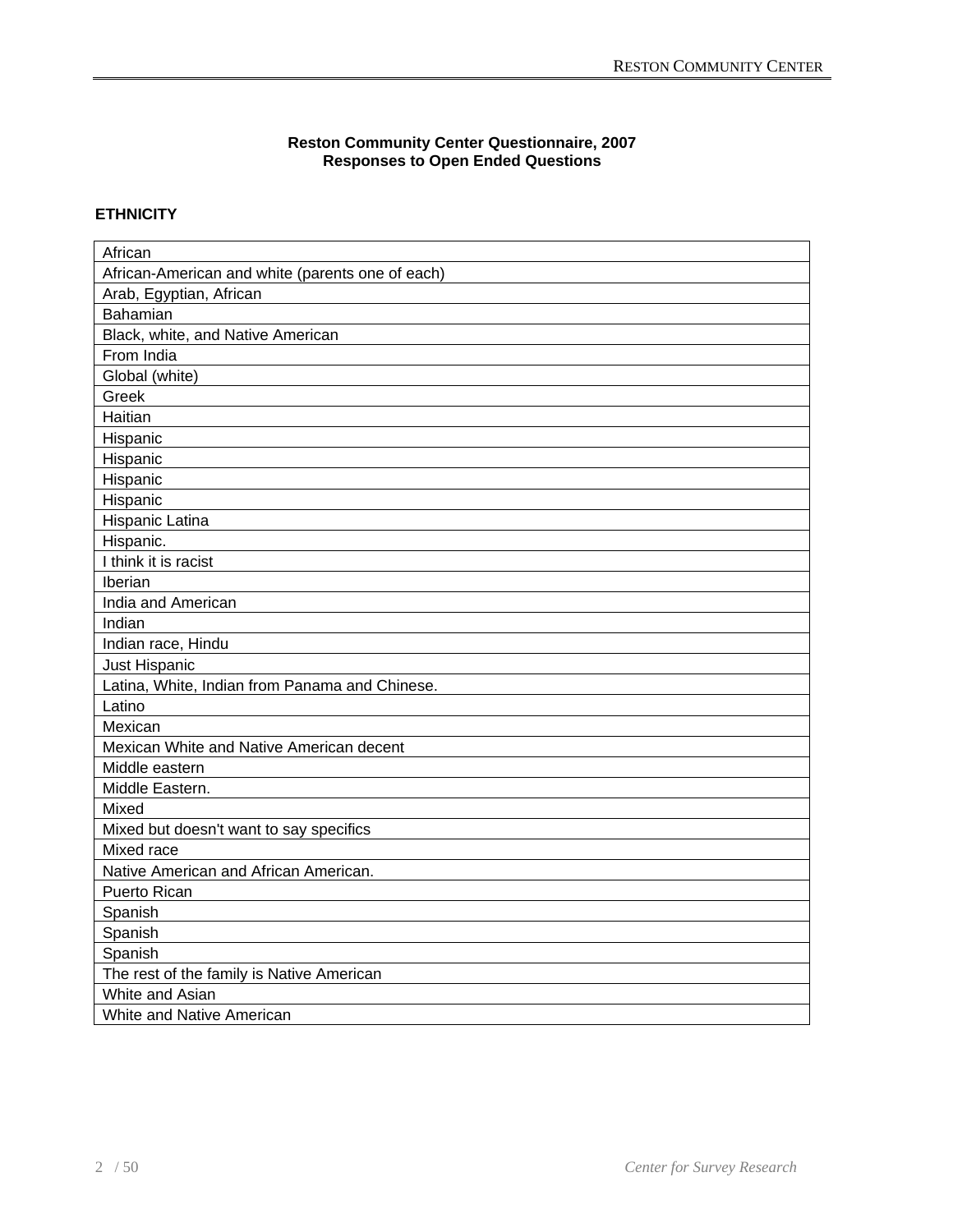# **INTCOMM: Additional interviewer comments**

| "I love Reston" he says                                                                                     |
|-------------------------------------------------------------------------------------------------------------|
| [name] is a UVA Graduate, she was very interested, and learned things that she did not know about           |
| Reston Community Center.                                                                                    |
| Although respondent did say that youth members of her family are likely to participate in certain           |
| Reston Community Center programs, she later said there are no children in her home                          |
| (demographics). I did not request clarification.                                                            |
| Asked a lot of questions about the question meaning                                                         |
| At end of survey the respondent mentioned that the water in the pool is not warm enough for her             |
| unless she wears a special water suit due to her handicap                                                   |
| Believes that the yearly or monthly fee is entirely to high (subsidizing for those who may use the          |
| center more). Center would benefit from programs that were geared toward a larger age group.                |
| Believed the survey was redundant and way too long, and refused to answer personal questions.               |
| Finished the survey, but thought it was too personal and a scam                                             |
| Both adults wanted the wife to do survey - she is the one who knows about the community center;             |
| husband has few or no dealings with them and feels he knows very little.                                    |
| Center isn't well publicized, although events are. Announcements are received but there's no                |
| additional information sent out to say how to be involved in it - realtors are good at this but the center  |
| is not                                                                                                      |
| Cooking classes fill up too quickly, cannot get in                                                          |
| Despite re-reading the introduction to questions regarding the importance of policy influence items,        |
| the respondent felt that they were not clear. Were the questions about her, her family, or about the        |
| community as a whole?                                                                                       |
| Did enjoy the Reston Community Center until she became unable to access it due to her disability -          |
| five years ago                                                                                              |
| Did not recall any question abut whether she had stopped using the Reston Community Center, so              |
| she did not understand the 'why did you stop' question                                                      |
| Doesn't like that there is a lottery to participate in classes. Rushed me through questions and didn't      |
| want to answer many questions                                                                               |
| Doesn't participate in Reston Community Center very much due to age. Doesn't like the current               |
| voting method at all                                                                                        |
| Facility needs to be enlarged and another facility open somewhere strongly wants online registration        |
| and have more information online website needs improvement to be more competitive and customer              |
| friendly                                                                                                    |
| Family is very big in swimming and teach classes.                                                           |
| Grandchildren in community are the ones who would be participating                                          |
| grew up in Reston and just returned back to teach                                                           |
| Growing number of seniors in Reston. Lottery system for classes / trips. Would like to see increase         |
| in programs for senior citizens. Swimming pool closed in summer- work on it without inconveniencing         |
| patrons (not in summer)                                                                                     |
| Had no family in the area, so answered the questions based on herself only                                  |
| Has used the bike trails and swimming pool. Too busy with other activities to do more.                      |
| Have always enjoyed the programs that the Reston Community Center offer, especially to older                |
| population.                                                                                                 |
| He completed the survey but he acted like he did not want to do it, however it might have been              |
| because he sounded sick                                                                                     |
| He didn't listen to directions well. I often had to repeat instructions a couple of times. I would ask if a |
| family member had done something in last 12 months and he would tell me how likely they were to             |
| do it.                                                                                                      |
| He had kids but they did not live with him.                                                                 |
| He had told me that he had no contact with Reston Community Center and really knew very little              |
| about it. He seemed to be trying to be polite. I offered to put "don't know" but he sometimes declined      |
| and gave Reston Community Center a very high rating.                                                        |
| He kept saying that they had participated in so many more of the activities when the kids were little.      |
| He said "Please tell them not to sell my contact." I assured him we would not. I want to reiterate that     |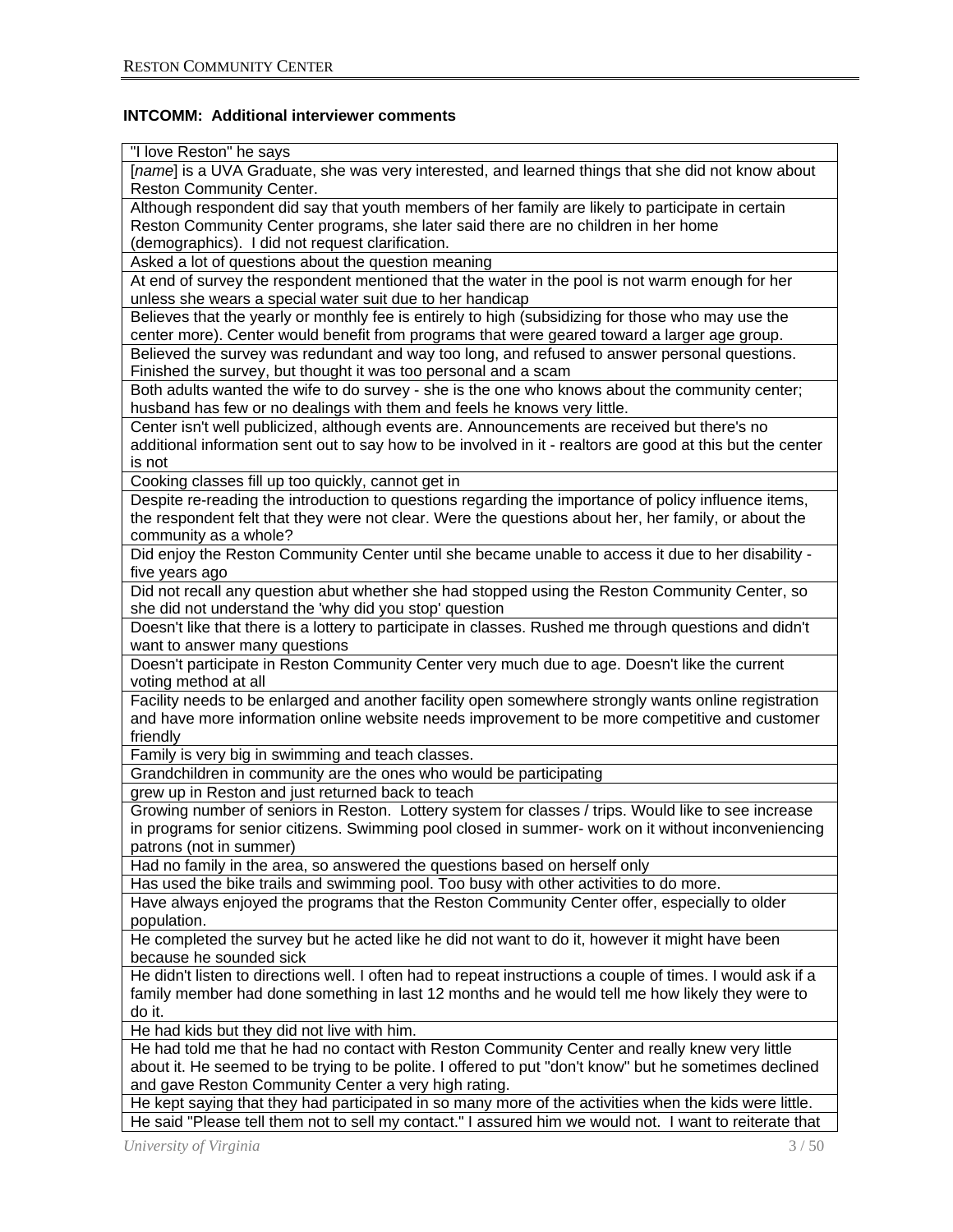he wants not to be telephoned. He is on do not call lists. Please write him instead

He said he was the only adult in the household at first, then said he was married, and declined to answer when asked if there was another adult in the household, his address came up, he was concerned

He says he wants to see the results of this survey himself.

He sounded like a white, middle class or slightly above respondent, probably married, refused all demographic questions

He stated that he was a homebody but he was also very informed about the Reston Community Center because his daughter is in school and the family uses it a lot

He volunteered at the Reston Community Center

He wanted to make it clear that he plans to move out of Reston in 6 months

He was Bahamian, language was a slight difficulty, some questions he was highly literal (and intelligent) about, so didn't answer with the usual pattern.

He was not sure exactly what all was under auspices of Reston Community Center

He was very nice to participate, just pulled in driveway from work and agreed.

He works two full-time jobs

His wife uses the community center a lot and they would really like to see programs increase.

Hunter Wods shopping center paths have reports of attacks. Some other locations you have to park and walk past shops to get Reston Community Center late at night those shops may not be open and it makes you feel vulnerable

Hunters Wood Center is hard to get to because of parking and Lake Anne facility needs improvement I am strongly in favor of them putting back a little place where people can go in and have a coffee and visiting time or play chess. Just a nice quiet place for people to enjoy. Anything with music. I had to repeat each question for her, but she got through the survey.

I have read the resume write up on the people hired to work at Reston Community Center - highly qualified. They have done good job getting good people. I suggest Reston Community Center brings authors to speak like McLain Community Center.

I would love to see designated fitness programs - at different levels according to fitness and ability. And also it's disconcerting not being able to get into classes - being put on a waiting list. Should have more

In a hurry

In terms of programs the Reston programs in general are geared toward retirees and need to gear them toward working business professionals (younger) 25-40 because demographic changing

Is disabled, would like to see more programs for disabled.

Is very happy with all that the Reston Community Center offers. Would like to see more theatre and art performances

It is a very special place but frustrating with waiting lists for many classes

It seems like the programs are more geared toward stay at home moms. She and her partner work very hard and have a young child but they work so much and there is never a good time available for them to go.

It would be most helpful to receive email notices of programs. Would participate more, such as swimming, if it were less crowded.

Just finished a survey started earlier

Just works do go the other programs

Lady refused to tell if they had children and the age and a lot more refusals

Language barrier made some questions difficult, but respondent was able to complete the survey. She agreed to be contacted abut business use of Reston Community Center even though she works alone

Liked to talk and didn't use the Reston Community Center very much because of her work and she live very close to the center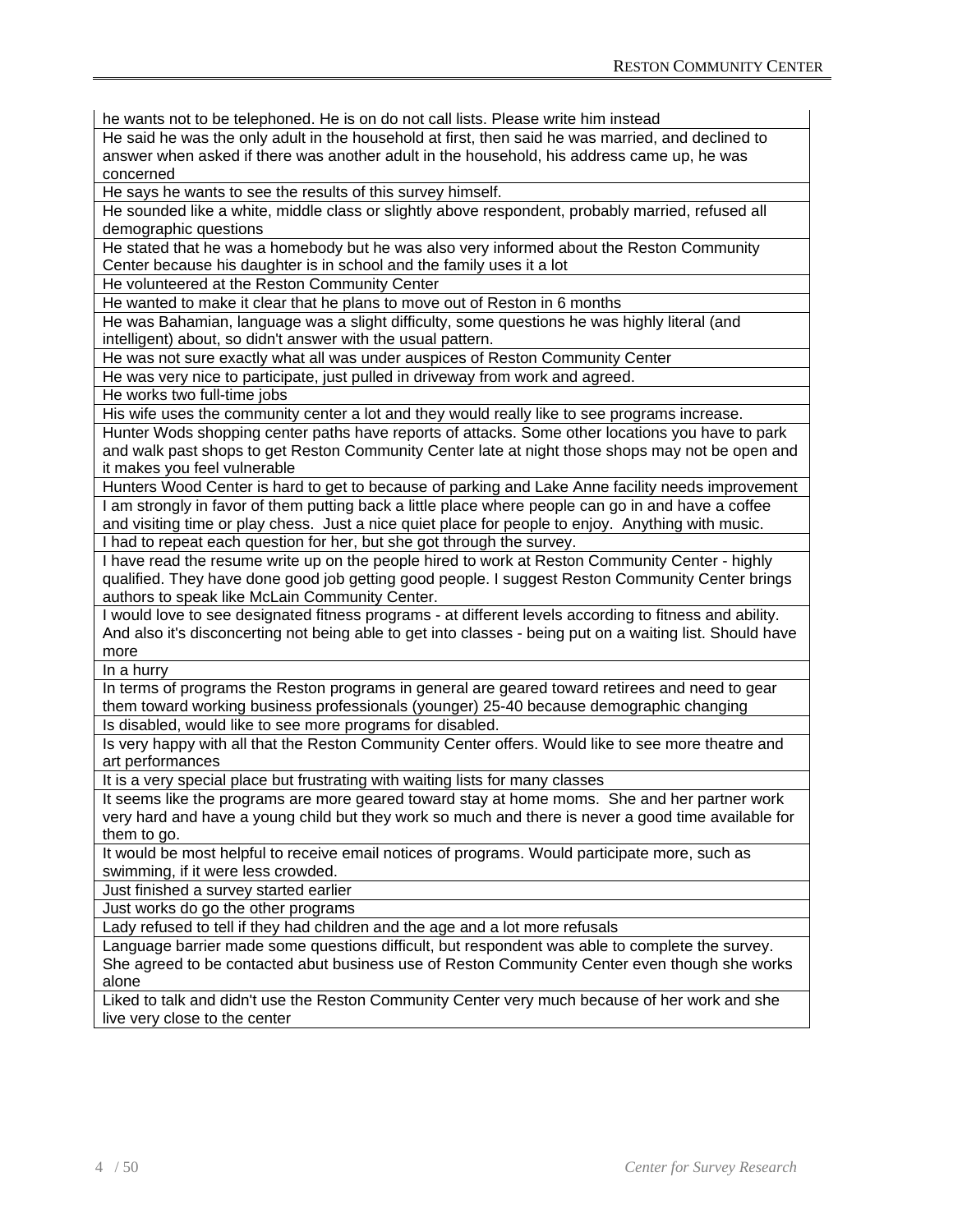May not participate in programs themselves except when family members come from out of town to visit.

Move the community center to North Reston.

Moved in last year to town center; does not know alot about local organization. Does not know anything about Reston Community Center and is probably does not pay taxes toward Reston Community Center.

My children have grown now but I don't want my answers to reflect a lack of use or appreciation.We used the Reston Community Center a great deal over the past twenty years.

My development offers many of these services or opportunities - fitness room, pool, meeting room, etc.

Need to have night time transportation for seniors to Reston Community Center

Need to keep pools open especially for the seniors. Could add another senior aerobic class. Problem with the lifeguards in summer (shorter hours). Need better exercise classes

Never uses services

New to the area since March 2007 but are very glad to receive the program mailings telling them about it.

Not a dues-paying resident. Lved in the northern part of the "194" zip code. She said none of the neighbors were members of the Reston Association either, nor used the Reston Community Center

Not involved due to fact husband died in last year or so and children not living in Reston

On marriage question - there should be another category for "partner"

On two early sets of questions - the set about the Reston Community Center staff (one question was the "how courteous" one) and statements about Reston Community Center set: several times he said "Oh I'm sure they do-strongly agree"

Only complaint is that it is often over crowded, especially the pool.

Participant belongs to a private club, does not attend any functions at Reston Community Center

Programs I love are writing program. The write your life memories and fiction writing program. I go to author book signings and speaking engagements by authors

Programs need to be put in each season. The people know where to go to get the information that is needed and respondent need to be interested

Would like to have an expanded building in the north side of Reston

Recently moved to Reston. Not familiar with Reston Community Center at all.

Resistant and rushed, hung up before interviewer completed final statement about when results would be read

Respondent reiterated in loud and emphatic terms that she thinks the Reston Community Center should abolished in so far as it relies on general taxation of all residents, that residents should be able to opt out and not pay costs.

Respondent agreed to be re-contacted but had minimal participation in Reston Community Center Respondent attending practical nursing school

Respondent felt that he had already answered the race question by considering himself to he Hispanic

Respondent had some difficulty understanding 'very' versus 'somewhat' due to a language barrier, but we did get through the survey with hopefully accurate responses. She said her income is \$700 per month.

Respondent is a resident of Reston and is in target zip code but does not pay dues to Reston Association rather pays to West Market. Did survey as seemed most appropriate

Respondent said at the beginning of survey that he was the only resident. As I asked questions he answered that he was married and there are two children under 18

Respondent said the survey was to long

Respondent somewhat hard of hearing

Respondent strongly supports Reston Community Center swimming and youth camp programs even though her adult family does not use them now

Respondent was completely unaware of the Reston Community Center and so responded Respondent was not familiar with the Reston Community Center

Respondent's answers to all Reston Community Center governance questions pertained to him only. He does not consider Reston Community Center governance opportunities to be generally important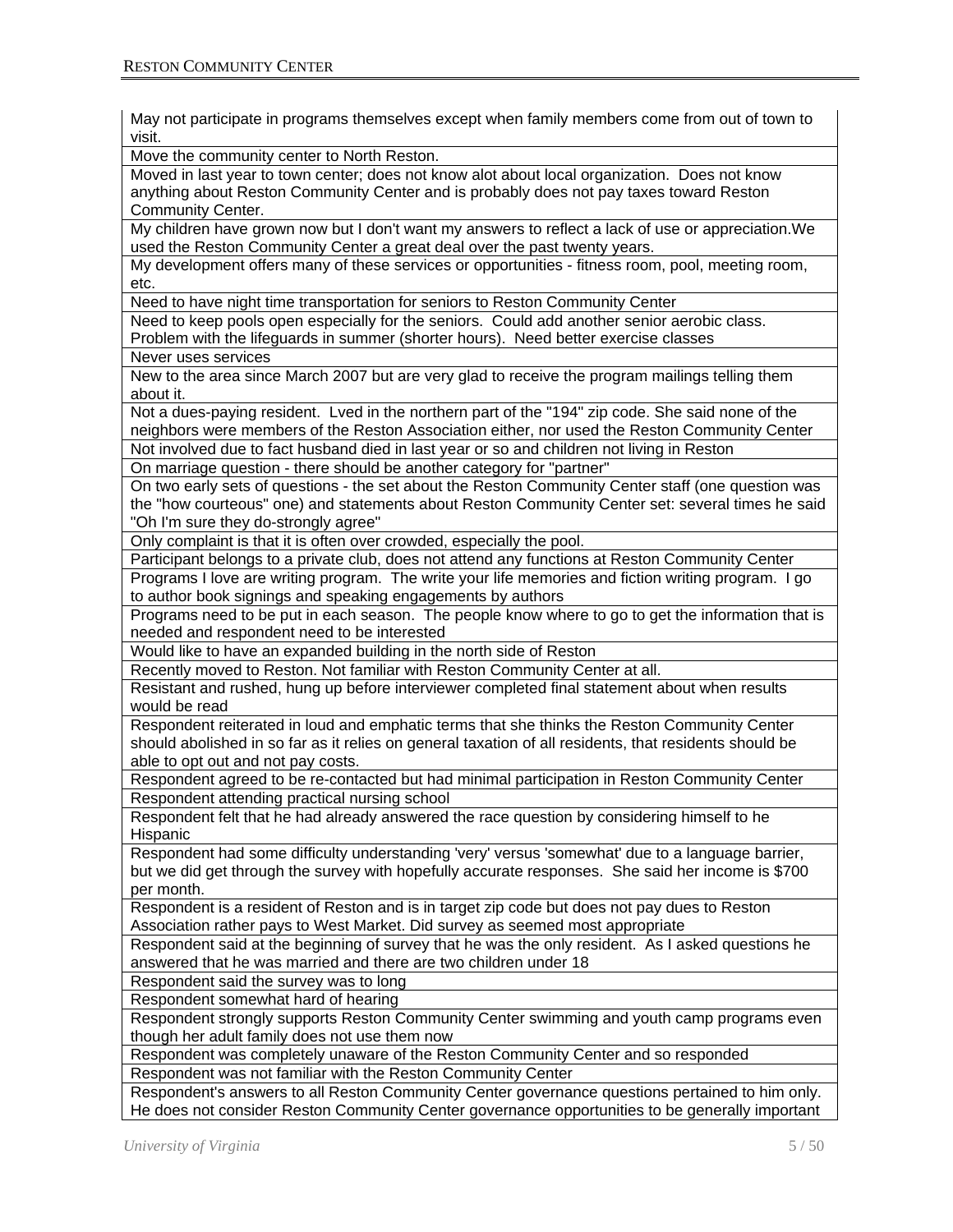| for Reston residents. He just received the survey letter today.                                            |
|------------------------------------------------------------------------------------------------------------|
| Responder feels that the Reston Community Center needs to be more competitive with cultural                |
| events to be successful                                                                                    |
| Reston Community Center is overpriced and not user friendly to my age group. Shopping Center               |
| was so bad women wouldn't go there. Reston Community Center is still way in the back. Glad                 |
| somebody does use it                                                                                       |
| Reston Community Center seems to be geared toward older people. There are no sports programs               |
| or basketball courts.                                                                                      |
| Reston has out grown the Reston Community Center because we have a lot of things that have the             |
|                                                                                                            |
| same programs<br>Says Reston Community Center should be more centrally located.                            |
|                                                                                                            |
| Senior citizen. Hard of hearing, but did complete the survey. Lives off 'investments' and does not         |
| know what her income is                                                                                    |
| Several times I have called, asked for a performance date, and been given the wrong date by the            |
| Reston Community Center staff. It is very frustrating later to find out that I missed an event that I very |
| much wanted to see.                                                                                        |
| She mentioned that she never knew what was going on at the community center                                |
| She never divulges her race or income                                                                      |
| She said all of her children have moved out but she still uses the facilities                              |
| She said she would not have answered the questions if she had not received the letter and was very         |
| rude at first until I identified myself                                                                    |
| She said that she had been discouraged to use the Reston Community Center because she didn't               |
| know or they made it hard to register for courses online.                                                  |
| She said that she is kind of far from the center and does not have a membership.                           |
| She said that she wanted to hear more questions about the other community center. I think she said         |
| the "north one" but I'm not sure.                                                                          |
| She said they would take advantage of the activities and programs if they were offered at better           |
| hours, ie., more weekend programs                                                                          |
| She says she is part of Reston Town Center and does not pay taxes to Reston Community Center               |
| She was very helpful, except her kids were interrupting.                                                   |
| Some comments about use referred to the respondent's grandchildren (who live outside of Reston)            |
| Some of the questions were kind of vague. It seemed like when I was asking for which organizations         |
| come to mind that you were setting me up to say Reston Community Center.                                   |
| Spanish lady and was well up on what is happening                                                          |
| Struggling with language, explains length of interview.                                                    |
| Suggestions - sauna bath at Hunters pool, open up workshop and community center more                       |
| Survey is too long, she felt                                                                               |
| Talkative                                                                                                  |
| Thank you to the people who put in their time.                                                             |
| Thanked us for our persistence;                                                                            |
| The answers could be better designed - a 1-5 scale is better than agree / disagree. Questions              |
| assume that people understand them when I certainly don't. Designer went way overboard - too               |
| much detail                                                                                                |
| The lady was very difficult and really did not want to do the survey.                                      |
| The lighting is very bad at Reston Community Center. There needs to be more lighting for safety,           |
| especially near the streets. My aunt came to visit from Russia and she said there are more street          |
| lights in Europe then here.                                                                                |
| The man interviewed does not live in Reston, has correct zip code and lives in small district 5. Has       |
| paid taxes for Reston Community Center until recently and voted inthe Reston Community Center but          |
| he no longer pays taxes or votes.                                                                          |
| The respondent was 81 years old and hard of hearing. His wife stayed on the phone and repeated             |
| questions he could not hear. Some questions she answered personally, like the question about the           |
| cooking class.                                                                                             |
| There are a core group of citizens who support the Reston Community Center. It is a great center. It       |
| may not need to get bigger. If it over expands, it could harm the center. Just growing it to grow is not   |
| as important as quality.                                                                                   |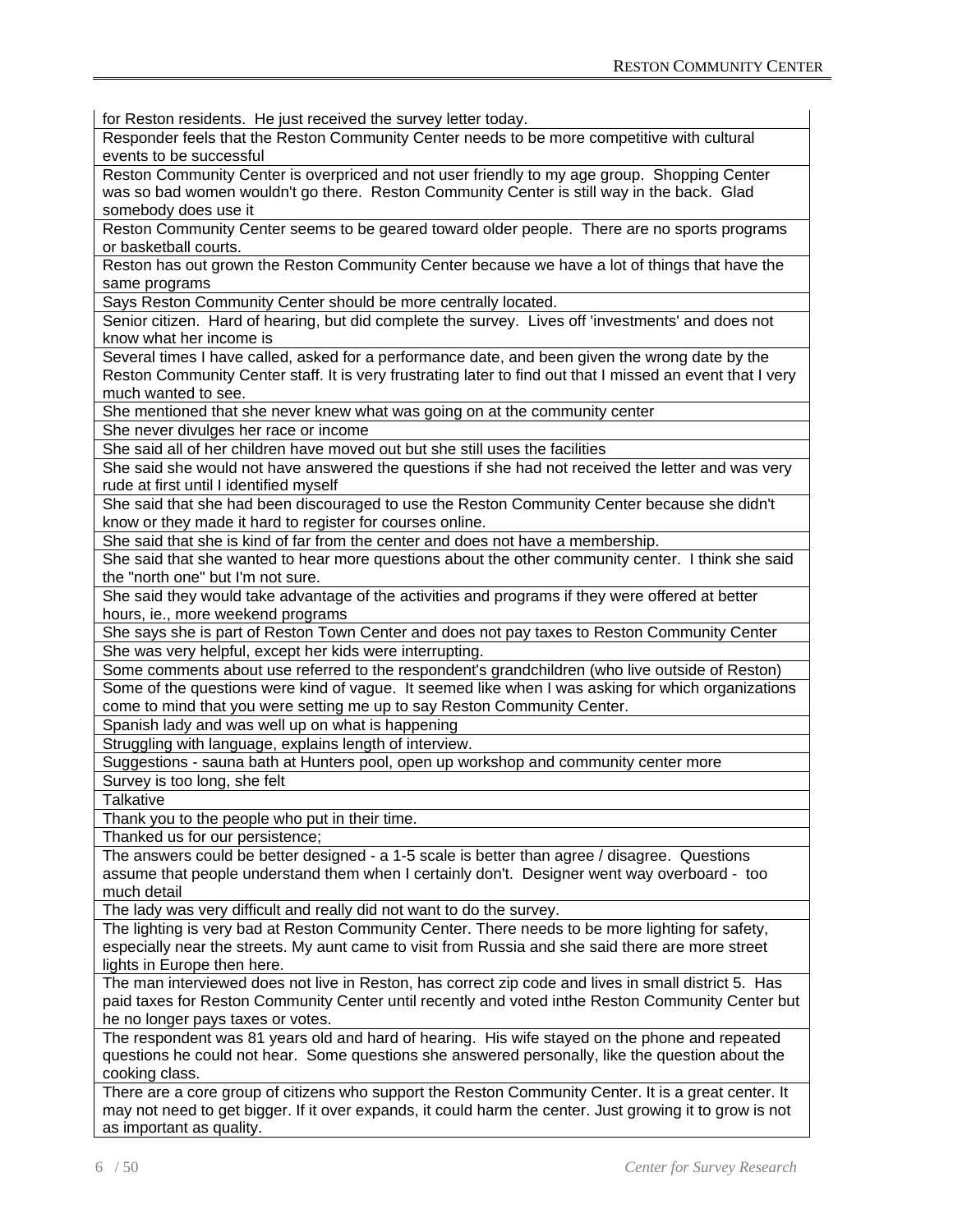| They really should consider more weekend pool classes for pre-school age children. Make the lottery<br>system a bit more fair.                                                                                                                                                                                       |
|----------------------------------------------------------------------------------------------------------------------------------------------------------------------------------------------------------------------------------------------------------------------------------------------------------------------|
| They should have an annual membership card. So that people get charged according to their use of<br>Reston Community Center facilities and programs. They could refund members left-over fees.                                                                                                                       |
| They were reminded to try to confine their answers to the respondent's opinion.                                                                                                                                                                                                                                      |
| This lady is a realtor and seems to know her way around Reston and could be a real help in case<br>there is such a need in the future                                                                                                                                                                                |
| This lady is quite handicapped and was very upset to find many calls from us on her caller ID when<br>she got home, but she finally agreed to do the survey and was very gracious about being disturbed<br>by me I                                                                                                   |
| This lady says she does not receive information on programs and activities like she used to                                                                                                                                                                                                                          |
| This lady says that Reston Community Center helped them get the right college for their son in what<br>he wanted to study and they are very grateful for the part Reston Community Center played in recent<br>years                                                                                                  |
| This man indicated the Reston Community Center was not what it could be, but he failed to say what<br>needed to be fixed. He said he was willing to talk to others in this regard                                                                                                                                    |
| This man says that Reston Community Center is catering to the lowe classes and this is adversely<br>affecting many others who would participate more.                                                                                                                                                                |
| This man thinks everyone is now to themselves and lost the art of cooperating and living with and for<br>each other. He says Reston has changed over the years                                                                                                                                                       |
| This man works with some indigent persons and feels there should be better ways that they can get<br>to use some of the recreations facilities located there.                                                                                                                                                        |
| This woman is severely handicapped and believes she is being taken advantage of because she has<br>to pay higher prices for a number of things than she believes she should, and would like this<br>corrected                                                                                                        |
| To do online voting for polls and thinks they should let people know. Also, the new athletics at<br>Herndon was a good job. Finally, I'm thrilled that they put a center at Lake Anne, I use it all the time.<br>But instead of expanding Hunters Woods they should add a new facility like they did with Lake Anne. |
| Used the Reston Community Center much more when children were little                                                                                                                                                                                                                                                 |
| Uses the Reston Community Center only for senior events, trips, etc.                                                                                                                                                                                                                                                 |
| Very polite just not interested in most activities. Only attends about one event a year at Reston<br><b>Community Center</b>                                                                                                                                                                                         |
| Very polite. Never used facilities. Lives across street from facilities. Seemed latently hostile on<br>subject of Reston Community Center                                                                                                                                                                            |
| Very satisfied with service personnel information provided by Reston Community Center.                                                                                                                                                                                                                               |
| Very talkative                                                                                                                                                                                                                                                                                                       |
| Very young didn't know much about this kind of in view                                                                                                                                                                                                                                                               |
| Waiting lists for the children's classes                                                                                                                                                                                                                                                                             |
| Web                                                                                                                                                                                                                                                                                                                  |
| When respondent answered 'youth' on likely / unlikely program participation questions she was<br>referring to her preschool child being a youth in the future                                                                                                                                                        |
| Works at the Reston Community Center                                                                                                                                                                                                                                                                                 |
| Would be interested in more programs for teens with disabilities or special needs.                                                                                                                                                                                                                                   |
| Would like to see more parking available                                                                                                                                                                                                                                                                             |
| Would participate in more things if she was younger                                                                                                                                                                                                                                                                  |
| You are very welcome, but I really think that your interrogation was much too long                                                                                                                                                                                                                                   |
| Young and very hesitant                                                                                                                                                                                                                                                                                              |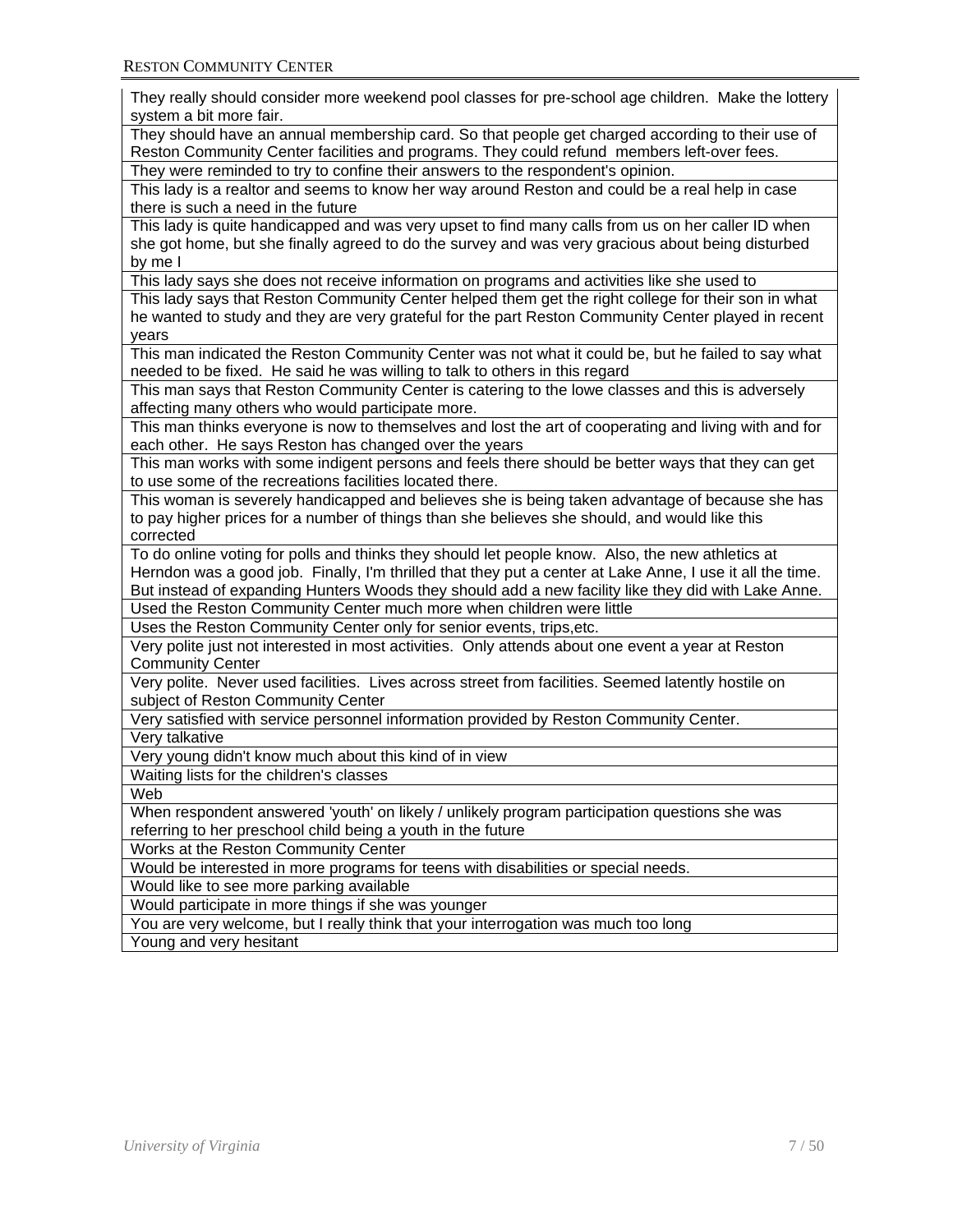# **JOBLOC: Is your job located in Reston or elsewhere**

# Herndon

Home office is elsewhere but I now usually work at home by telecommuting.

Main office in California but telecommutes out of home.

My own business is mobile. Run out of home in Reston or out of my vehicle. Go all over

One in Reston, one elsewhere

Two days a week I work at a office in Fairfax, outside Reston, and the rest of the week at home in Reston.

Varies, substitute teacher

Work for company in Maryland but right now we are working in Reston

# **LANG2: What language is primarily spoken in your household?**

| Arabic                                              |
|-----------------------------------------------------|
| Arabic                                              |
| Arabic                                              |
| Arabic for the adults and more English for the kids |
| Armenia                                             |
| Bengali                                             |
| Both English and Spanish equally                    |
| Chines                                              |
| Chinese                                             |
| Chinese                                             |
| Chinese                                             |
| Chinese                                             |
| Chinese.                                            |
| Croation.                                           |
| English and Spanish are both primary                |
| Farsi                                               |
| Farsi                                               |
| Farsi (Persian)                                     |
| Farsi [Persian]                                     |
| French                                              |
| German                                              |
| German                                              |
| Hindi                                               |
| Hindi                                               |
| Hindi                                               |
| Hindi                                               |
| Hindu                                               |
| It is Marathi, an Indian language                   |
| Japanese                                            |
| Korean                                              |
| Korean                                              |
| Local language, Telivu                              |
| Norwegian                                           |
| Panjabi                                             |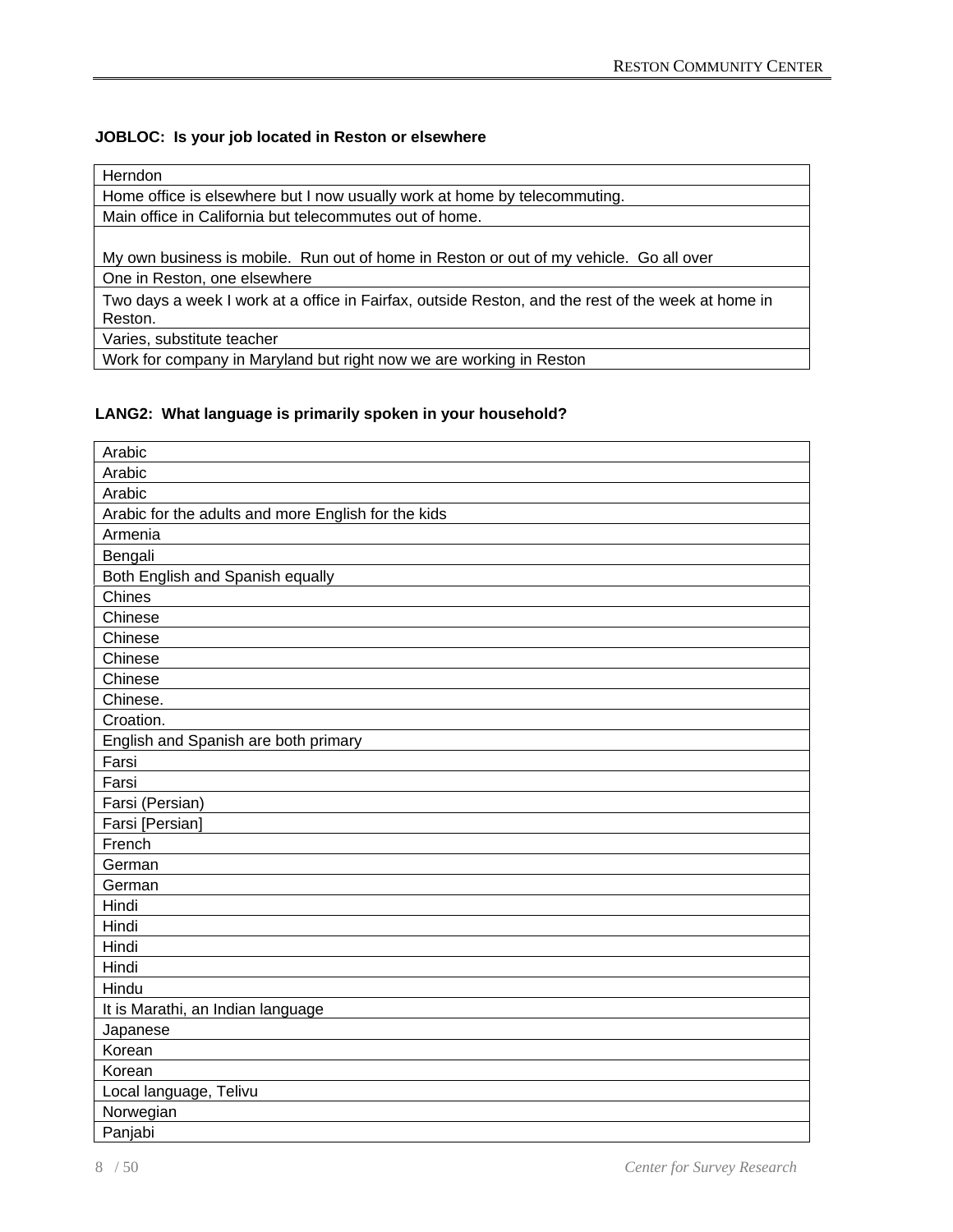| Phillipino                                          |
|-----------------------------------------------------|
| Polish.                                             |
| Portugeese and English                              |
| Punjabi                                             |
| Rushain                                             |
| Russian                                             |
| Russian                                             |
| Russian                                             |
| Russian                                             |
| Russian.                                            |
| Shinese and English                                 |
| Spanish                                             |
| Spanish                                             |
| Spanish                                             |
| Spanish                                             |
| Spanish                                             |
| Spanish                                             |
| Spanish                                             |
| Spanish                                             |
| Spanish                                             |
| Spanish                                             |
| Spanish                                             |
| Spanish is spoken about half the time.              |
| Tagalog                                             |
| Tagalog (Phillipines)                               |
| Telegu                                              |
| Telegu (Southern India), English is second language |
| Telue                                               |
| Telugu                                              |
| Thai                                                |
| We speak Spanish at home                            |

#### **METHOD: Currently every resident of Small District 5 (Reston) 18 years of age and older is eligible to vote in the annual Preference Poll. What method of voting would you most prefer?**

| Any Reston Community Center places.                                                                  |
|------------------------------------------------------------------------------------------------------|
| It needs to be publicized more. They should put signs up on every corner like they do for festivals. |
| Maybe have more than one way due to peoples ages.                                                    |
| They should send us e-mail notification about when it's time to vote                                 |
| Village centers and online voting                                                                    |
| We need to make it reliable and tamperproof                                                          |

# **NBUS: Do you or anyone in your household own or operate a business located in Reston?**

|  | I I own a home business here |  |
|--|------------------------------|--|
|  |                              |  |

I rent to my roommate Wife has a home business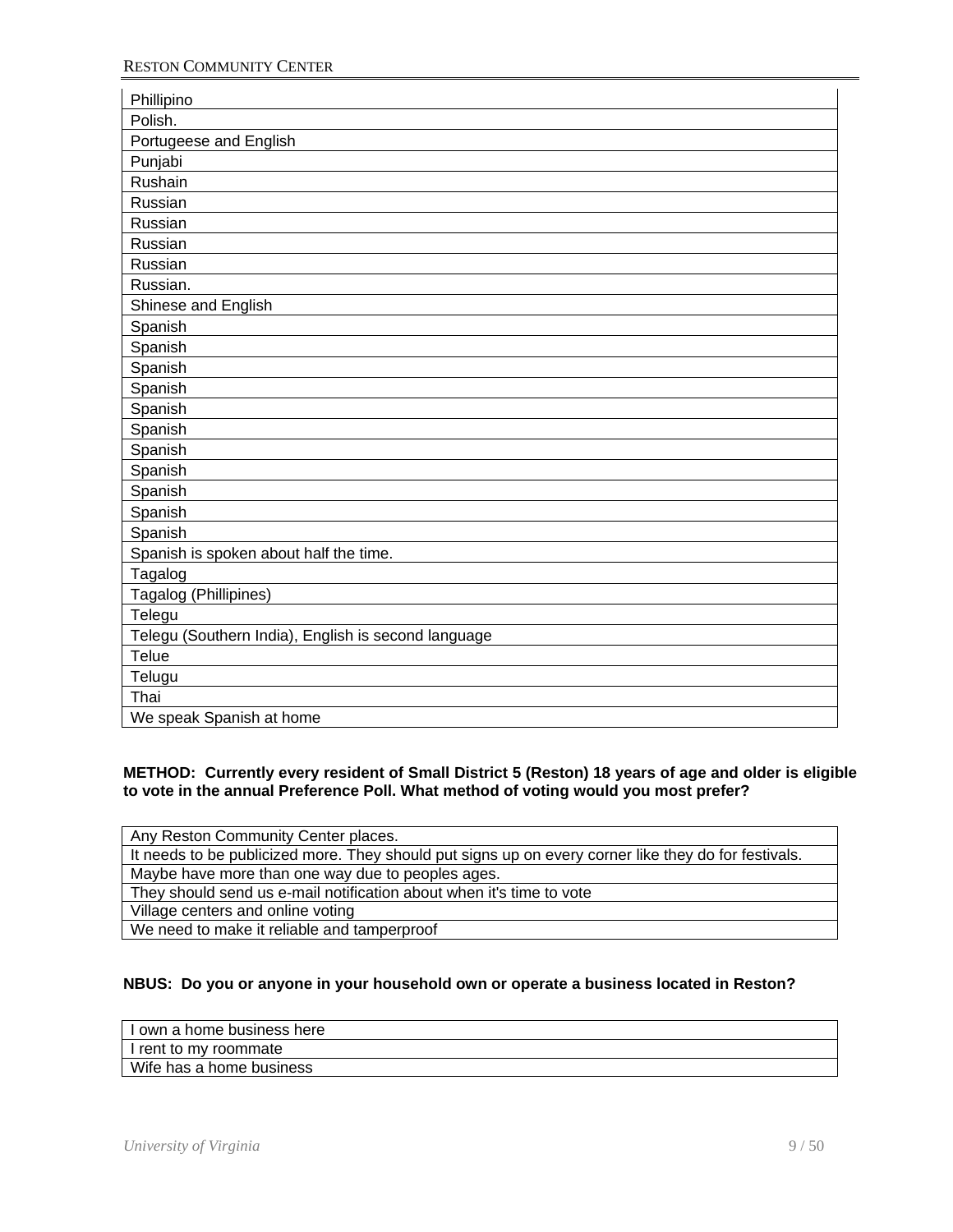# **PARTI: How important would you say it is for residents such as yourself to participate in the governance of the Reston Community Center?**

I'm not a dues payer

Not a friendly board to outside participation (unless you think like they do)

The few people that participate tend to hijack the system and paralyze the board so I'd prefer the board to operate with minimal input from attending public.

**PARTIL: I'm going to read a list of ways in which Reston residents such as you can participate in the governance of the RCC. For each one, tell me how important it is to you as a way of influencing the policies of the Community Center. Would you say that it is very important, somewhat important, or not important.** 

| But of dubious value                                                                                     |
|----------------------------------------------------------------------------------------------------------|
| Didn't understand the question                                                                           |
| Do you mean important for some volunteer, or important for me personally? It's not a priority for me     |
| this year.                                                                                               |
| Done it twice, railroaded both times. The board and the supervisor sabotaged unanimous                   |
| recommendations of a citizen advisory committee on governance reform. Yes, unanimous                     |
| recommendations                                                                                          |
| I hate writing letters                                                                                   |
| I watch on Reston channel TV                                                                             |
| If I did have an issue I would talk to them                                                              |
| It's hostile.                                                                                            |
| Local involvement and local government is critically imp but they must be receptive to it. Reston        |
| Community Center has been governed with a particular bent for a long time. The board is completely       |
| hostile to alternate viewpoints on governance and they make it very difficult and uncomfortable for      |
| people to participate                                                                                    |
| Need more information                                                                                    |
| Need more information                                                                                    |
| Of dubious value. Board is top-down. Governance should be from bottom up. I hold as a fundamental        |
| political value consensus in community decision-making. This board does not embrace this value.          |
| that fundamentally limits Reston Community Center in realizing its potential in the community            |
| Of dubious value. She is often in lock-step with board. Governance is under the supervisor's thumb. It   |
| can create a disincentive for Reston getting its fair share of the county recreational dollar. The best  |
| example of that recently was the Reston Community Center effort to build a skateboard park. That         |
| should have been a county facility but there was an effor to have Reston Community Center build it.      |
| The vast majority of projected users came from outside the tax district. There is a philosophy that if   |
| county hasn't done it we should. that is unfair to people in tax district. They need to justify programs |
| based on resident use                                                                                    |
| Should be some free programs.                                                                            |
| Should have a computer program for young people.                                                         |
| Useless again!                                                                                           |
| Useless but important! There's a hierarchy that runs it and that's that.                                 |
| Very important but useless                                                                               |
| Very little response back.                                                                               |
| We love and take the Reston Community Center for granted except for voting and passing out flyers.       |
| I don't do a lot of things                                                                               |
| Would be very important except they are very unresponsive.                                               |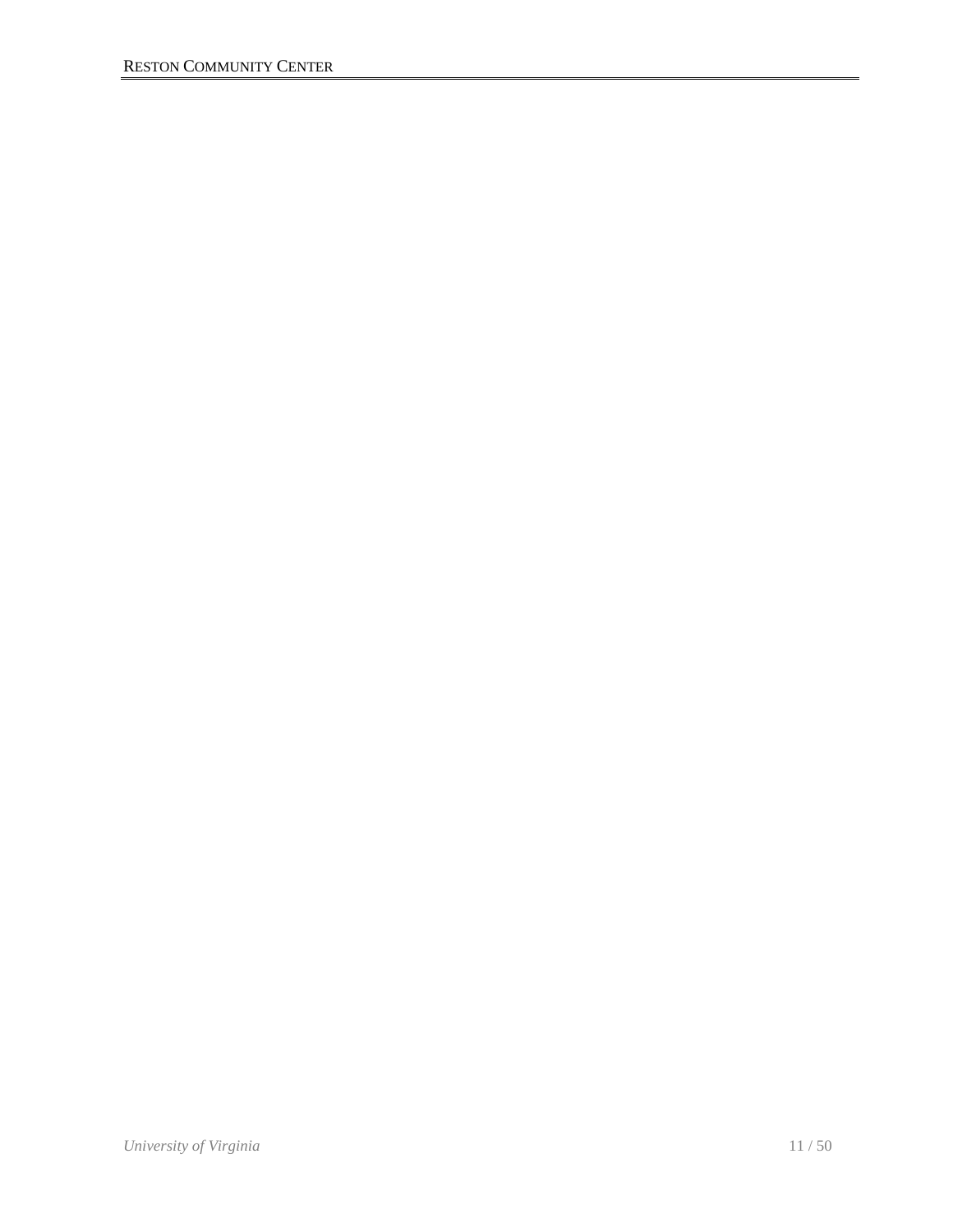# **RCC10: In your opinion, does the RCC make Reston a more attractive place for business?**

Need to reach out to the businesses a little more. Give a discount.

This is one of the great fallacies of what Reston Community Center is. Reston Community Center and what it offers are irrelevant to whether businesses locate here. Businesses perceive this as an additional tax for which they realize little or no benefit. I think Reston Community Center's posturing of its benefits as extending to Reston employees is wrong and the focus of what Reston Community Center does and how it justifies its programs needs to be on the residents of the tax district.

**RCC14 We would like to ask you about how often you or the members of your family take advantage of the RCC. In the past twelve months, have you or a family member ever attended a program or activity, community-wide event, or private rental sponsored by or held at the Reston Community Center?** 

Girl scouts

I go to the Town Center all the time for outdoor events. Is that the same as the Reston Community Center?

I think that my weekly ballet lessons are sponsored by the Reston Community Center, but I don't know.

Is the Lake Anne center the Reston Community Center offering? I took an exercise class there. But don't know if that was Fairfax County or Reston Community Center.

Needs handicap parking and it is in short supply. Navigating from the parking lot to the Reston Community Center is really a challenge to get up the incline, ot convenient

Participation was very heavy when kids were young, but as empty nesters seldom if ever participate. Placed on waiting list because everything has been full

#### **RCC15 How often would you say that you or a member of your family use the facilities at RCC or participate in its programs?**

At least once a month

Every other week

It depends on the occasion. When enrolled in a class could be weekly. If not then none. I don't know how to give an average on that.

It depends on the season. In the summer they use it weekly.

Just started a weekly water aerobics program

One or two times a year

Only in Reston three months a year

Our church uses the Reston Community Center every Sunday. Our family uses the Reston Community Center a few times a year.

Swim three times a week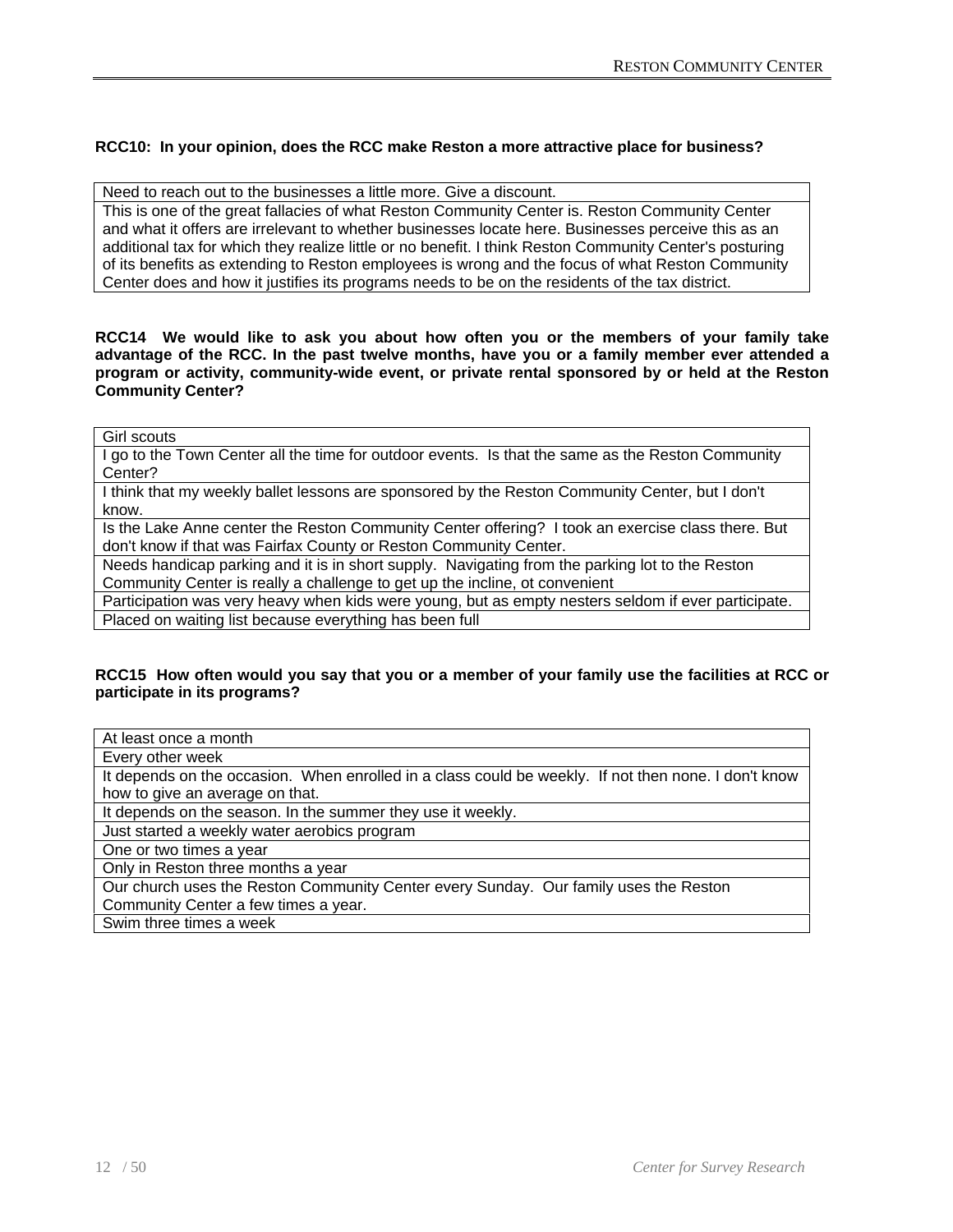**RCC17a: Has any member of your family used the RCC pool at Hunters Woods to participate in a swimming or other Aquatic program within the past 12 months?**

# **AQUATICS INCLUDE USING THE POOL FOR SWIMMING OR OTHER ACTIVITIES**

[*name*] who organizes entertainment is really wonderful and is superb. Don't like the new General Program Director.

Are planning on getting a pass to go there

I would if there were a completely separate kids pool. Using a pool for laps after four or five toddler classes does not thrill me.

Kids are older -- but they did have swim lessons there a few years ago.

Water is too cold - YMCA is 5 degrees warmer

# **RCC17b: Were you satisfied with the value you received in relationship to the fee that you paid?**

Children attended private pool party. No fee was paid.

Closed for renovation three times every year. An awful lot of time that your close. Senior swim with dad. They really need it every year.

I'm paying such high taxes for it

Not applicable. I volunteer and in return receives free access, so my value is great. Yeah!

The amount charged for residents seems high since we already pay to live in Reston and that fee goes toward the stuff

There are bigger pools that have more amenities, I like to swim and dive

Would like family members visiting access to facilities at a good present

#### **RCC17c: Would you say that members of your family are very likely, somewhat likely, somewhat unlikely, or very unlikely to participate in [READ FROM LIST] if it is offered in the future?"**

#### **LIST: Open or Lap Swim; Swim Instruction; Water Aerobics; Adapted Aquatics for individuals with disabilities**

Because I belong to the YMCA pool.

Depends on how crowded it is. It's across the parking lot, but I would rather drive and be guaranteed a space. The county offers passes

Difficult to do at Hunter Wood with our young children because of Senior Swim

I have a broken rotator cuff. Does that count as a disability?

I just don't like their pool!

I would like it to be available for people who do need it

If you could get into the classes, my grandson would be a participant

Not as a participant but as a volunteer.

Not enough lanes. Times when I go to the pool and has difficulty finding a lane. The hot tub is out of service too often.

The classes fill up quickly.

The security at Hunter's Woods is a problem at night. I would not go there.

There is a long wait list for swim instruction

There should be a gym and pool together

Timing is wrong

Would like to support it, but haven't done it yet

Would they participate as instructors? Then maybe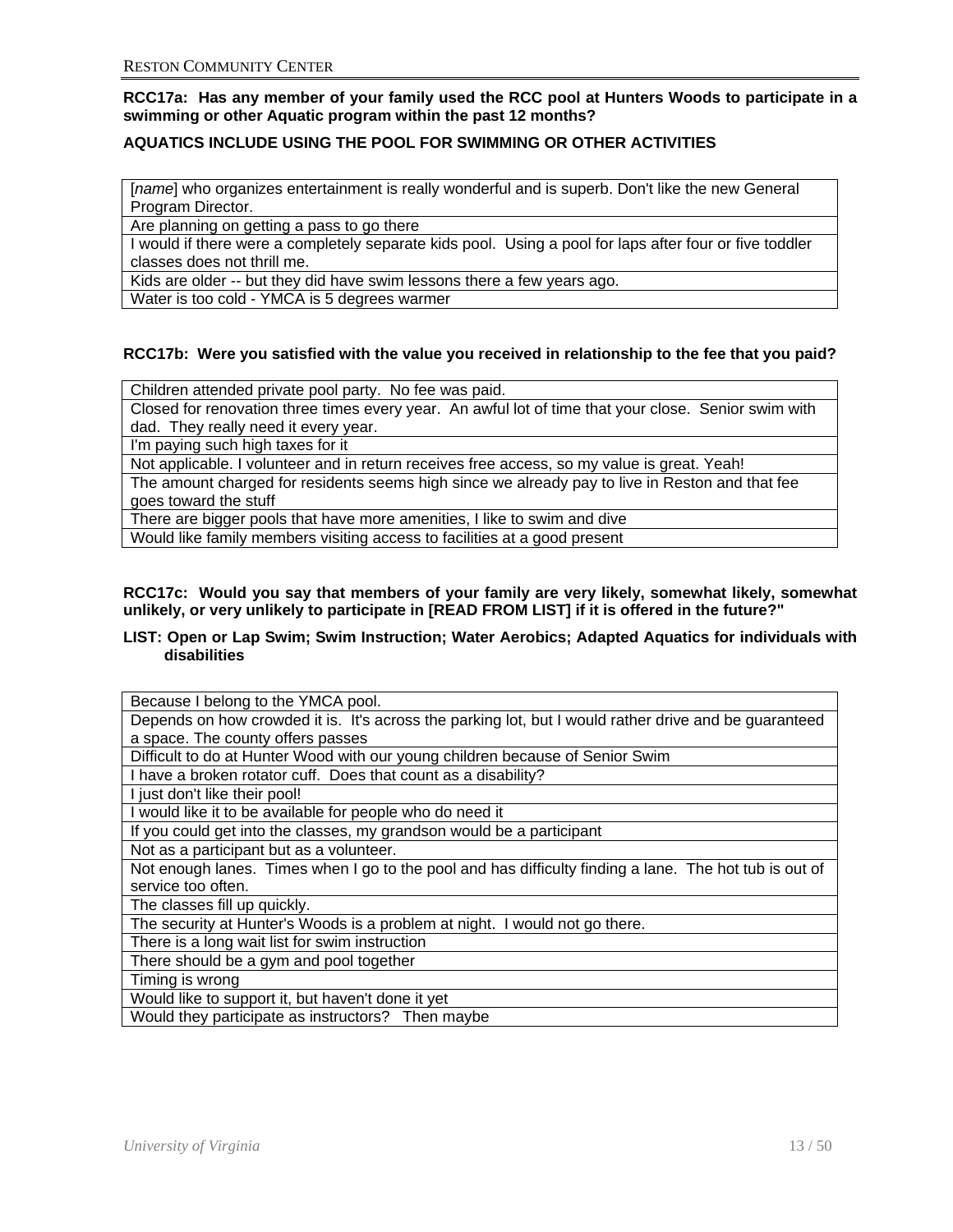RCC17d In which age groups are the members of your family that would participate in **if it were offered in the future--are they preschool, youth, teen, adult or senior age group?** 

Too crowded from previous experience.

My grandchildren who live outside Reston but have done lessons there and will continue to.

#### **RCC18a: Has any member of your family participated in a Community-wide event sponsored by RCC within the past 12 months?**

I don't if the Halloween event was sponsored by them. If so, then, yes

**RCC18c: Would you say that members of your family are very likely, somewhat likely, somewhat unlikely, or very unlikely to participate in the [READ FROM LIST] if it is offered in the future?** 

**List: The MLK Day Celebration; The Multicultural Festival; The Thanksgiving Food Drive; The Folkswalk**

| Depends on the timing of the event                                                                    |
|-------------------------------------------------------------------------------------------------------|
| Didn't hear much about that                                                                           |
| Don't know what it is                                                                                 |
| volunteered                                                                                           |
| would partake of these festivals, etc, if they are on the weekend only because we work.               |
| It depends on the date when it is held. If it is on the holiday, no, because of work. If it is on the |
| weekend, yes.                                                                                         |
| Raising money? For what, charity?                                                                     |
| They're always held on a Saturday when I can't go.                                                    |
| Unsure what it is                                                                                     |
| We go to multicultural festivals at Lake Anne.                                                        |
| What is folkswalk?                                                                                    |

**RCC19c: Would you say that members of your family are very likely, somewhat likely, somewhat unlikely, or very unlikely to participate in [READ FROM LIST] if they're offered in the future?** 

**List: After school programs; Computer programs; Cooking programs; Craft programs; enrichment programs; Fitness & Exercise programs; Health & Wellness programs; Language Arts programs; Music programs; Performing Arts programs; Photography programs; Social Dances or Similar Programs; Trips & Tours programs; Visual Arts programs; Youth Summer Camp programs.** 

A perfect example where they need to justify why the private sector is not providing this on an adequate basis. There needs to be resident-driven cost justifications when they want to pursue new programs As a counselor Because the Fairfax County park has a program Go to the gym I belong to Lady America Fitness Center at Hunters Woods I would like to do pilates, tap and ballroom dance lessons. If they did a low impact yoga or ballet for seniors. It would be more than three years out. It's a scheduling thing more than my lack of interests. Low-impact The should offer yoga for seniors program. I attended a remarkable program in the Poconos They are not offered at Washington Plaza which is where I would go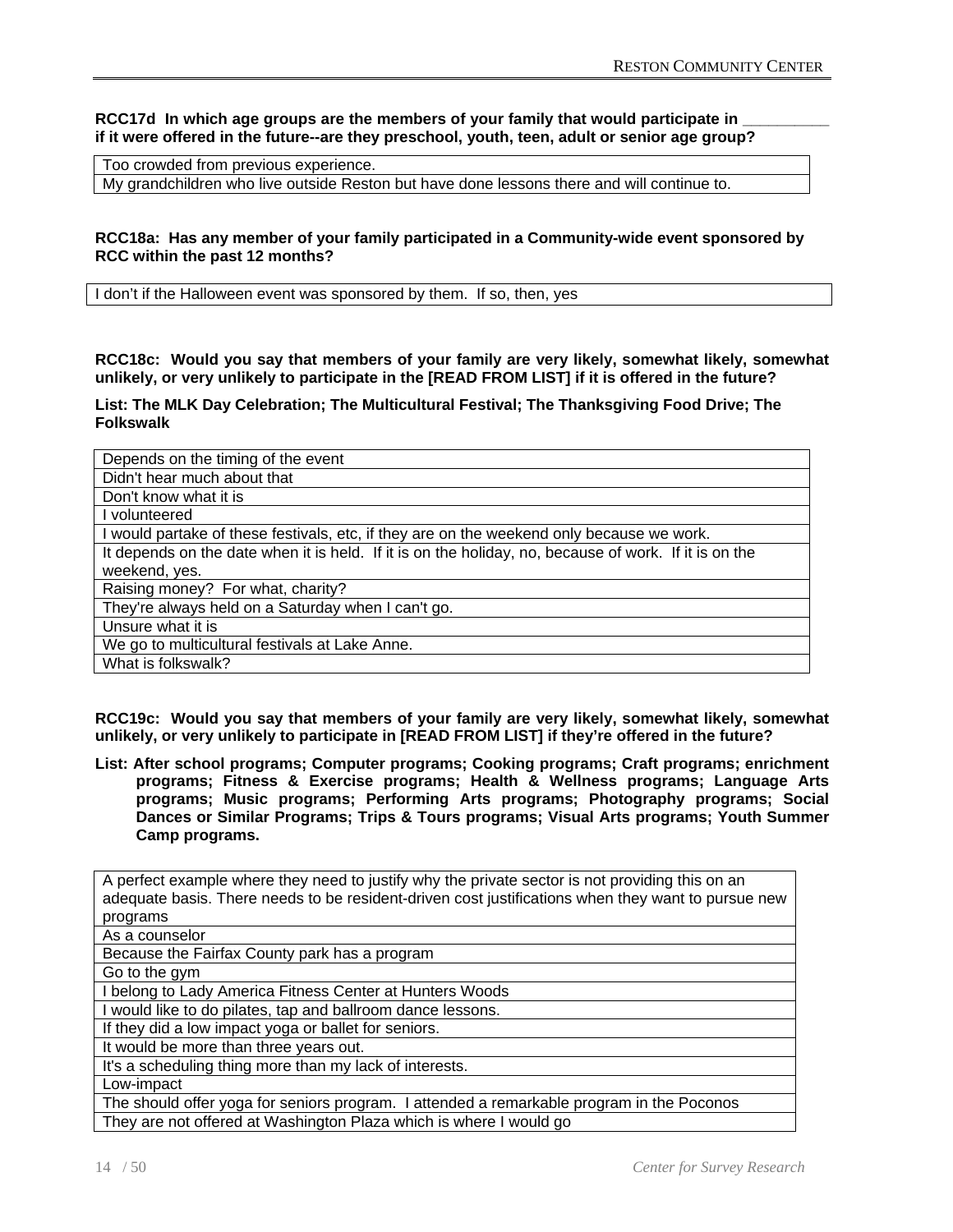#### **RCC19d: In which age groups are the members of your family that would participate in \_\_\_\_\_\_\_\_\_\_ if it were offered in the future--are they preschool, youth, teen, adult or senior age group?**

All of this depends upon the times that these events are scheduled. I would participate more if they had more activities on Saturdays or during evenings. These are not times catering to working moms. I would even be very willing to participate in the creation of programs for working moms and their families

Grandchildren often stay with me in the summer

If I can get transportation

If the bus dropped there for program, yes. If had to take them, no.

# **RCC19e**

As a senior with more leisure time As a performer or audience? Ambiguous Don't understand question. Would it include creative writing? If poetry writing, maybe. Also song writing. **Entertainment** How about a Scrabble program? I would like to teach folk dancing I would teach the class If a guitar class If I saw it offered and it was fairly inexpensive, it's cheaper than college If mac but not pc If there were performances I would participate. If it's something in which I would have to perform I wouldn't. It depends on which language. If they offer a Chinese class, only then, somewhat likely. Likely to attend; unlikely to participate Only if classical music Unsure what that means What kind of music program? Choral is very different from learning an instrument. But I might do Choral is it were offered. Will never use this program again because of a bad experience

# **RCC19f**

Depends on details. For a family would be good.

Have participated and enjoyed it very much, went to DC, New York, Delaware River Valley. They should offer more tours

If they taught a computer program that was advanced

The main problem at the Reston Community Center is that there is no handicapped parking there. I used to play bridge and swim behind a shopping center restaurant with only two handicapped spaces on one end and then other parking near a drugstore and in the back. It seems like Reston Community Center's handicapped spaces are used by their employees. They also don't clear the snow from these spaces in the winter.

Would like them to educate people with the equipment and right tools. As well as computers to use with the cameras.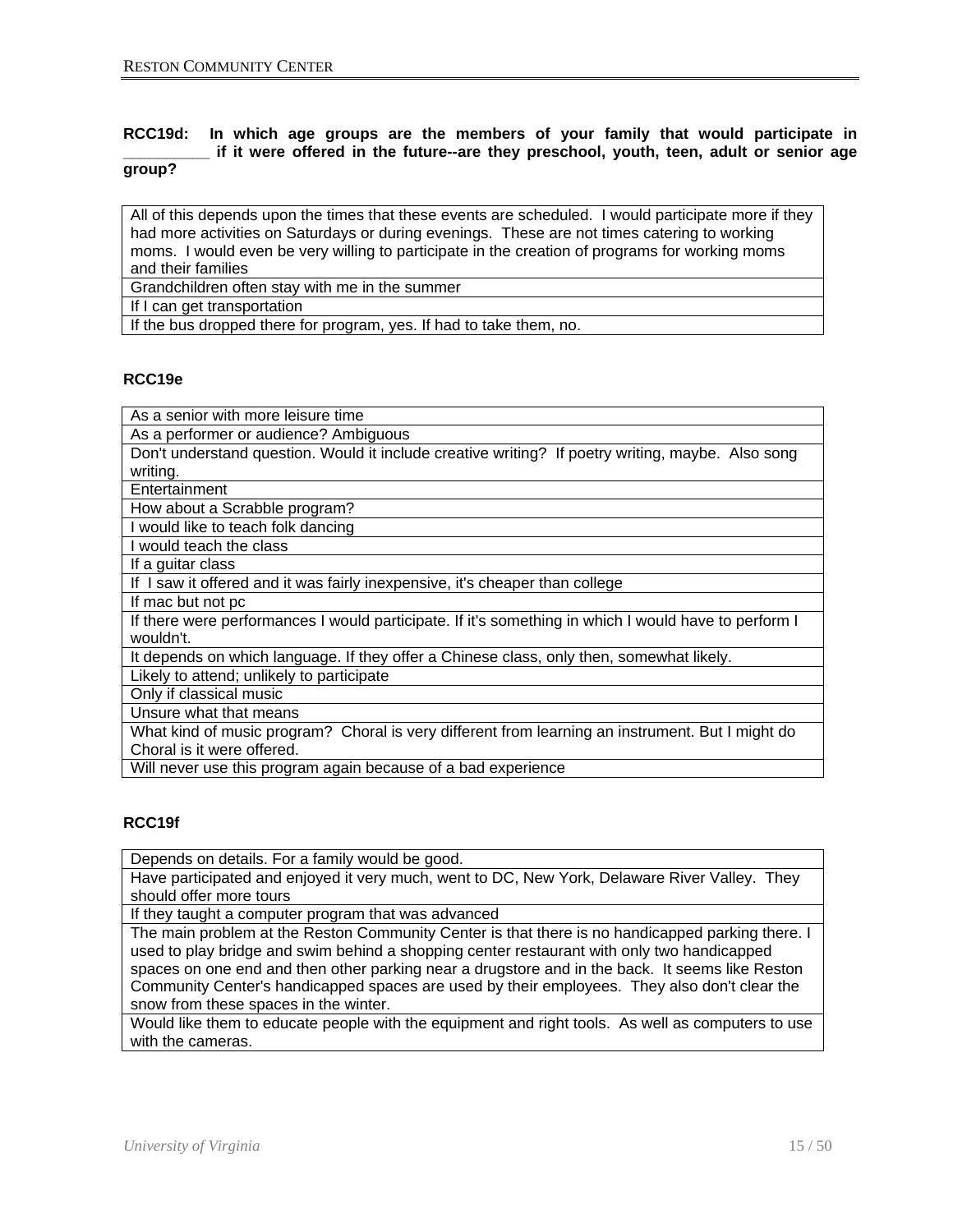#### **RCC1a: When you think about local opportunities to participate in aquatic programs such as swim classes, water aerobics, and/or open lap swim, which organizations come to mind**?

| A local private club                                                                           |
|------------------------------------------------------------------------------------------------|
| All swim classes were overbooked for children in the Reston Community Center so I had to go to |
| the YMCA.                                                                                      |
| Army and Navy Country Club                                                                     |
| Audubon pool                                                                                   |
| <b>Audubon Pool</b>                                                                            |
| Community pools for three months in summer                                                     |
| Community pools subdivision                                                                    |
| Condo association                                                                              |
| Condominium pool                                                                               |
| County facilities - can't think which and also my health club                                  |
| Curl Burk Swimming Club                                                                        |
| <b>Reston Homeowners</b>                                                                       |
| Glade and Deepwood pools                                                                       |
| Go to local outdoor pool in summer                                                             |
| <b>Herndon Community Center</b>                                                                |
| Herndon Community Center because it is less expensive                                          |
| <b>Hidden Creek Country Club</b>                                                               |
| Hotels like Marriott and Hyatt                                                                 |
| Hunter Woods Community Center                                                                  |
| don't believe the Reston Community Center provides an indoor pool                              |
| I think the pools are owned by the Reston Association                                          |
| Kids' school, pool in subdivision                                                              |
| Lake Audubon                                                                                   |
| Lake Newport Pool                                                                              |
| Lake Newport pool                                                                              |
| Local area pools                                                                               |
| Local hotels                                                                                   |
| Local Ridge Heights pool                                                                       |
| Loudoun County                                                                                 |
| Lowe's Island (a private club)                                                                 |
| My gym                                                                                         |
| Neighborhood center                                                                            |
| Newcomers' Club                                                                                |
| Newport pool                                                                                   |
| Newport, Newbridge, Glade, Hunters Wood                                                        |
| North Point pool                                                                               |
| Northern Virginia Community Center                                                             |
| Northpoint Club Pool<br>Oak Mar recreation center                                              |
| Oakmar                                                                                         |
| Oakmar swimming pool                                                                           |
| Oakmarr Center                                                                                 |
| <b>Oakton Recreation Center</b>                                                                |
| Our beach home                                                                                 |
| Our housing development pool                                                                   |
| Potomac River                                                                                  |
| Private, World Gate Sport and Heath                                                            |
| Public library                                                                                 |
| <b>Red Cross</b>                                                                               |
| <b>Reston Homeowners Association</b>                                                           |
| Reston Homeowner's Association.                                                                |
|                                                                                                |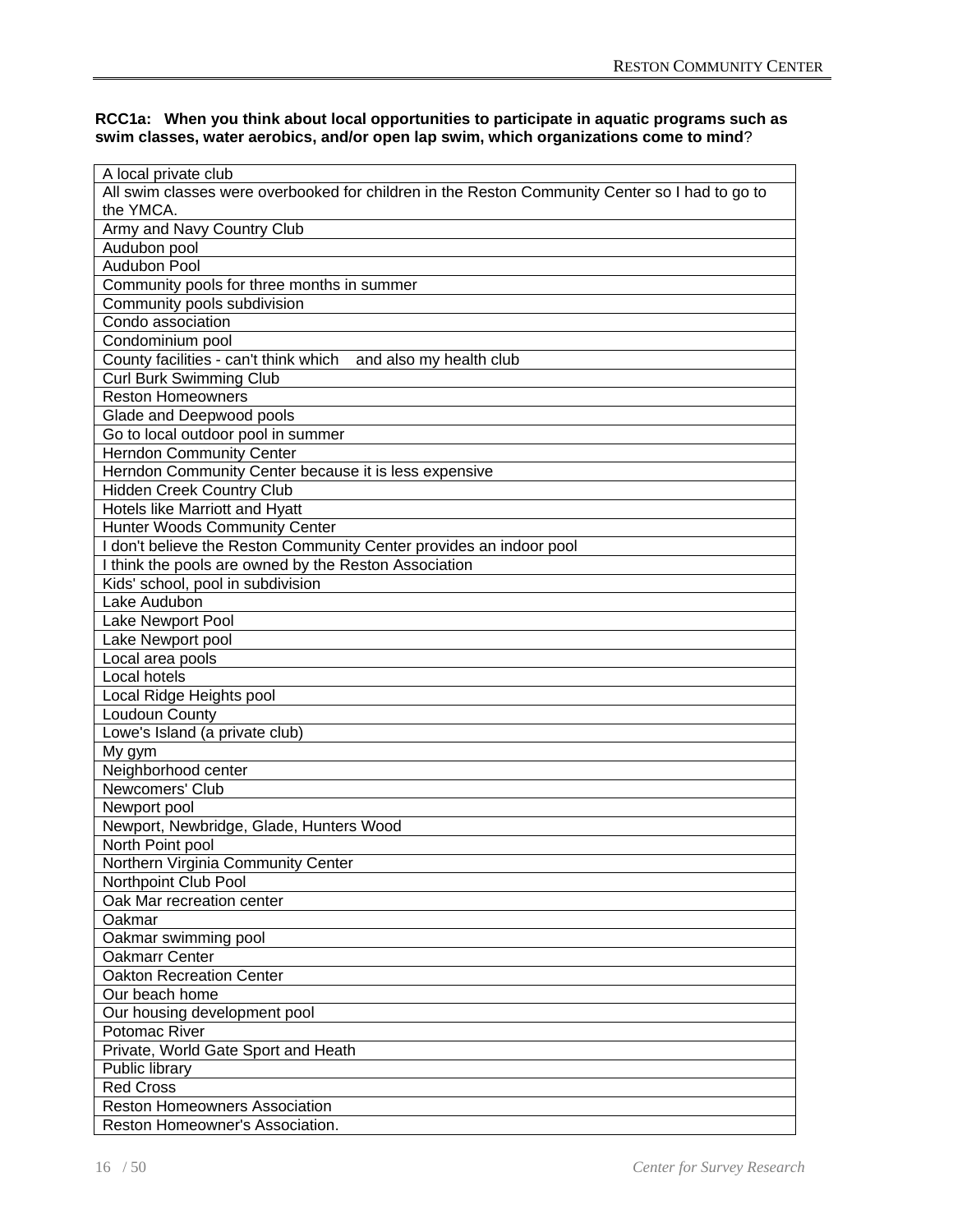| Reston Master's Swim Club (swim team)                                           |
|---------------------------------------------------------------------------------|
| Reston pool                                                                     |
| Reston pool                                                                     |
| Reston pool                                                                     |
| Reston recreation pools                                                         |
| <b>Reston Town Center</b>                                                       |
| <b>Reston Town Center</b>                                                       |
| Reston.org                                                                      |
| <b>Reston tennis</b>                                                            |
| River Bend, Fitness Equation                                                    |
| RMST (Reston Masters Swim Team)                                                 |
| <b>RSTA</b>                                                                     |
| School organizations                                                            |
| Southlakes Community Center                                                     |
| <b>Sping Hill Community Center</b>                                              |
| Sport and Health Club                                                           |
| Sport and Health Club                                                           |
| <b>Spring Hill Recreation Center</b>                                            |
| Spring Hill recreation center in Fairfax County and Cub Run near Dulles Airport |
| Spring Hill, Oak Marr                                                           |
| Swim Line                                                                       |
| <b>Tall Oaks</b>                                                                |
| The area pool                                                                   |
| The high school swim times HIGH SCHOOL SWIM TIMES                               |
| The pool on Hunter Mill, organization unknown                                   |
| The prices for swimming continue to go up. ilt's outrageous!                    |
| The Reston pool.                                                                |
| The Reston pools, I don't know which one                                        |
| The town of Reston                                                              |
| Uplands pool                                                                    |
| We belong to a gym and have not considered anything else                        |
| Wheeley Pool, Lake Audibon pool, Ridge Heights pool                             |
| Whoever runs the pools.                                                         |
| <b>World Gate</b>                                                               |
| World Gate gym                                                                  |
| <b>YMCA</b>                                                                     |

#### **RCC1b: When you think about local opportunities to attend community-wide festivals and events which organization comes to mind? [IF NECESSARY SAY: we mean events such as the Reston Festival, Multicultural Festival, Martin Luther King Day Celebration]**

| <b>ACE</b>                         |
|------------------------------------|
| Adams Center in Sterling, Virginia |
| Asian festival                     |
| Baha'i Faith                       |
| Church                             |
| Church                             |
| Church                             |
| Church.                            |
| Churches                           |
| Churches                           |
| City of Herndon                    |
| City of Reston                     |
| <b>CLYDES</b>                      |
| Commerce                           |

*University of Virginia* 17 / 50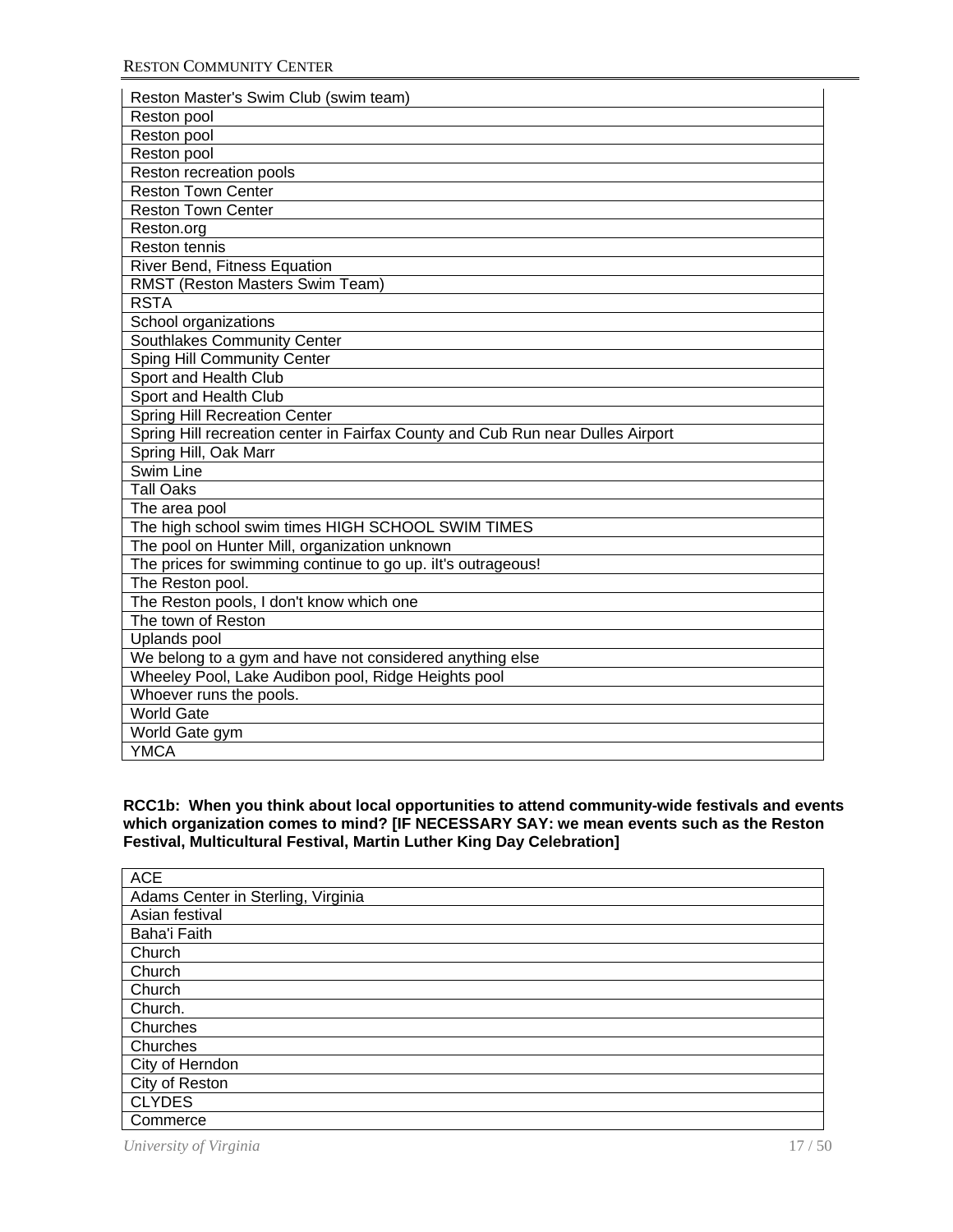| County things, Fairfax County, Herndon 4th of July                                                |
|---------------------------------------------------------------------------------------------------|
| Downtown Vienna                                                                                   |
| <b>Fairfax County Government webpage</b>                                                          |
| <b>Fairfax County Highschools</b>                                                                 |
| <b>Fairfax County programs</b>                                                                    |
| Fairfax Gov Center, county fair                                                                   |
| Fish                                                                                              |
| Folklore society of greater Washington                                                            |
| George Mason University                                                                           |
| Go to small towns around here for their festivals.                                                |
| <b>GRACE</b>                                                                                      |
| Grace                                                                                             |
| <b>GRACE (Greater Reston Arts Center)</b>                                                         |
| <b>GRACE (Greater Reston Arts Center)</b>                                                         |
| <b>GRACE Arts</b>                                                                                 |
| <b>GRACE Arts</b>                                                                                 |
| <b>GRACE Assoc</b>                                                                                |
| <b>GRACE community</b>                                                                            |
|                                                                                                   |
| <b>Greater Reston Arts Organization</b>                                                           |
| Herndon                                                                                           |
| Herndon                                                                                           |
| Herndon Center on the Green                                                                       |
| Herndon                                                                                           |
| Herndon                                                                                           |
| Herndon                                                                                           |
| Herndon                                                                                           |
| Herndon                                                                                           |
| <b>Herndon Center</b>                                                                             |
| <b>Herndon Community Center</b>                                                                   |
| <b>Herndon Community Center</b>                                                                   |
| <b>Herndon Community Center</b>                                                                   |
| Herndon community town events                                                                     |
| Herndon Downtown - kid's festival                                                                 |
| Herndon festival                                                                                  |
| <b>Herndon Festival</b>                                                                           |
| Herndon Festival as well                                                                          |
| Herndon Festival, Wolftrap.                                                                       |
| Herndon festivals                                                                                 |
| Herndon town                                                                                      |
| <b>Herndon Town Center</b>                                                                        |
| Herndon Town.                                                                                     |
| <b>Historical society</b>                                                                         |
| Home owners association                                                                           |
| I do go to the Reston festival, but no organizations come to mind                                 |
| I only remember Starbucks one time                                                                |
| Industrial Strength Theater in Herndon, The Center in Vienna                                      |
| Inter faith center                                                                                |
| International fair                                                                                |
| Jazz (Saturday or Sunday nights at the towne center)                                              |
| Kennedy Center, Wolftrap, National Theater, George Mason University, Little Theatre of Alexandria |
| Lake Anne                                                                                         |
| Lake Anne                                                                                         |
| Lake Anne                                                                                         |
| Lake Anne                                                                                         |
| Lake Anne                                                                                         |
|                                                                                                   |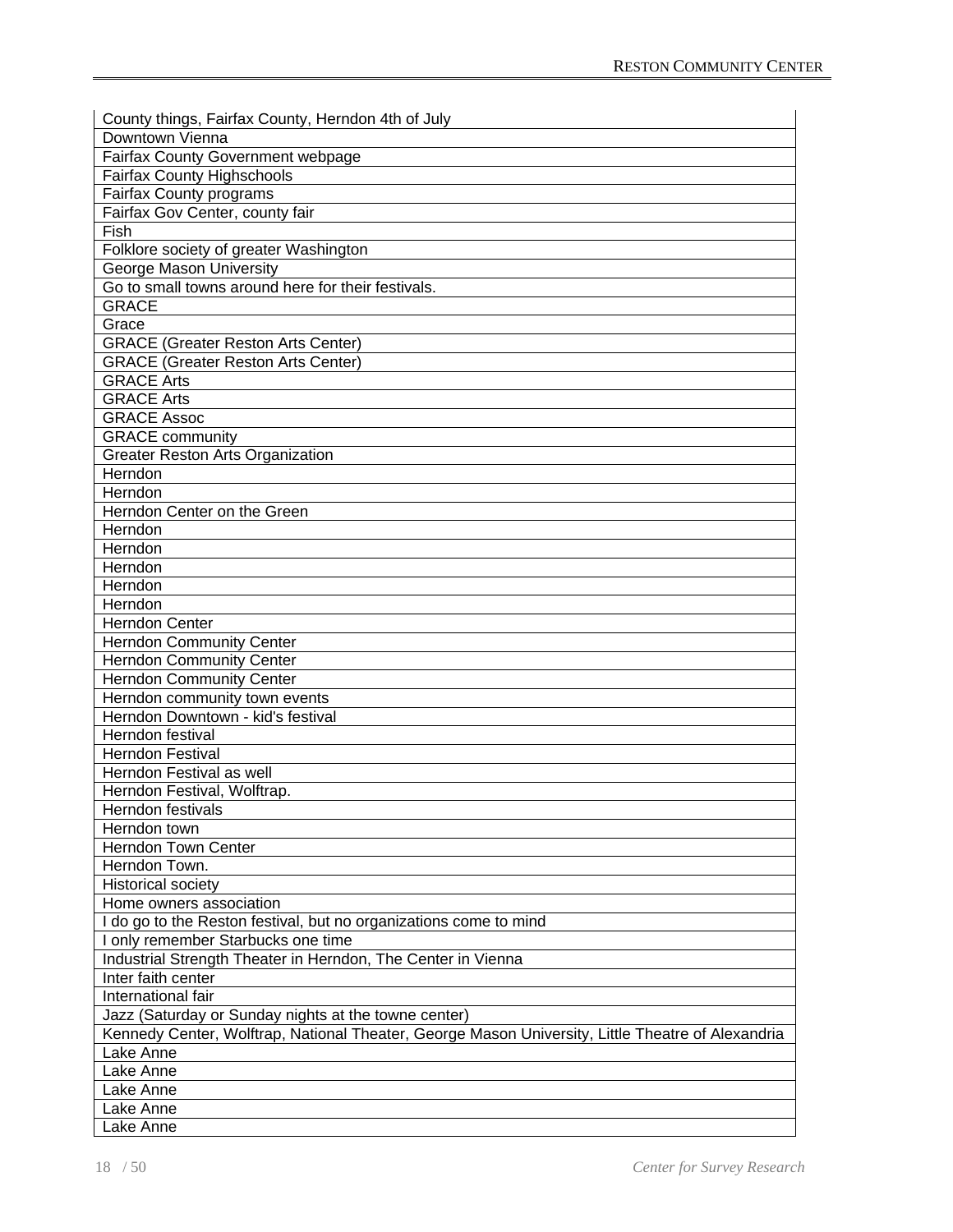| Lake Anne                                                      |       |
|----------------------------------------------------------------|-------|
| Lake Anne                                                      |       |
| Lake Anne                                                      |       |
| Lake Anne                                                      |       |
| Lake Anne                                                      |       |
| Lake Anne                                                      |       |
| Lake Anne                                                      |       |
| Lake Anne and the Reston Town Center                           |       |
| Lake Anne Center                                               |       |
| Lake Anne Center but I don't know who organizes them there     |       |
| Lake Anne centers merchant                                     |       |
| Lake Anne Community Center                                     |       |
| Lake Anne Community Center                                     |       |
| Lake Anne festival                                             |       |
| Lake Anne Plaza                                                |       |
| Lake Anne Plaza                                                |       |
| Lake Anne Plaza                                                |       |
| Lake Anne village center                                       |       |
| Lake N community                                               |       |
| <b>Market Street festivals</b>                                 |       |
| Merchants that run the town center have all kinds of events    |       |
| New York City                                                  |       |
| Northern Virginia Fine Arts Festival.                          |       |
| <b>RCP</b>                                                     |       |
| <b>Reston Arts Association</b>                                 |       |
| <b>Reston Arts festival</b>                                    |       |
| Reston Arts Festival, Lake Anne, Reston town center            |       |
| Reston Chamber of Commerce, GRACE                              |       |
| Reston Chamber of Commerce, Reston Museum, Reston Arts Council |       |
| Reston chorale                                                 |       |
| <b>Reston Community Association</b>                            |       |
| Reston festival                                                |       |
| Reston festival                                                |       |
| Reston festival and fairfax fair                               |       |
| <b>Reston Interface</b>                                        |       |
| <b>Reston Newcomer Association</b>                             |       |
| <b>Reston Town Centre</b>                                      |       |
| <b>Reston Towne Center</b>                                     |       |
| <b>Reston Triaphalon</b>                                       |       |
| School                                                         |       |
| Schools, churches                                              |       |
| Smithsonian                                                    |       |
| South Lakes High School and Herndon High School.               |       |
| <b>Starbucks</b>                                               |       |
| The Herndon Festival, the Reston Arts Festival.                |       |
| The Herndon Festival.                                          |       |
| The high school                                                |       |
| The Lake Anne Festival.                                        |       |
| The Reston Orchestra and the Walker Nature Center              |       |
| Theater group                                                  |       |
| Theaters and orchestra and George Mason                        |       |
| Town of Herndon                                                |       |
| Town of the inner                                              |       |
| <b>Walker Nature Center</b>                                    |       |
| We are from India. We go to our temple.                        |       |
| Wolftrap                                                       |       |
| University of Virginia                                         | 19/50 |
|                                                                |       |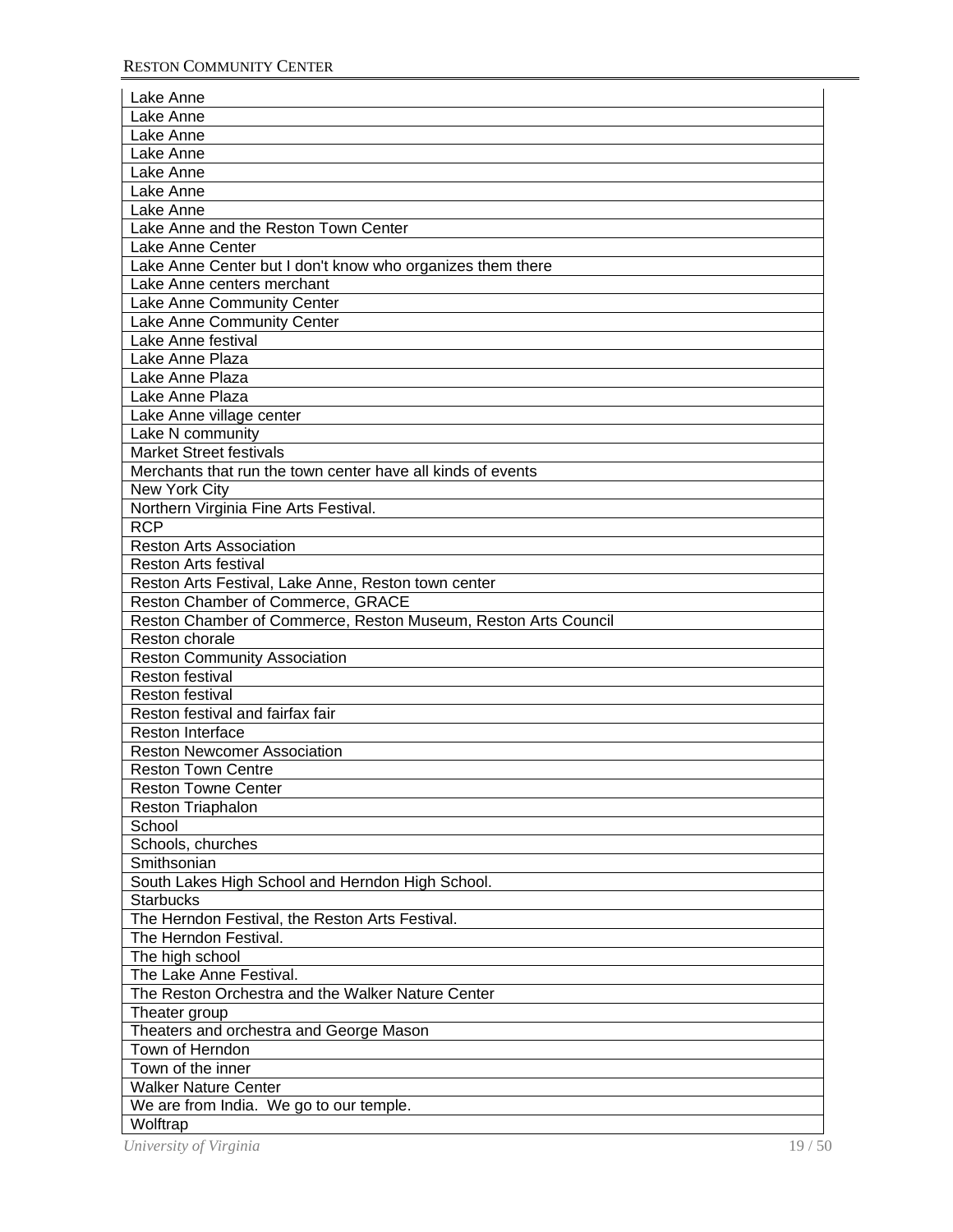| Wolftrap |  |  |
|----------|--|--|
| Wolftrap |  |  |
| Wolftrap |  |  |

#### **RCC1c: When you think about local opportunities to attend classes, workshops, or other programs designed to promote leisure-time enjoyment, which organizations come to mind?**

| <b>ACE</b>                                                      |
|-----------------------------------------------------------------|
| Ace Adult Community Education in Fairfax                        |
| ACE Catalog of Fairfax County Public Schools                    |
| ACE program through the school system                           |
| <b>Adult Ed</b>                                                 |
| <b>Adult Education Fairfax County</b>                           |
| Adult education program                                         |
| Arlington County Parks and Recreation.                          |
| Beloved Yoga. Looking for a good ballet class                   |
| Church                                                          |
| Colvin Mill.                                                    |
| Community college                                               |
| County program offered at the high school                       |
| County school adult education                                   |
| Fairfax (ACE)                                                   |
| <b>Fairfax Adult Education</b>                                  |
| Fairfax Adult Education, Partake, Fairfax County Senior Centers |
| Fairfax county                                                  |
| <b>Fairfax County</b>                                           |
| Fairfax County Adult Continuing Education                       |
| Fairfax County Adult Continuing Education                       |
| Fairfax County Adult Continuing Education                       |
| Fairfax County Adult Continuing Education.                      |
| Fairfax County Adult Continuing Education.                      |
| Fairfax County Adult Ed                                         |
| Fairfax County Adult Ed                                         |
| <b>Fairfax County Adult Education</b>                           |
| <b>Fairfax County Adult Education</b>                           |
| Fairfax County adult education                                  |
| <b>Fairfax County Adult Education</b>                           |
| <b>Fairfax County Adult Education Center</b>                    |
| Fairfax County Adult Education COUNTY ADULT EDUACATION          |
| Fairfax County Continuing Adult Education                       |
| <b>Fairfax County Continuing Education</b>                      |
| Fairfax County Office for Children                              |
| Fairfax County Park and Receration Centers                      |
| Fairfax county partakes                                         |
| <b>Fairfax County Public Schools</b>                            |
| <b>Fairfax County Public Schools</b>                            |
| <b>Fairfax County Public Schools</b>                            |
| <b>Fairfax County Public Schools Adult Education</b>            |
| <b>Fairfax County Public Schools and Adult Education</b>        |
| Fairfax County Public Schools, adult education                  |
| Fairfax County Publication which lists all Fairfax classes.     |
| <b>Fairfax County school</b>                                    |
| Fairfax County school                                           |
| Fairfax County School System's Adult Continuing Education       |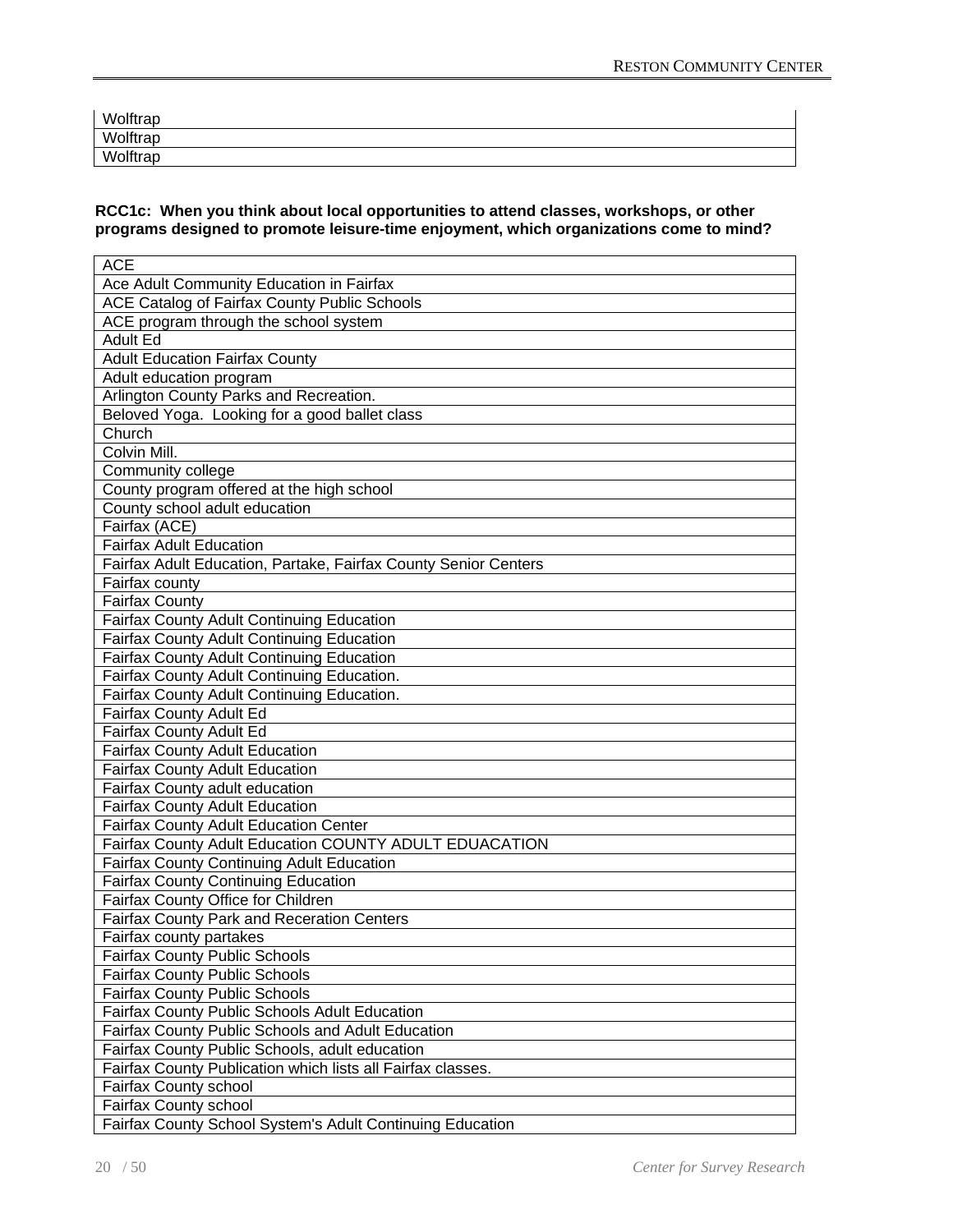| <b>Fairfax County Schools</b>                                                                |
|----------------------------------------------------------------------------------------------|
| Fairfax County Public Schools Adult Education;                                               |
| Former Reston Senior Center which is now in Herndon                                          |
| <b>GRACE</b>                                                                                 |
| <b>Grace Art Runners</b>                                                                     |
| <b>Herndon Community Center</b>                                                              |
| Herndon Community Center, Fairfax Adult Education                                            |
| <b>Herndon Community College</b>                                                             |
| Homeowner's association                                                                      |
| Hunters Woods                                                                                |
| I don't like the hours of the program, because they are during the day, and I am working     |
| I hike on the weekends                                                                       |
| I teach at OLLI-Osher Life Long Learning Institute. Reston Community Center has asked me to  |
| teach. I also have given very informal talks or classes at the Reston Museum.                |
| I would like to see them add more classes.                                                   |
| Lake Anne Center - pottery                                                                   |
| Learning and Retirement                                                                      |
| Learning and Retirement Center                                                               |
| Learning and retirement, synagogues and churches                                             |
| Learning in retirement                                                                       |
| Library                                                                                      |
| Library                                                                                      |
|                                                                                              |
| Library                                                                                      |
| Library<br>Local adult centers                                                               |
|                                                                                              |
| Local church                                                                                 |
| Local high schools, Phoenix University.                                                      |
| Local Library, Fairfax County High Schools.                                                  |
| Local universities                                                                           |
| Louden County                                                                                |
| My church                                                                                    |
| Never been able to get in because there's a waiting list. The senior group is much reducing. |
| Northern Virginia Community College . Fairfax department of recreation                       |
| Northern Virginia Community College                                                          |
| <b>NOVA</b>                                                                                  |
| <b>NOVA</b>                                                                                  |
| OLLI                                                                                         |
| OLLI (Osha Lifetime Learning Institute]), Reston Town Center.                                |
| One Spirits Arts                                                                             |
| <b>Park Takes</b>                                                                            |
| Parks or Recreation                                                                          |
| Partakes of Fairfax County OF FAIRFAX COUNTY                                                 |
| Phoenix University, Mary Mount                                                               |
| Public schools                                                                               |
| <b>RCP</b>                                                                                   |
| <b>Reston Bookstore</b>                                                                      |
| Reston Community Center at Hunter's Woods                                                    |
| Reston Community Center wants to improve for West Market who are not part of Reston          |
| association but can participate in Reston Community Center. I don't know if eligible         |
| <b>Reston Herndon Senior Center</b>                                                          |
| Reston High Schools, South Lake High School                                                  |
| <b>Reston Homeowners Association</b>                                                         |
| Reston museum, Shops Michaels                                                                |
| <b>Reston Town Center</b>                                                                    |
| <b>Reston Town Center</b>                                                                    |
| <b>Reston Town Center</b>                                                                    |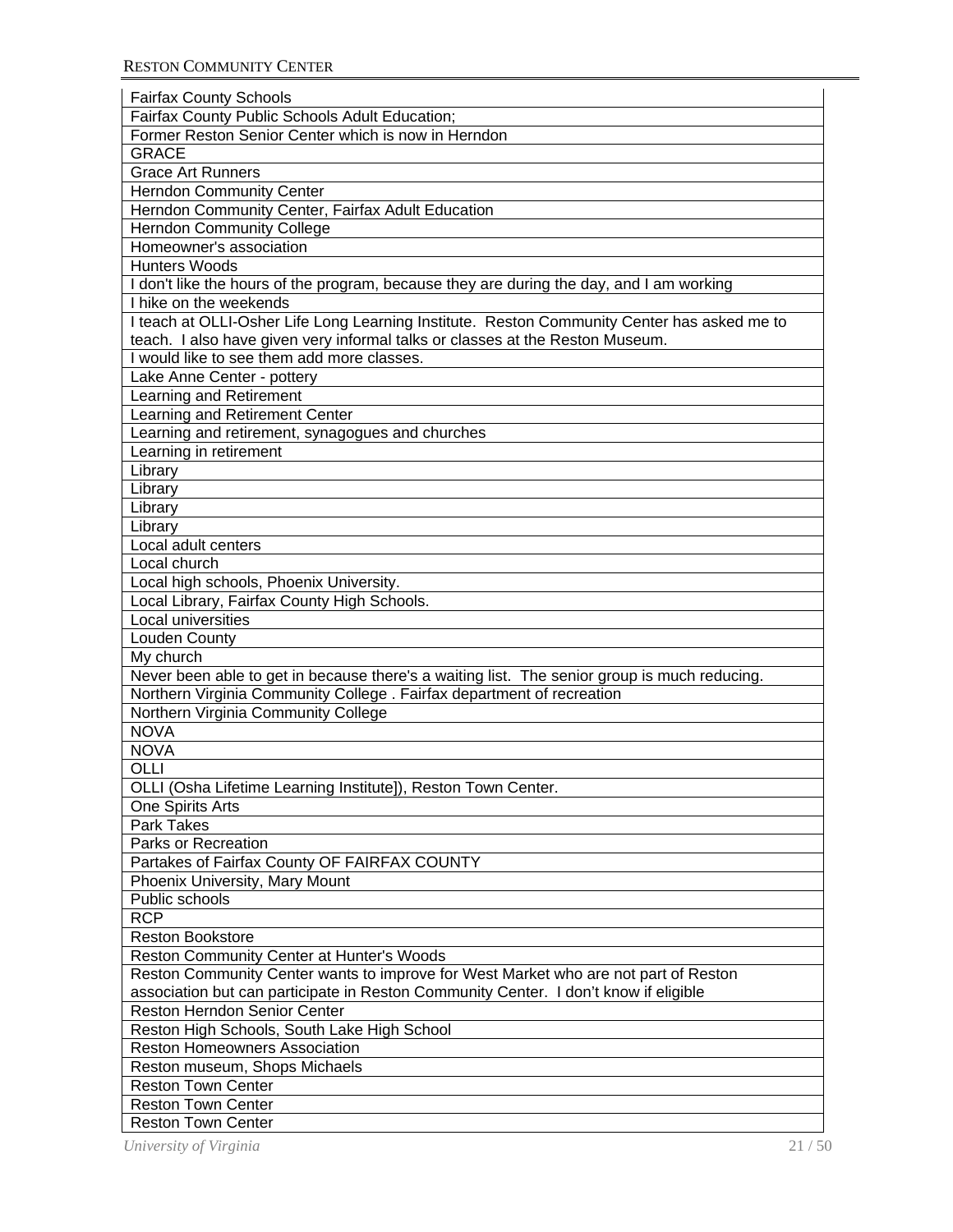| Reston Town Center, local library, parks and recreation                                   |
|-------------------------------------------------------------------------------------------|
| Reston Town Center.                                                                       |
| Reston Town Center.                                                                       |
| <b>RTA</b>                                                                                |
| School system                                                                             |
| Smithsonian                                                                               |
| <b>Smithsonian Associates</b>                                                             |
| Smithsonian Institution                                                                   |
| Sport Health Club                                                                         |
| <b>Spring Hill Community</b>                                                              |
| Stone Gate Village                                                                        |
| The Fairfax County Recreation Department.                                                 |
| The Learning and Retirement Institute which has classes in Reston                         |
| The Learning Tree at Reston Town Center                                                   |
| The Newcomer's Club                                                                       |
| The public library                                                                        |
| The school system.                                                                        |
| <b>Trout Unlimited</b>                                                                    |
| University of Virginia                                                                    |
| University of Virginia local branches                                                     |
| Vienna                                                                                    |
| Vienna Art Society, McLean Art Society, Loudoun Academy of the Arts, Fairfax County Adult |
| Education.                                                                                |
| Weaving guild                                                                             |
| <b>Work</b>                                                                               |
| World Gate Health Club                                                                    |

#### **RCC1d: When you think about local opportunities to attend theatre performances and/or outdoor concerts, which organization comes to mind?**

| Actor theater                                               |
|-------------------------------------------------------------|
| Alexandria                                                  |
| Alexandria Town Center, Reston Town Center, Kennedy Center. |
| Amadeus concert                                             |
| Arena stage, Herndon Players                                |
| Arlington                                                   |
| <b>Bluemont concert series</b>                              |
| <b>Broadway</b>                                             |
| <b>Center Stage</b>                                         |
| <b>Center Stage</b>                                         |
| Center Stage Reston Community Center, Kennedy Center        |
| Center Stage, Carter-Barron, Reston Conservatory            |
| Center Stage, Kennedy Center, arena stage                   |
| Centerville                                                 |
| Church and Reston Town Center, fellowship hall              |
| Church in Herndon                                           |
| Concerts at Reston Town Center on Thursdays and Saturdays   |
| Convention Center in DC                                     |
| DC                                                          |
| DC - Theater, Pavilion                                      |
| DC theaters                                                 |
| DC, mall                                                    |
| Downtown DC.                                                |
| <b>Eldon Street Players</b>                                 |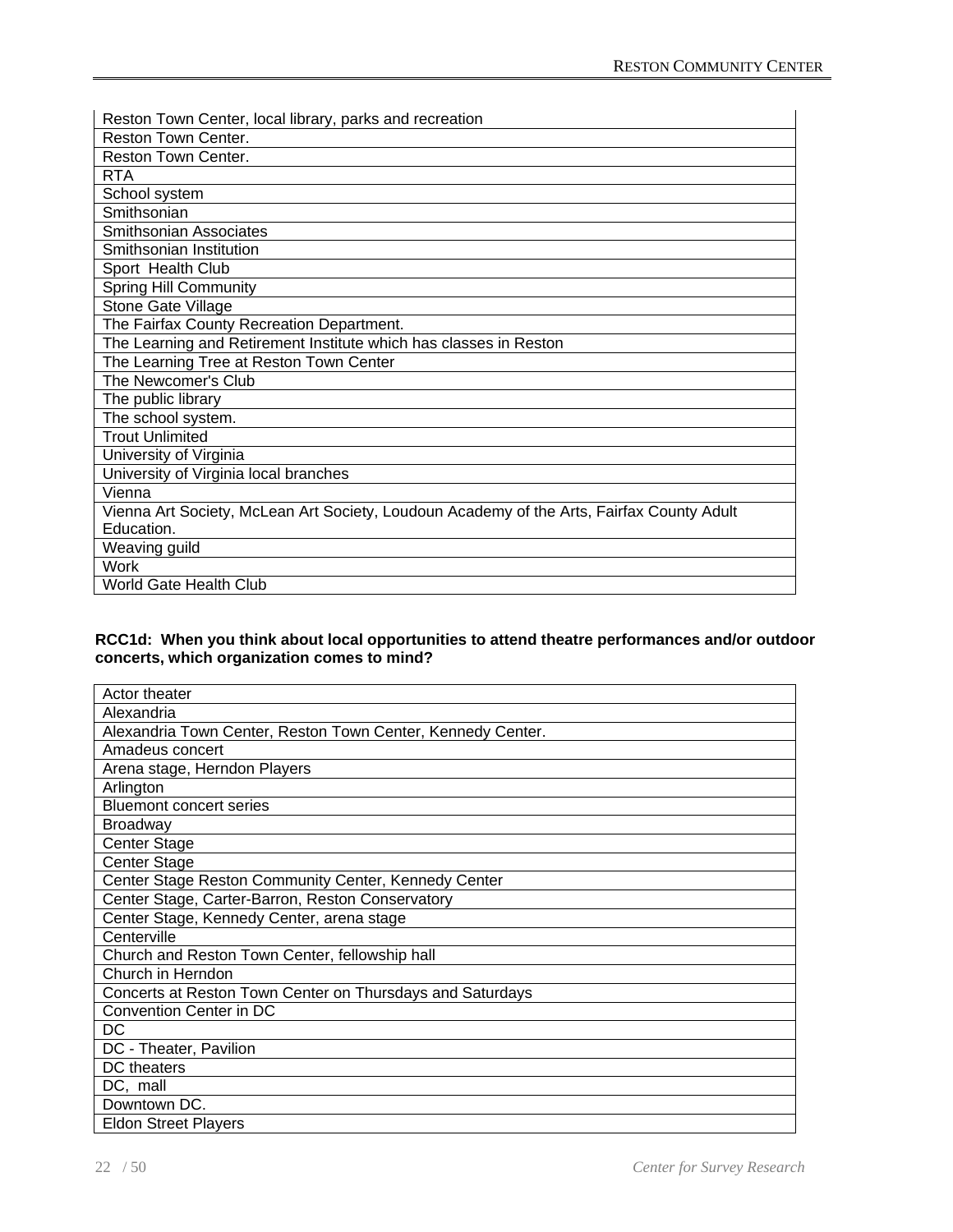| <b>Eldon Street Players</b>                                                                  |
|----------------------------------------------------------------------------------------------|
| <b>Eldon Street Players</b>                                                                  |
| <b>Eldon Street Players</b>                                                                  |
| <b>Eldon Street Players</b>                                                                  |
| Eldon Street Players in Herndon                                                              |
| Eldon Street Players in Herndon                                                              |
| <b>Eldon Street Players</b>                                                                  |
| <b>Eldon Street players</b>                                                                  |
| Elvin Street Players, Kennedy Center, Classica Center, Imagination Stage                     |
| <b>Evan Street Players</b>                                                                   |
| <b>Fairfax County Public Schools</b>                                                         |
| Fairfax County Public Schools, a local theater that put on performances                      |
| Folklore society                                                                             |
| George Mason                                                                                 |
| George Mason                                                                                 |
| George Mason and Kennedy Center                                                              |
| George Mason University Patriot Center.                                                      |
| George Mason University, Kennedy Center                                                      |
| George Mason University, Nissan Pavillion, Merriweather Post                                 |
| George Mason University, The Elden Street Players.                                           |
| George Mason University, Verizon center, Kennedy Center                                      |
| George Mason, Kennedy Center                                                                 |
| Glen Echo, Shakespeare Theater, Smithsonian, Kennedy Center                                  |
| Go to Washington for concerts                                                                |
| Grace Organization - Thursday and Saturdays and every weekend in summer.                     |
| Great Falls, Kennedy Center, movies at parks                                                 |
| Herndon                                                                                      |
| Herndon                                                                                      |
| Herndon town festival, Reston Town Center.                                                   |
| Herndon town festivals                                                                       |
| Herndon                                                                                      |
| Herndon                                                                                      |
|                                                                                              |
| Herndon                                                                                      |
| Herndon                                                                                      |
| Herndon - outdoor summer program the town offers and George Mason comes to mind for theater. |
| Herndon and Reston Town Center                                                               |
| Herndon Community Center, high schools                                                       |
| <b>Herndon Community Players</b>                                                             |
| <b>Herndon Community Players</b>                                                             |
| Herndon concerts                                                                             |
| Herndon Friday night live, Reston Town Center                                                |
| Herndon Friday Night Live, Reston Town Center, Kennedy Center, Smithsonian.                  |
| Herndon Industrial Strength Theater and our church holds events. St John Neumann             |
| Herndon music on the green                                                                   |
| <b>Herndon Parks and Recreation</b>                                                          |
| <b>Herndon Parks and Recreation</b>                                                          |
| Herndon.                                                                                     |
| Herndon                                                                                      |
| High ball                                                                                    |
| High School plays                                                                            |
| High schools                                                                                 |
| High schools                                                                                 |
| High schools, Silver Spring Players.                                                         |
| In DC                                                                                        |
| Industrial Arts Theater in Herndon                                                           |
| Industrial Strength, Eldon street players                                                    |
| University of Virginia<br>23/50                                                              |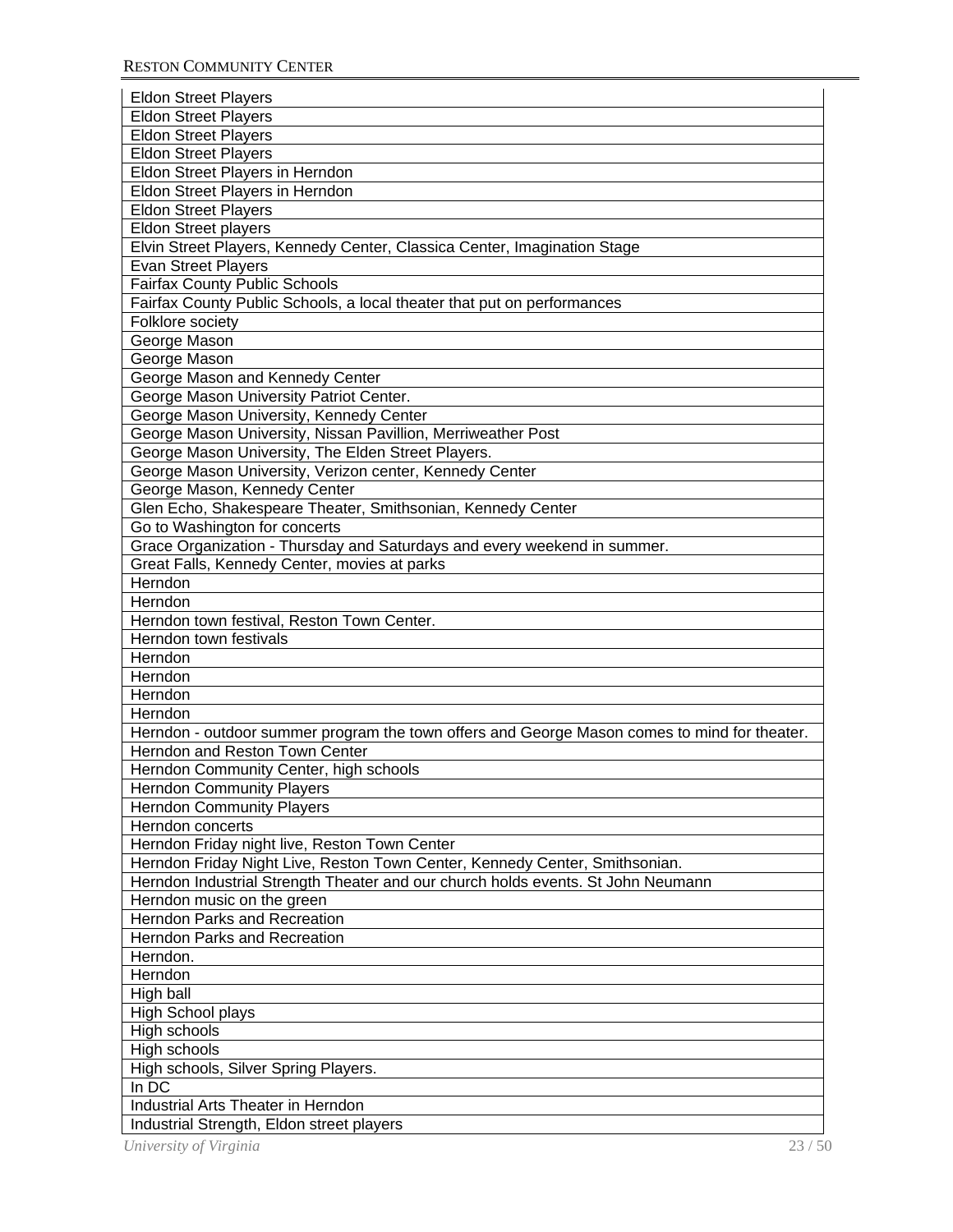| <b>Industrial Strength Theater</b>                                                                          |
|-------------------------------------------------------------------------------------------------------------|
| <b>Industrial Strength Theater</b>                                                                          |
| Industrial Strength Theater, Reston Town Center                                                             |
| Industrial strength; Herndon Community Center                                                               |
| Just for indoor.                                                                                            |
| Kennedy Center, George Mason                                                                                |
| <b>Kennedy Center</b>                                                                                       |
| <b>Kennedy Center</b>                                                                                       |
| <b>Kennedy Center</b>                                                                                       |
| Kennedy                                                                                                     |
| Kennedy and Warner Centers                                                                                  |
| <b>Kennedy Center</b>                                                                                       |
| <b>Kennedy Center</b>                                                                                       |
| <b>Kennedy Center</b>                                                                                       |
| <b>Kennedy Center</b>                                                                                       |
| <b>Kennedy Center</b>                                                                                       |
| <b>Kennedy Center</b>                                                                                       |
| <b>Kennedy Center</b>                                                                                       |
| <b>Kennedy Center</b>                                                                                       |
| <b>Kennedy Center</b>                                                                                       |
| <b>Kennedy Center</b>                                                                                       |
| <b>Kennedy Center</b>                                                                                       |
| <b>Kennedy Center</b>                                                                                       |
| <b>Kennedy Center</b>                                                                                       |
| <b>Kennedy Center</b>                                                                                       |
| <b>Kennedy Center</b>                                                                                       |
| <b>Kennedy Center</b>                                                                                       |
| <b>Kennedy Center</b>                                                                                       |
| <b>Kennedy Center</b>                                                                                       |
| <b>Kennedy Center</b>                                                                                       |
| <b>Kennedy Center</b>                                                                                       |
| <b>Kennedy Center</b>                                                                                       |
| Kennedy center                                                                                              |
| <b>Kennedy Center</b>                                                                                       |
| <b>Kennedy Center</b>                                                                                       |
| <b>Kennedy Center</b>                                                                                       |
| <b>Kennedy Center</b>                                                                                       |
| <b>Kennedy Center</b>                                                                                       |
| <b>Kennedy Center</b>                                                                                       |
| <b>Kennedy Center</b>                                                                                       |
| <b>Kennedy Center</b>                                                                                       |
|                                                                                                             |
| <b>Kennedy Center</b>                                                                                       |
| <b>Kennedy Center</b>                                                                                       |
| <b>Kennedy Center</b>                                                                                       |
| Kennedy Center and whoever runs programs on the Mall in DC and the Bluemont Concert series in<br>the summer |
| Kennedy Center, Arena Stage, Reston Town Center                                                             |
| Kennedy Center, Folger Center, DC                                                                           |
| Kennedy Center, Metropolitan Opera with HD Simulcast (attended in local movie theaters)                     |
| Kennedy Center, National Theater, Warner Theater                                                            |
| Kennedy Center, Park Service, Arena Stage                                                                   |
| Kennedy Center.                                                                                             |
|                                                                                                             |
| Kennedy Center; Arena Stage; National Theatre                                                               |
| Lake Anne                                                                                                   |
| Lake Anne Community Center                                                                                  |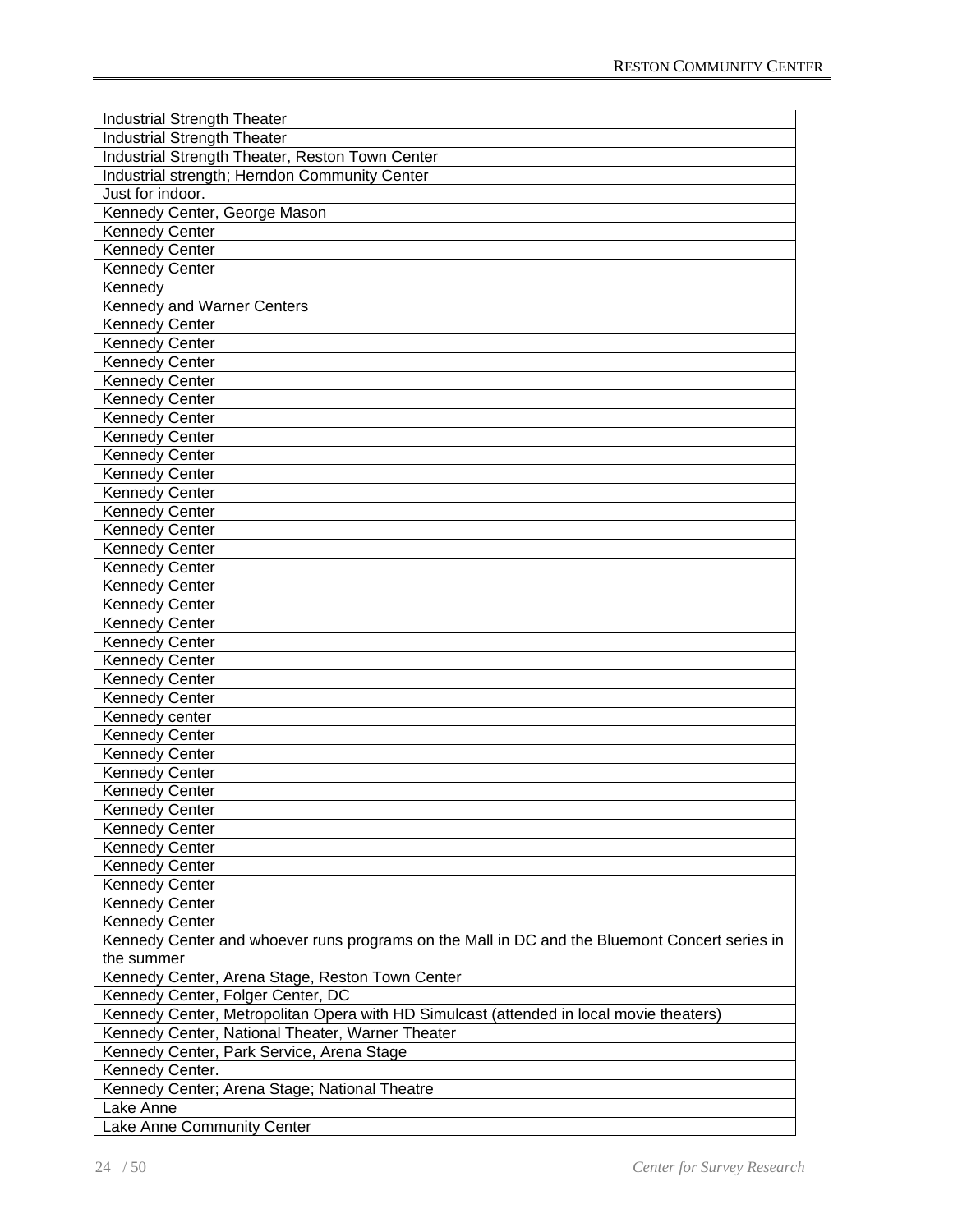| Lake Anne Merchants, Reston Town Center                                                       |
|-----------------------------------------------------------------------------------------------|
| Lake Anne Plaza                                                                               |
| Lake Anne Shopping Center                                                                     |
| Lake Anne Village Center.                                                                     |
| Lake Anne.                                                                                    |
| Lake End Shopping Center                                                                      |
| Lazy Susan Dinner Theater, The Winchester Little Theater, Kennedy Center                      |
| Local high school, George Mason University                                                    |
| Local high schools, Herndon Community Center                                                  |
| Local high schools, Kennedy Center                                                            |
| MacLean Community Center, Loudoun County Symphony.                                            |
| McLean                                                                                        |
| McLean                                                                                        |
| McLean Community Center, Industrial Strength Theater in Herndon                               |
| My family really enjoys the performances                                                      |
| National Gallery of Art, other DC institutions                                                |
| New town center                                                                               |
| <b>Nissan Pavilion</b>                                                                        |
| <b>Outdoor concert at Towne Center</b>                                                        |
| Park Service, Kennedy Center in DC                                                            |
| Patriot's Center                                                                              |
| Private theaters in D.C.                                                                      |
| <b>Reston Town Center</b>                                                                     |
| Reston Arts Festival (unsure of organization)                                                 |
| Reston Community Orchestra, Herndon Elvin Street Players                                      |
| <b>Reston Community Players</b>                                                               |
| Reston Conservatory Ballet.                                                                   |
| Reston Industrial Theater, Reston Town Center                                                 |
| <b>Reston Players</b>                                                                         |
| Reston Players [affiliated with Reston Community Center, maybe subsumed thereto, Elden Street |
| Players in Herndon, OLLI                                                                      |
| <b>Reston Theater</b>                                                                         |
| <b>Reston Theater Arts</b>                                                                    |
| Reston Theater.                                                                               |
| <b>Reston Town Center</b>                                                                     |
| <b>Reston Town Center</b>                                                                     |
| <b>Reston Town Center</b>                                                                     |
| <b>Reston Town Center</b>                                                                     |
| <b>Reston Town Center</b>                                                                     |
| <b>Reston Town Center</b>                                                                     |
| <b>Reston Town Center</b>                                                                     |
| <b>Reston Town Center</b>                                                                     |
| <b>Reston Town Center</b>                                                                     |
| <b>Reston Town Center</b>                                                                     |
| <b>Reston Town Center</b>                                                                     |
| <b>Reston Town Center</b>                                                                     |
| <b>Reston Town Center</b>                                                                     |
| <b>Reston Town Center</b>                                                                     |
| <b>Reston Town Center</b>                                                                     |
| <b>Reston Town Center</b>                                                                     |
| <b>Reston Town Center</b>                                                                     |
| <b>Reston Town Center</b>                                                                     |
| <b>Reston Town Center</b>                                                                     |
| <b>Reston Town Center</b>                                                                     |
| <b>Reston Town Center</b>                                                                     |
| <b>Reston Town Center</b>                                                                     |
| 25/50<br>University of Virginia                                                               |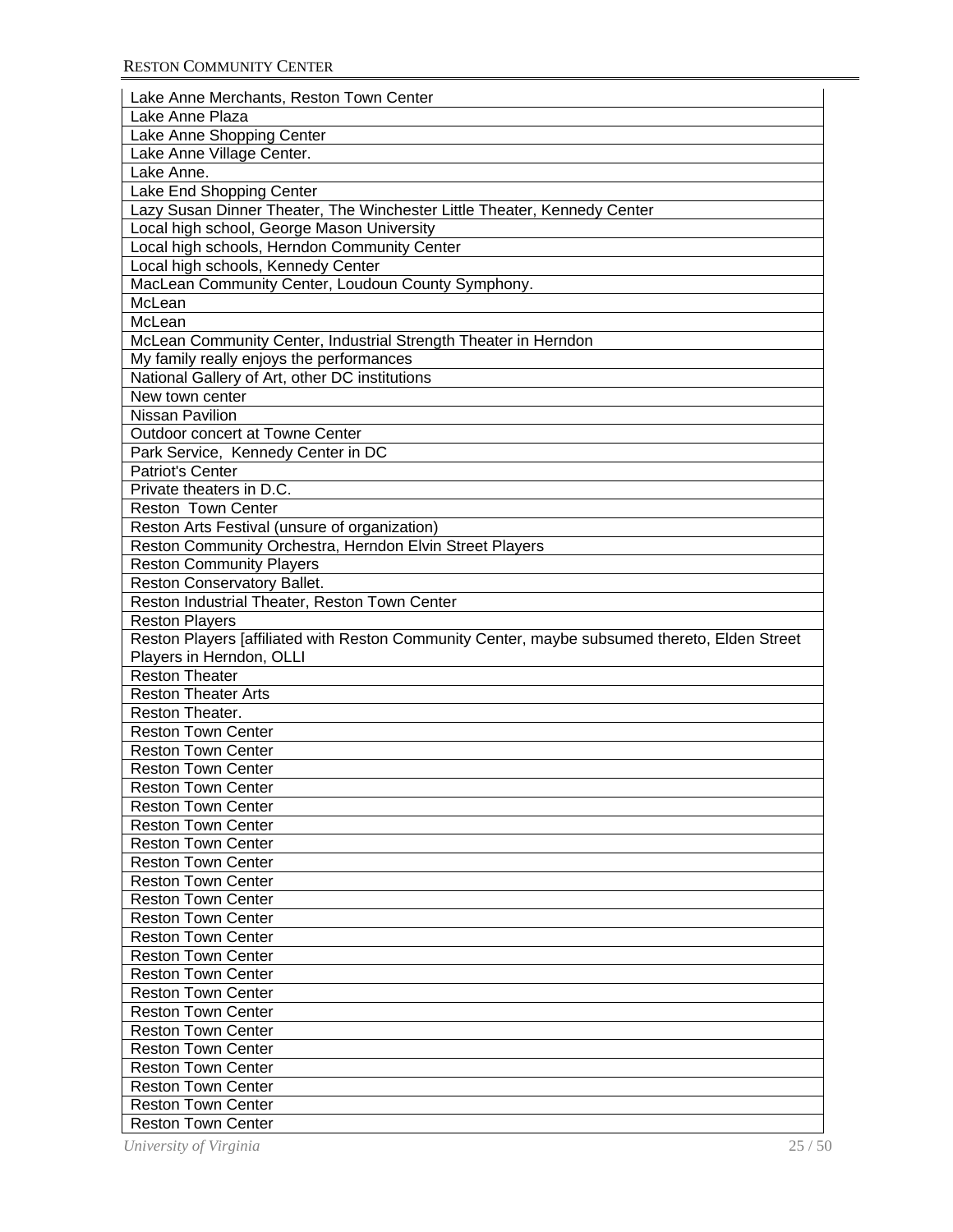| <b>Reston Town Center</b>                                  |
|------------------------------------------------------------|
| <b>Reston Town Center</b>                                  |
| <b>Reston Town Center</b>                                  |
| <b>Reston Town Center</b>                                  |
| <b>Reston Town Center</b>                                  |
|                                                            |
| <b>Reston Town Center</b>                                  |
| <b>Reston Town Center</b>                                  |
| <b>Reston Town Center</b>                                  |
| <b>Reston Town Center</b>                                  |
| <b>Reston Town Center</b>                                  |
| <b>Reston Town Center</b>                                  |
| <b>Reston Town Center</b>                                  |
| <b>Reston Town Center</b>                                  |
| <b>Reston Town Center</b>                                  |
| <b>Reston Town Center</b>                                  |
| <b>Reston Town Center</b>                                  |
| <b>Reston Town Center</b>                                  |
| <b>Reston Town Center</b>                                  |
| <b>Reston Town Center</b>                                  |
| <b>Reston Town Center</b>                                  |
| <b>Reston Town Center</b>                                  |
| <b>Reston Town center</b>                                  |
| <b>Reston Town Center</b>                                  |
| <b>Reston Town Center</b>                                  |
| <b>Reston Town Center</b>                                  |
| <b>Reston Town Center</b>                                  |
|                                                            |
| <b>Reston Town Center</b>                                  |
| <b>Reston Town Center</b>                                  |
| <b>Reston Town Center</b>                                  |
| <b>Reston Town Center</b>                                  |
| <b>Reston Town Center</b>                                  |
| <b>Reston Town Center</b>                                  |
| <b>Reston Town Center</b>                                  |
| <b>Reston Town Center</b>                                  |
| <b>Reston Town Center</b>                                  |
| Reston Town Center (parking hard) and things in DC         |
| Reston Town Center and Lake Anne Plaza                     |
| Reston Town Center and Reston Center Stage                 |
| Reston Town Center and the town of Herndon                 |
| Reston Town Center for free concerts                       |
| <b>Reston Town Center Pavilion</b>                         |
| Reston Town Center summer concert series                   |
| <b>Reston Town Center</b>                                  |
| Reston Town Center, Lake Anne;                             |
| Reston Town Center, churches                               |
| Reston Town Center, Herndon                                |
| Reston Town Center, Herndon - Friday night live            |
| Reston Town Center, Herndon Festival.                      |
| Reston Town Center, Herndon.                               |
|                                                            |
| Reston Town Center, I don't know sponsor                   |
| Reston Town Center, Kennedy Center, National Theater in DC |
| Reston Town Center, Lake Anne                              |
| Reston Town Center, Lake Anne                              |
| Reston Town Center, Lake Anne Village Center Concerts.     |
| Reston Town Center, theaters in area.                      |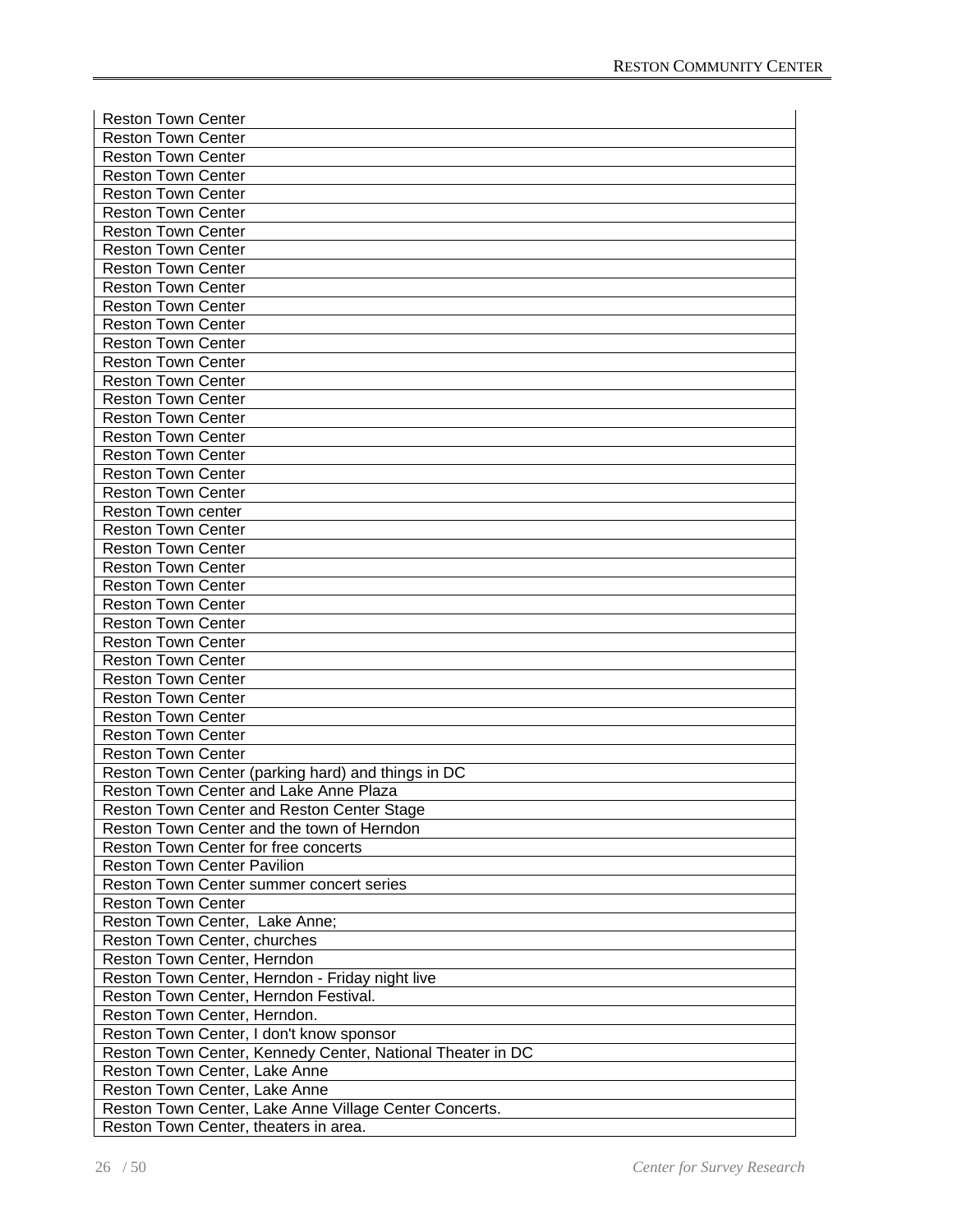| Reston Town Center.                                                            |
|--------------------------------------------------------------------------------|
| <b>Reston Town Center.</b>                                                     |
| Reston Town Center, Lake Anne Plaza                                            |
| Reston Town Center, Lake Anne. The merchants up there have concerts.           |
| Reston Town Center, Town of Herndon, Elden Street Players, the Patriot Center. |
| <b>Reston Town Centre</b>                                                      |
| <b>Reston Town Centre</b>                                                      |
|                                                                                |
| <b>Reston Town Centre</b>                                                      |
| <b>Reston Town Center</b>                                                      |
| <b>Reston Town Center</b>                                                      |
| <b>Reston Town Center</b>                                                      |
| Reston Town Center, Hunters Woods                                              |
| Rown Center                                                                    |
| Schools                                                                        |
| Schools, the town center                                                       |
| Signature Theater, Arena, Shakespeare, Folger, Roundhouse                      |
| South Lakes High School                                                        |
| Sterling Playmakers.                                                           |
| <b>Superne Dance Theatre</b>                                                   |
| The Herndon Players                                                            |
| The Herndon Theater.                                                           |
| The high school                                                                |
| The Industrial Theater                                                         |
| The Lakeside Inn                                                               |
| The Maryweather Post Pavilion                                                  |
| The pools have movie nights around here                                        |
| The Reston Chamber. Reston Town Center.                                        |
| Theater group                                                                  |
| Theater in the woods in MD                                                     |
| Theatre troupe in Herndon, Reston Chamber Orchestra                            |
| Thing in Washington, DC                                                        |
| Things in DC, free programs at Lake Anne                                       |
| Town center                                                                    |
| <b>Town Center</b>                                                             |
| Town center                                                                    |
| <b>Town Center</b>                                                             |
| <b>Town Center</b>                                                             |
| Town Center                                                                    |
| <b>Town Center</b>                                                             |
| <b>Town Center</b>                                                             |
| <b>Town Center</b>                                                             |
|                                                                                |
| <b>Town Center</b>                                                             |
| <b>Town Center</b>                                                             |
| <b>Town Center</b>                                                             |
| <b>Town Center</b>                                                             |
| <b>Town Center</b>                                                             |
| <b>Town Center</b>                                                             |
| <b>Town Center</b>                                                             |
| <b>Town Center</b>                                                             |
| Town center                                                                    |
| <b>Town Center</b>                                                             |
| <b>Town Center</b>                                                             |
| <b>Town Center</b>                                                             |
| <b>Town Center</b>                                                             |
| <b>Town Center and Herndon</b>                                                 |
| Town Center and Lake Anne                                                      |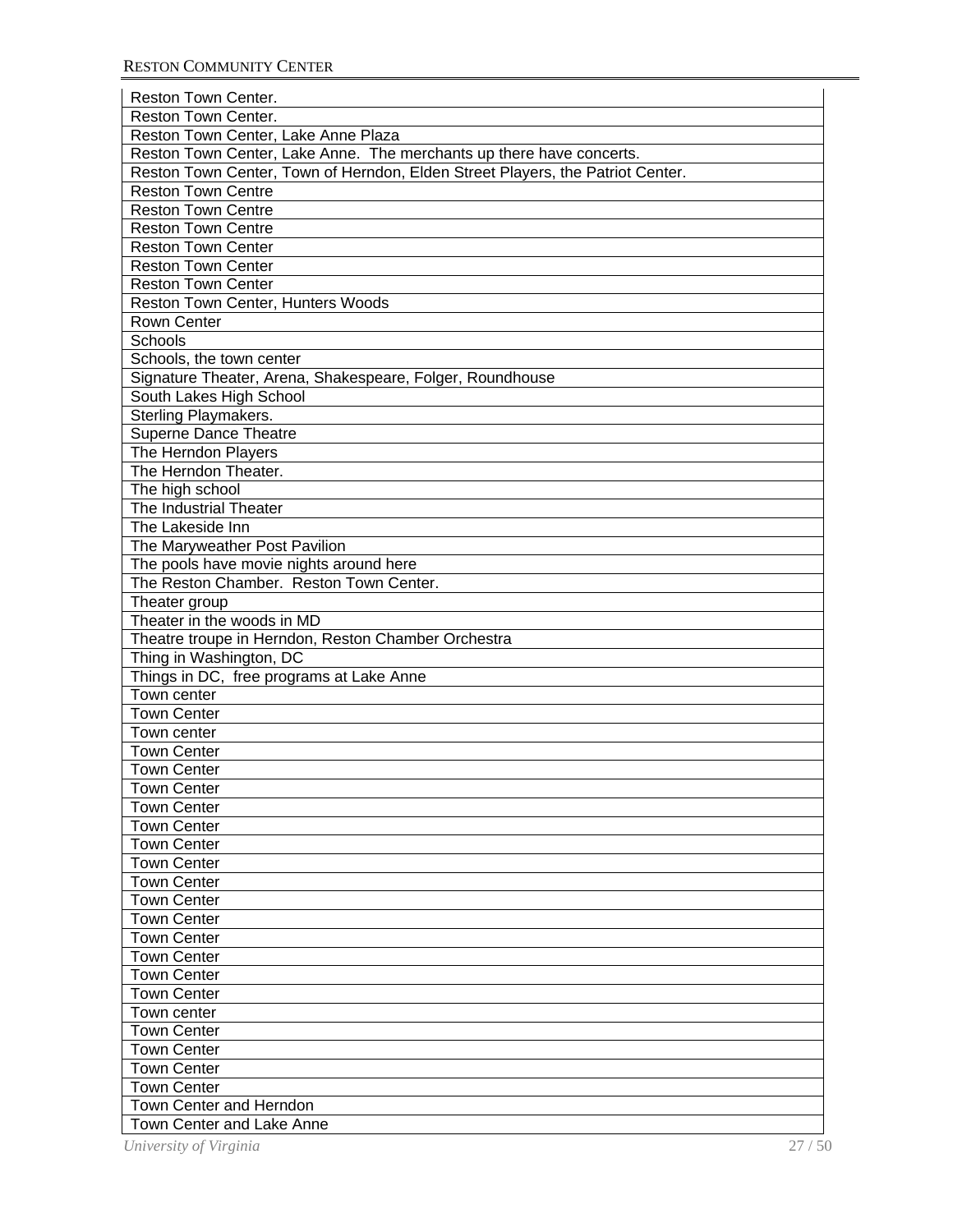| Town Center under the pavilion            |
|-------------------------------------------|
| Town Center, ice rink                     |
| Town Center, Reston                       |
| Town Center; Lake Anne                    |
| Town of Herndon                           |
| Town of Herndon                           |
| <b>Tysons Corner</b>                      |
| Vienna Community Center                   |
| <b>Warren Theatre</b>                     |
| Washington                                |
| <b>Washington Performing Arts Society</b> |

Reston Town Center was recoded to be included in Table II-1 of the report also.

#### **RCC1e: When you think about local opportunities to rent a room for a private meeting, party, or other function, which organizations come to mind?**

| A room in the building that we live in                               |
|----------------------------------------------------------------------|
| <b>Bahai Center</b>                                                  |
| <b>Building association</b>                                          |
| Buildings in town center that have conference rooms.                 |
| Cascades Community Association.                                      |
| Champs at Plaza America                                              |
| Check the Giant grocery store bulletin board or newspaper listings T |
| <b>Chestnut Grove Condos</b>                                         |
| Church                                                               |
| Church                                                               |
| Church                                                               |
| Church                                                               |
| Church                                                               |
| Churches                                                             |
| Churches                                                             |
| Churches                                                             |
| Churches and schools.                                                |
| Churches and schools.                                                |
| Churches, public schools and public library                          |
| Community facility where I lives                                     |
| Condo Assoc                                                          |
| Condo assoc.                                                         |
| Condo unit I live in                                                 |
| Country club                                                         |
| Country club and churches                                            |
| Country clubs, churches                                              |
| <b>Dulles Expo Center</b>                                            |
| Elementary school, church                                            |
| <b>Fairfax County Libraries</b>                                      |
| <b>Fairfax County Public Library</b>                                 |
| <b>Fairfax County Public Schools</b>                                 |
| <b>Fairfax County Public schools</b>                                 |
| Fairfax public library and Fairfax public schools                    |
| Friends house or at home.                                            |
| Fryingpan Park, library                                              |
| German military                                                      |
| Glade pool                                                           |
| Golf club                                                            |
| <b>Great Falls Crossing Home Association</b>                         |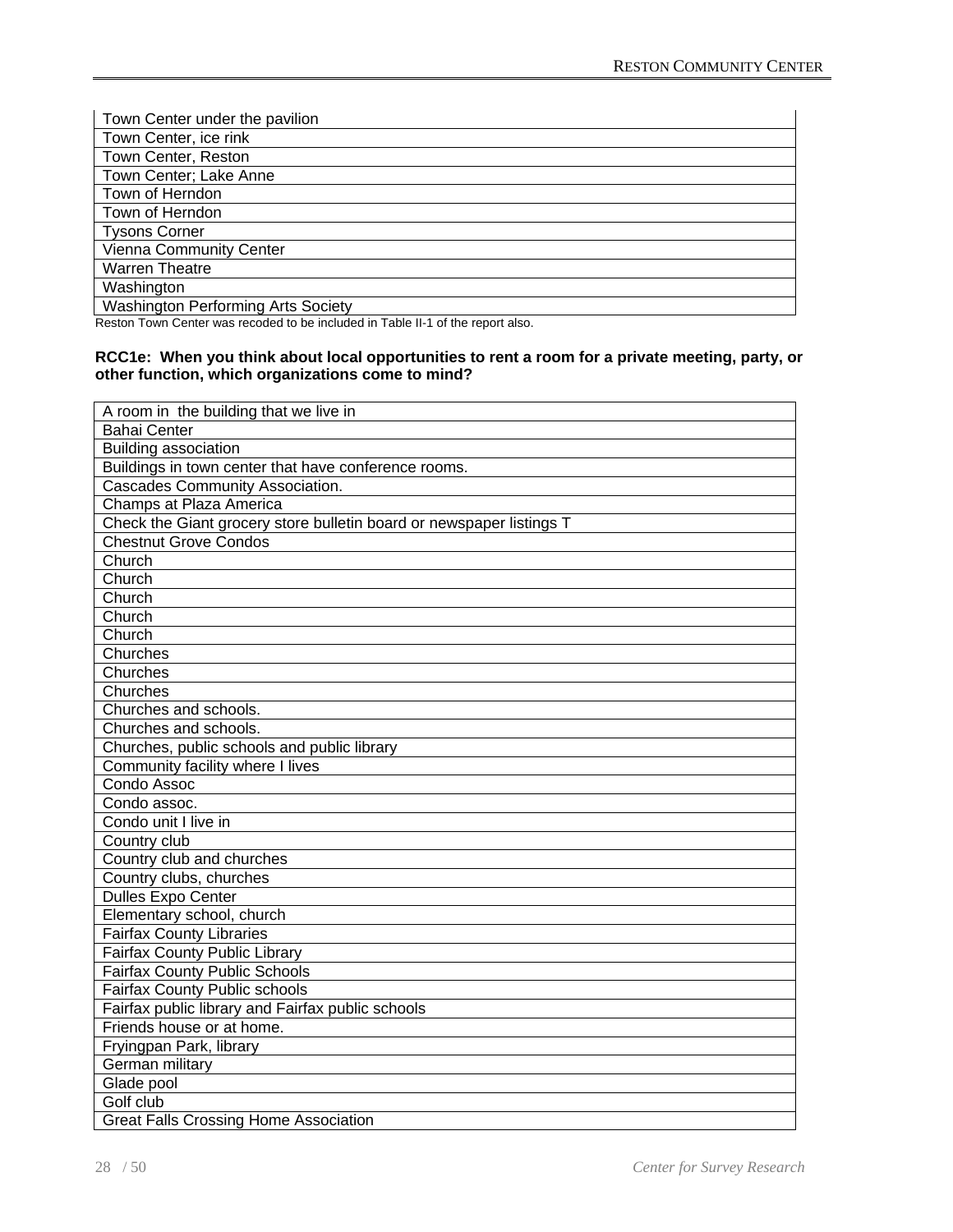| Greater Reston Chamber of Commerce; schools                     |
|-----------------------------------------------------------------|
| Have rented at Reston Community Center                          |
| <b>Hen Creek</b>                                                |
| Herdon Community Center, Lowe's Island.                         |
| Herndon                                                         |
| Herndon                                                         |
| <b>Herndon Community Center</b>                                 |
| <b>Herndon Community Center</b>                                 |
| <b>Herndon Community Center</b>                                 |
| Herndon Friends Meeting House                                   |
| Herndon Neighborhood Resource                                   |
| Herndon, Knights of Columbus                                    |
| Hidden Creek Country Club                                       |
| <b>Hunter Mill Community Center</b>                             |
| Hunter Woods Community Center                                   |
| Hyatt                                                           |
| I get hassled. I've gone 3 and 4 steps to get a room.           |
| I would think of a church or Sterling Fire Station              |
| In my building                                                  |
| Independent Order of odd fellows.                               |
|                                                                 |
| International country club                                      |
| Lake Anne, Hunter Wood<br>Lake Anne                             |
|                                                                 |
| Lake Anne and Hunters Woods                                     |
| Lake Anne and Hunter's Woods and the library                    |
| Lake Anne Community Center                                      |
| Lake Anne Community Center and the local school                 |
| Lake Anne or Hunters Woods                                      |
| Lake Anne, Hunter Woods Community Center and the Reston library |
| Library                                                         |
| Library                                                         |
| Library                                                         |
| Library                                                         |
| Library                                                         |
| Library                                                         |
| Library                                                         |
| Library                                                         |
| Library                                                         |
| Library                                                         |
| Library                                                         |
| Library                                                         |
| Library                                                         |
| Library                                                         |
| Library or school                                               |
| Library, country club in Reston                                 |
| Library, Herndon Community Center, VFW, Great Falls Grange      |
| Library.                                                        |
| Library                                                         |
| Local church                                                    |
| Local church                                                    |
| Local church or other religious organization.                   |
| Local Church (St. John Neumann)                                 |
| Local churches                                                  |
| Local churches                                                  |
| Local churches                                                  |
| Local churches                                                  |
|                                                                 |
| University of Virginia<br>29/50                                 |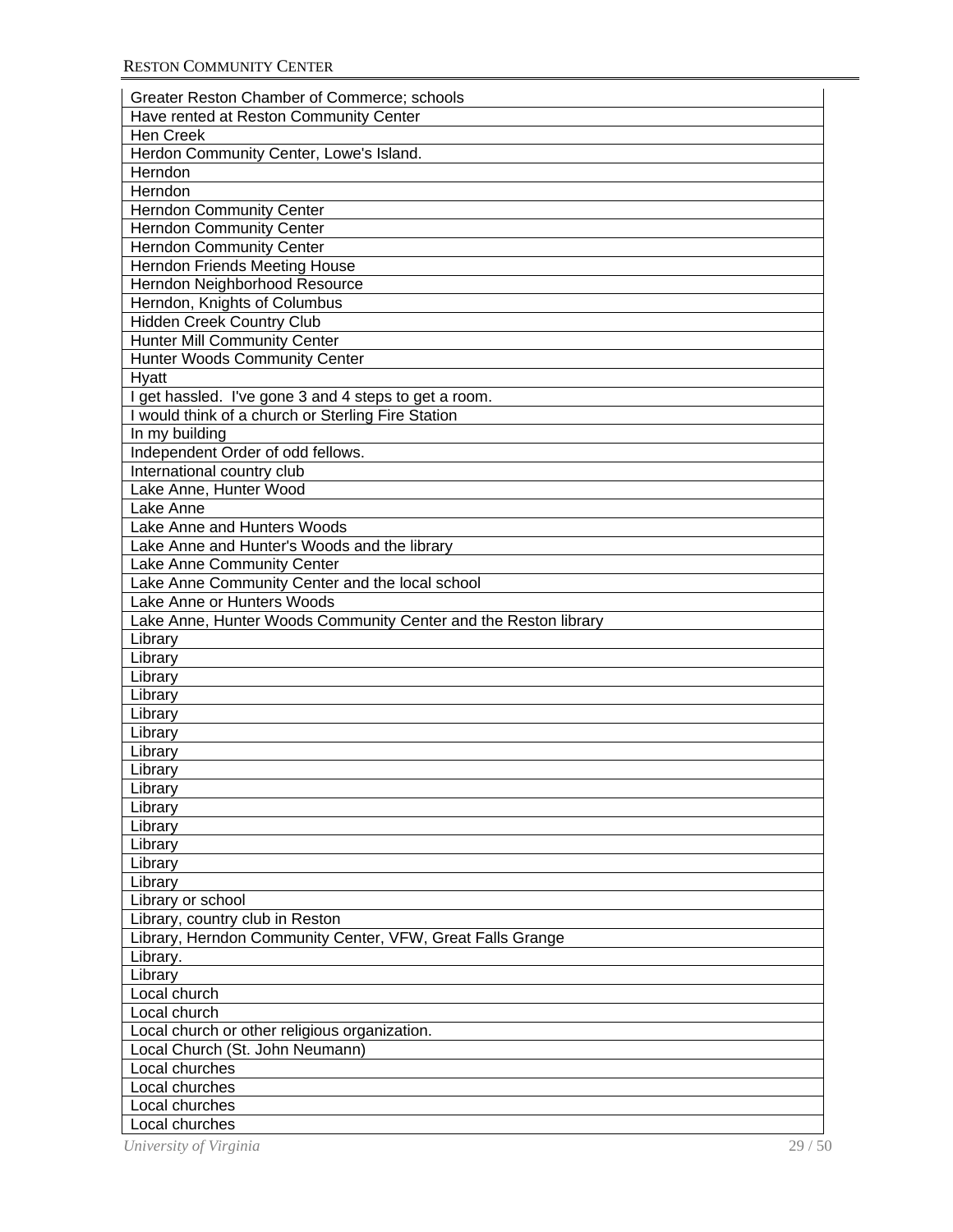| Local churches.                                         |
|---------------------------------------------------------|
| Local condo organization                                |
| Local libraries                                         |
| Local library                                           |
| Local library                                           |
| Local school.                                           |
| Maybe the library                                       |
| McLain School of Ballet and Jazz                        |
| Michaels, Herndon Community Center                      |
| My apartment building                                   |
| My community club house at my housing development       |
| My condo's room                                         |
| My neighborhood clubhouse                               |
| My work site - campus                                   |
| Neighborhood housing development community building     |
| Newcomer's Club                                         |
| North pavilion                                          |
| Northern Virginia Parks and Recreation                  |
| OLLI (at local used bookstore and Reston Library)       |
| Our church                                              |
| Our church                                              |
| Our local elementary school                             |
| Park, Reston Clubhouse when I lived there.              |
| Parks, northern Virginia and historic sites             |
| Party room in condo project                             |
|                                                         |
| Prices are great, we got married there                  |
| Private homes                                           |
| Probably the phone book. I would probably ask neighbors |
| Public schools                                          |
| Quaker friendship house                                 |
| Religious organization                                  |
| <b>Reston Chamber</b>                                   |
| <b>Reston Hyatt</b>                                     |
| <b>Reston Library</b>                                   |
| Reston library.                                         |
| Reston regional library                                 |
| <b>Reston Town Center</b>                               |
| <b>Reston Town Center</b>                               |
| <b>Reston Town Center</b>                               |
| Reston Town Center, and churches                        |
| Roha Association                                        |
| School district, churches.                              |
| Schools                                                 |
| Schools                                                 |
| Schools, churches                                       |
| Schools.                                                |
| <b>Shadowood Community Center</b>                       |
| Some churches.                                          |
| The farm house                                          |
| The Herndon Community Center.                           |
| The library                                             |
| The library.                                            |
| The Reston Library                                      |
| The Savoy                                               |
| Various churches                                        |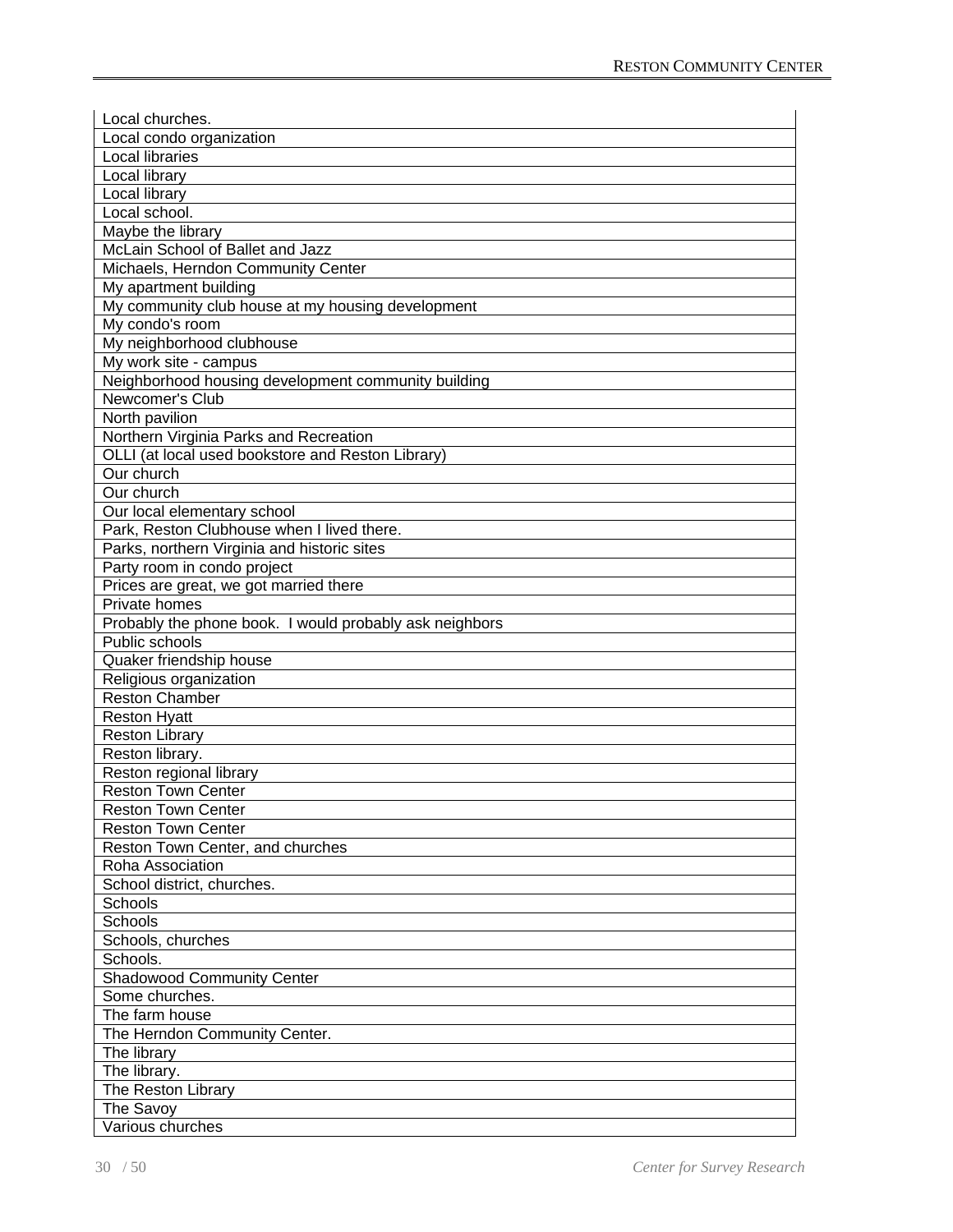| West Market                         |
|-------------------------------------|
| <b>West Market Community Center</b> |
| <b>West Market Community Center</b> |
| <b>West Market Community Center</b> |
| Woolftrap                           |
| Woolftrap                           |

#### **RCC20: Has any member of your family attended a professional theatre performance or outdoor concert sponsored by RCC within the past 12 months?**

Are those the ones at Reston Town Center, the Saturday concerts? If so, yes

Don't know if the town center is included, the summer concert series

Going this week

I don't think the Reston Community Center sponsors the [stuff] at Lake Anne, so, no.

I teach a class there

Indoor concert

Needs more variety.

Three year-old not allowed in and we were very disappointed

We go every Saturday to the Reston Town Center. I don't know if it sponsored by Reston Community Center

#### **RCC20b: Were you satisfied with the value you received in relationship to the fee that you paid?**

Best deal anywhere. [*name*] does a great job of selecting performers It was free The chairs are too close together, worse than an airplane. My husband is only 160 lbs and 5 feet 8

inches. We were so uncomfortable that we had to find a chair by the aisle for his legs.

We see extremely good performers at the most reasonable price ever. [*name*] has excellent taste in selecting performers.

#### **RCC20c: Would you say that members of your family are very likely, somewhat likely, somewhat unlikely, or very unlikely to participate in [READ FROM LIST] if it is offered in the future?**

| Book signing for authors                                                                               |
|--------------------------------------------------------------------------------------------------------|
| Concert performance by a renter was not advertised or on listed activities; did not know time.         |
| Concert very good and should have been strongly attended                                               |
| Don't know what it is                                                                                  |
| I go to them, but does this mean "try out for" or "be in". When you say participate in? Very likely to |
| attend - just saw Guys and Dolls.                                                                      |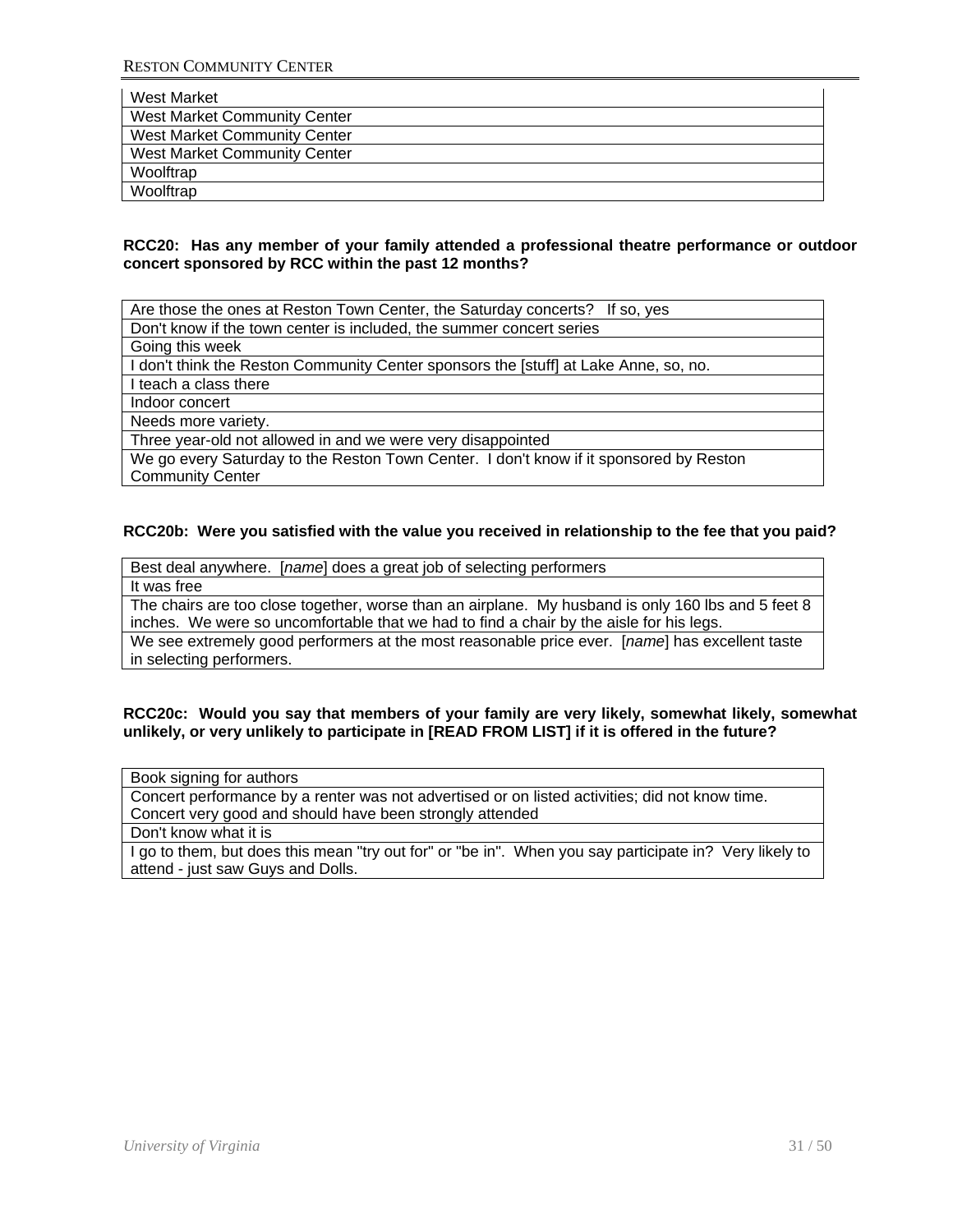| If they offer something you can't get at Wolf Trap or DC, I would be interested. However if the act<br>isn't offered there it tends to be of lower quality and therefore not of interest. Lectures and jazz that |
|------------------------------------------------------------------------------------------------------------------------------------------------------------------------------------------------------------------|
| Reston Community Center gets are the kind of quality things that do add to the community. Theatre                                                                                                                |
| is not                                                                                                                                                                                                           |
| It depends on what kind of music. I would like a real, professional musician.                                                                                                                                    |
| It would depend on what was brought in, nothing that they've offered has interested me                                                                                                                           |
| Not really been impressed with the programs                                                                                                                                                                      |
| Should be refreshments offered at intermissions with cost charged at theater events                                                                                                                              |
| There are shows that we go see.                                                                                                                                                                                  |
| Unless it is for preschoolers                                                                                                                                                                                    |
| Very likely to attend to be audience, not to be on stage or behind stage                                                                                                                                         |
| We support it as spectators                                                                                                                                                                                      |

What is it?

What is that?

What is this?

What on earth is a 'take-a-break' concert?

**RCC21a: Has any member of your family attended an event at RCC within the past 12 months that was sponsored by an outside group that had rented the Community Center's facilities? [This would include a Reston Community Players or Reston Chorale performance, a private meeting or party held at RCC facilities, or a Reston Masters or Reston Swim Team Association (RSTA) swim practice** 

Because of illness in family South Lakes High School - disappointed in not getting Reston Community Center for all night event this year - a great burden on us

**RCC21b: Would you say that members of your family are very likely, somewhat likely, somewhat unlikely, or very unlikely to rent a room or attend [READ FROM LIST] if it is offered in the future?"**

# **List: A Private Meeting or Party; Reston Community Players or Reston Chorale performance; Reston Masters or RSTA Swim Practice**

Because they replaced the diving board (due to some insurance issue) our children's swim team now uses Herndon Community Center's pool for practice, etc..

Especially during holidays

Husband sings in Reston chorale

If it's something I have an invitation to

Kids not allowed so no

We were season ticket holders for two years until we became with the plays they were offering. We like more avant-garde theater, more modern.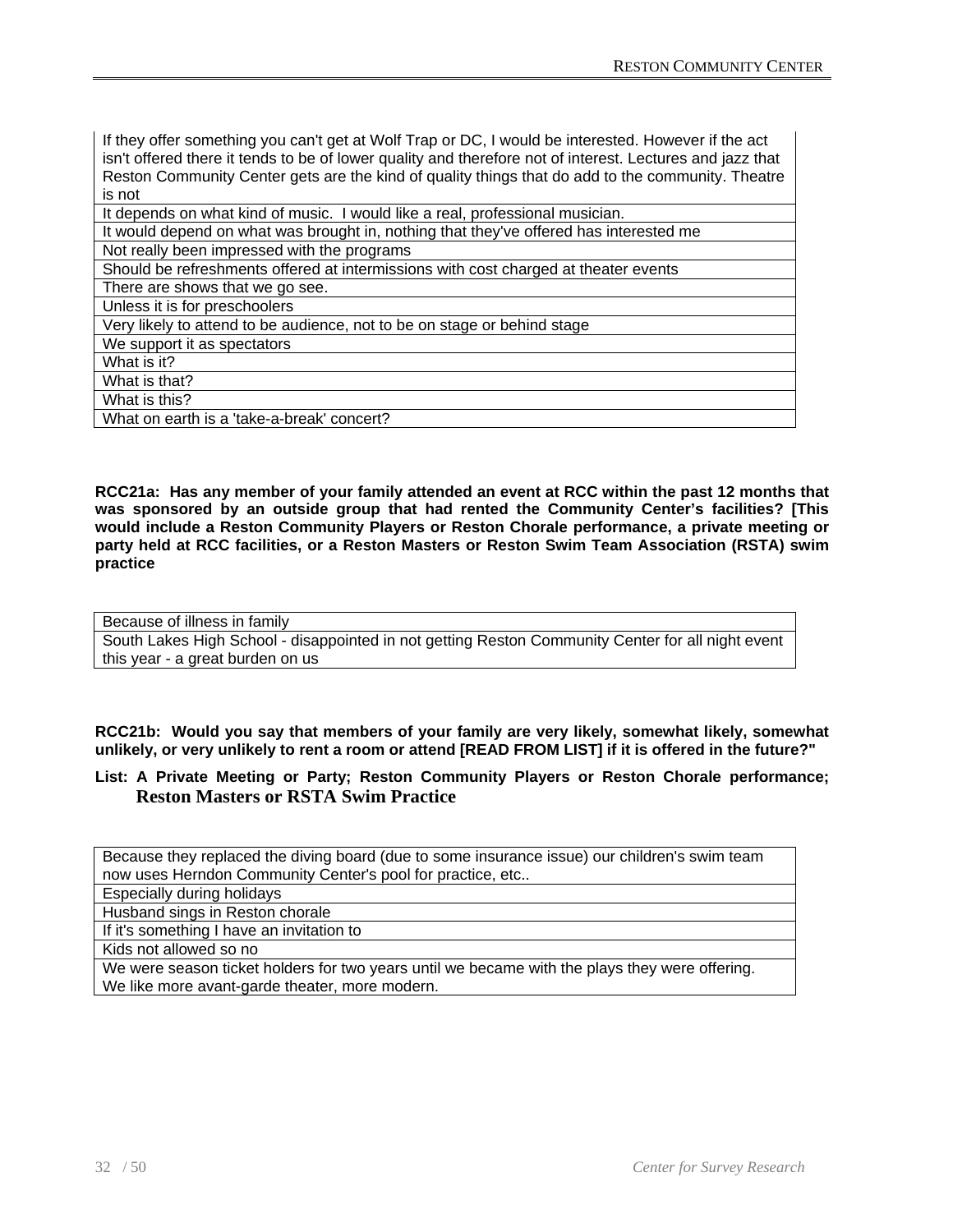#### **RCC22: Here are some questions about RCC's future. Do you think that RCC should increase its programs, reduce its programs, or keep them at the level they are at now?**

| A lot of the programs seem to be somewhat remedial. For example, I need a more advanced                  |
|----------------------------------------------------------------------------------------------------------|
| computer class.                                                                                          |
| Advertise them better. They don't get to me so I'm not sure what goes on                                 |
| Depends on whether they change what they offer                                                           |
| Distribute them in my area. Increase them so the programs can be presented in the whole Reston           |
| area not just the ones they concentrate on now.                                                          |
| Classes are often overbooked.                                                                            |
| Either keep same or increase                                                                             |
| Explore new ways of making them better, not necessarily increase, include immigrants and                 |
| differences in population                                                                                |
| Fine tune programs. I don't know if they should be increased or decreased                                |
| Health and wellness and aquatic programs should be increased. Also more yoga classes                     |
| I'd like to see them increase the aquatics programs                                                      |
| If annual fees go down, then increase; if not, decrease.                                                 |
| Increase advanced level fitness and sports adventures programs for young adults.                         |
| Increase as baby boomers retire                                                                          |
| Increase availability for popular events                                                                 |
| Increase programs for senior citizens                                                                    |
| Increase programs for smaller children. Also weekend programs for smaller children                       |
| Keep level - might vary offerings. Videography maybe                                                     |
| Keep at the level but change some of the programs                                                        |
| Keep up with the growth of population. Like at the Nutcracker ballet. It sold out and some kids were     |
| disappointed they couldn't go                                                                            |
| Less interested in programs than in maintenance of facilities                                            |
| Like to see more aerobics                                                                                |
| More exercise classes not during regular business hours                                                  |
| My daughter wants to play tennis, but she is always in school. The times are not good for her. She is    |
| 10                                                                                                       |
| Need to revisit what they are offering                                                                   |
| Programs need to be demand-driven. They need to be cost-benefit justified. Those are the principles      |
| that should guide whether programs are eliminated or added.                                              |
| Review their programs ,just revise, don't reduce                                                         |
| Some could be reduced and some could be increased.                                                       |
| Suspicious that the reason I have not signed up is that I work all time. I don't know but wonder if they |
| are available during non-working items                                                                   |
| The level of number is fine, but I would like to see some changes to the programs themselves.            |
| The number of programs is adequate. But shift the focus. As a single adult with no children, I feel I    |
| am paying a lot of fees for very few programs, at times, for working adults during the day. Even 7 am    |
| can be difficult if you don't work in Reston.                                                            |
| They just need to be changed. More of the same makes no difference                                       |
| They need more programs for youth.                                                                       |
| They would have to increase their size of facilities to grown any bigger.                                |
| Would like more preschool classes offered on the weekends.                                               |
| Would like see more bridge and other card games offered in the evening.                                  |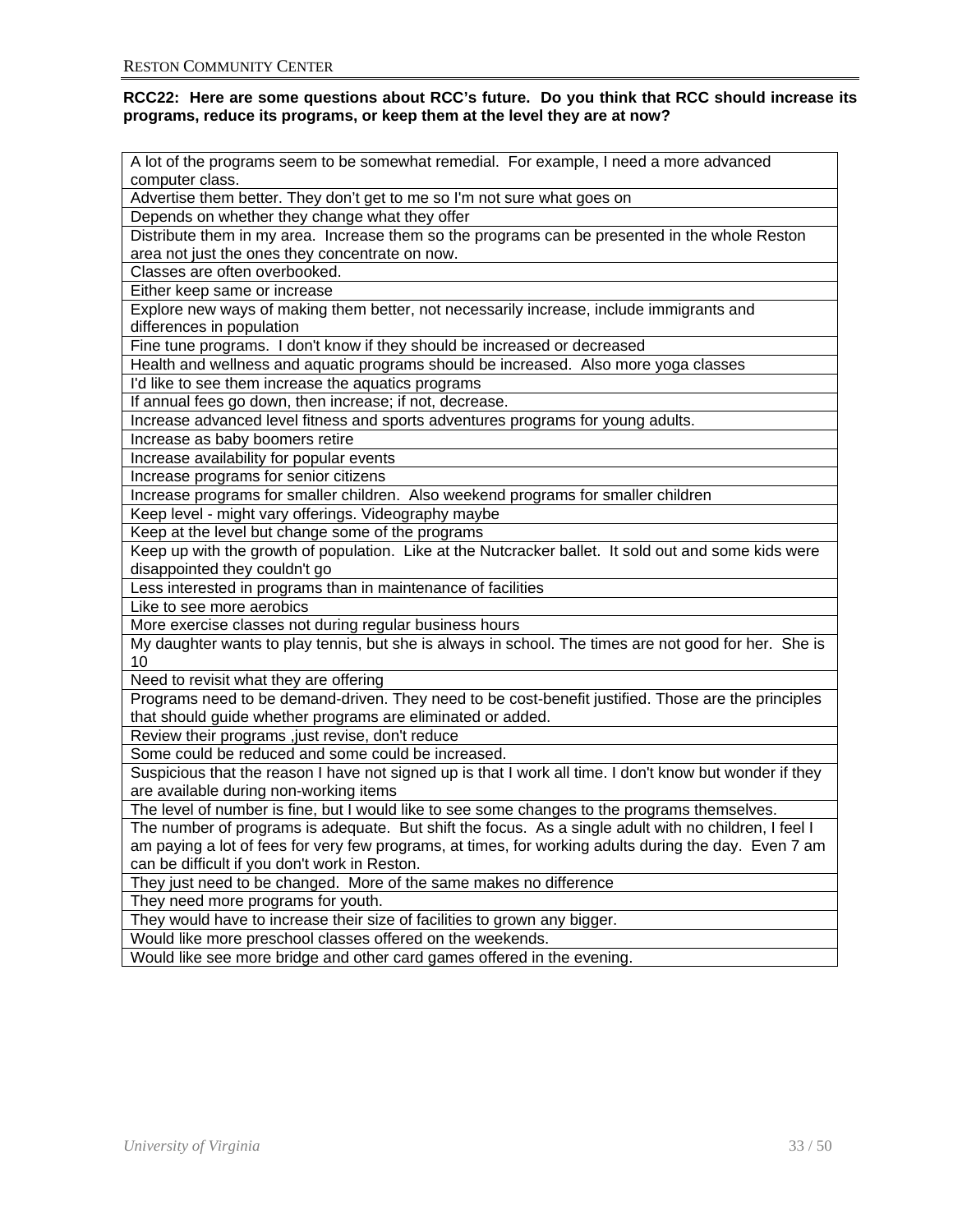**RCC23: I'm going to read a list of possible enhancements to RCC's facilities. How important would each of these be for you and your family? You can say it would be very important, somewhat important, or not important.** 

# **LIST: Larger pool, Dedicated fitness rooms, Additional art studios, More classroom and meeting rooms, Additional rental space including a large community room, Other (please describe)**

| A second pool with cooler water temperatures. A lap pool                                                |
|---------------------------------------------------------------------------------------------------------|
| Depends on what they offer                                                                              |
| Herndon Community Center is the ideal model for fitness rooms and a pool                                |
| I like it the way it is - intimate                                                                      |
| I really like the present theater - please don't change it (architecturarly). A second theater would be |
| good.                                                                                                   |
| I think they should have an exercise room with a training machine                                       |
| I wish they had a sauna                                                                                 |
| If they put more dedicated fitness rooms, she would be less likely to go.                               |
| If you don't charge too much                                                                            |
| Indoor pool, please                                                                                     |
| My group found room rental too expensive and used somewhere else.                                       |
| Netter coordinating if there was more, more parking                                                     |
| Not if it will close down the facility while they build it                                              |
| Not important unless it's a photography studio in which case it is very important.                      |
| Not needed to improve they are fine how they are                                                        |
| What machines would they have and would they need trained personnel.                                    |
| When I go its not always full                                                                           |

#### **RCC24: Are there any other enhancements to the facilities or any additional programs that you or members of your household would like RCC to offer?**

| A high-low impact aerobics class earlier than 10:00 am like 9-9:30 am.                                  |
|---------------------------------------------------------------------------------------------------------|
| Adult educational programs                                                                              |
| Anything for summer camps and after school care, not so much for our family                             |
| Better parking                                                                                          |
| Book club or creative writing                                                                           |
| Cooking gluten free classes                                                                             |
| Expanded pottery classes during times working people can go-other than throwing on the wheel and        |
| hand-building - more kinds and offered more often                                                       |
| Fitness programs. Expanded swimming. Any kind of dance or little kid activity.                          |
| Folk music, coffee hours and social get-togethers                                                       |
| I can't think of anything                                                                               |
| I used to participate in the theater quite a bit. Whatever they are doing is probalby okay. But, I      |
| haven't been able to take advantage of it. They offer a good selectionbetween drama, comedy and         |
| musical                                                                                                 |
| I would like to see book binding, multi-media collage, computer are, traditional rug hooking (not latch |
| hooking), cooking fabulous food in five minutes. Just the time thing. I wish there would be bridge      |
| classes on Saturday afternoon or evening. I would love to learn to play bridge.                         |
| Increase local clubs (chess club, ping pong club). Sponsor & organize tournaments. Other types of       |
| board games.                                                                                            |
| Indoor tennis                                                                                           |
| Just a second, cooler lap pool. Maybe dog obedience classes would be good                               |
| Just more opportunities to get in classes.                                                              |
| Kids programs for young age preschool age spread out because they all seem to be held on the            |
| same day                                                                                                |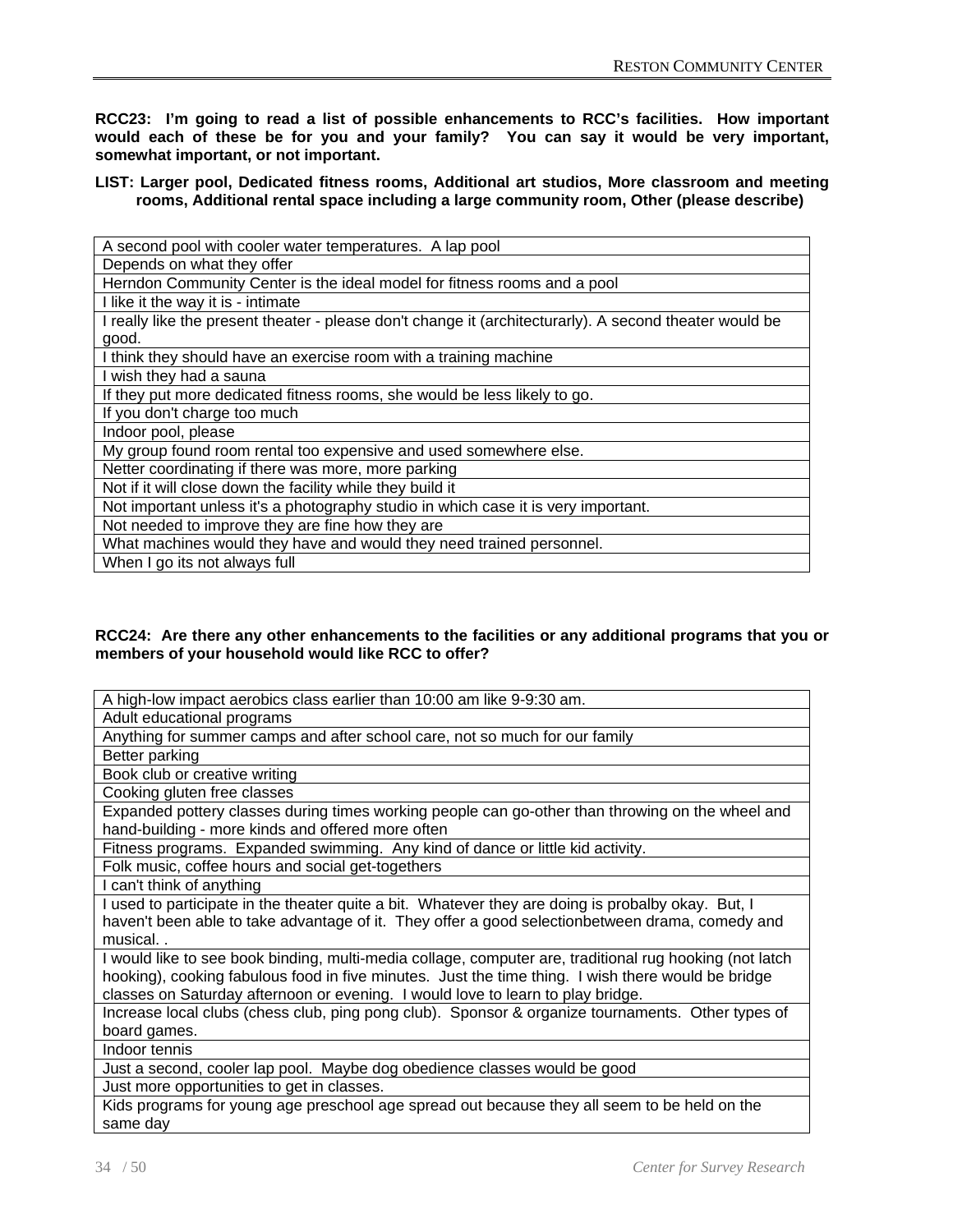| More art classes, painting, and more photography classes                                            |
|-----------------------------------------------------------------------------------------------------|
| More classical music                                                                                |
| More help in fitness geared toward seniors.                                                         |
| More live music.                                                                                    |
| More programs at Lake Anne - convenience for some people                                            |
| More swimming classes for preschooler                                                               |
| Music-beginning music for children                                                                  |
| Need more organized activities for teenagers.                                                       |
| Not sure                                                                                            |
| Not sure.                                                                                           |
| Not that I could think of offhand.                                                                  |
| Nothing I can think of at this time                                                                 |
| Nothing that I can think of                                                                         |
| Open lab for digital photography - computer manipulation through printing                           |
| Perhaps yoga. They may already offer it. We would consider looking into yoga.                       |
| Pet care and pet training                                                                           |
| Programs that instructed in Spanish. More cultural variety during the year, extending multicultural |
| programs all year instead just certain days.                                                        |
| Reston Community Center should cease to exists is not economical should be taken by the county or   |
| the Reston association                                                                              |
| Saturday and Sunday early morning swimming laps from 6 am to 9 am                                   |
| Tennis bubble building - lessons availability                                                       |
| Textiles, cooking programs, art appreciation and book clubs                                         |
| They should offer more ballroom dance, tap and jazz dance classes. More aerobic classes. More       |
| swimming classes.                                                                                   |
| Time slots should be increased                                                                      |
| Trips. Increase the people allowed to go. Enlarge the trip                                          |
| Want more multicultural things                                                                      |

# **RCC25: Are there any other enhancements to the facilities or any additional programs that you or members of your household would like RCC to offer?**

| A widowed, older woman                                                                              |
|-----------------------------------------------------------------------------------------------------|
| About expanding programs - I'd like to see additional computer application courses at Reston        |
| Community Center such as graphic design, Excel, etc. So far there have been only very elementary    |
| courses with limited enrollment.                                                                    |
| Already belong to YMCA where I take martial arts and that takes up the little amount of free time I |
| have.                                                                                               |
| Army life                                                                                           |
| Bad part of Reston.                                                                                 |
| Because activities have been full                                                                   |
| Being a member of country club and use many facilities there instead                                |
| <b>Busy</b>                                                                                         |
| <b>Busy</b>                                                                                         |
| Busy with church                                                                                    |
| Change of life style                                                                                |
| Children have all grown up and don't need them any more                                             |
| Didn't know it existed                                                                              |
| Do not like crowds                                                                                  |
| Do to lack of family I have no reason to look into the activities.                                  |
| Does enjoy the swimming pools and lakes.                                                            |
| Doesn't come to mind. We don't belong to Reston Association. If I have to do anything, I go to      |
| McClean. I'm considered a non-resident. We go to Great Falls schools.                               |
| Don't have time                                                                                     |
| Don't have enough time. Time management problem                                                     |
| University of Virginia<br>35/50                                                                     |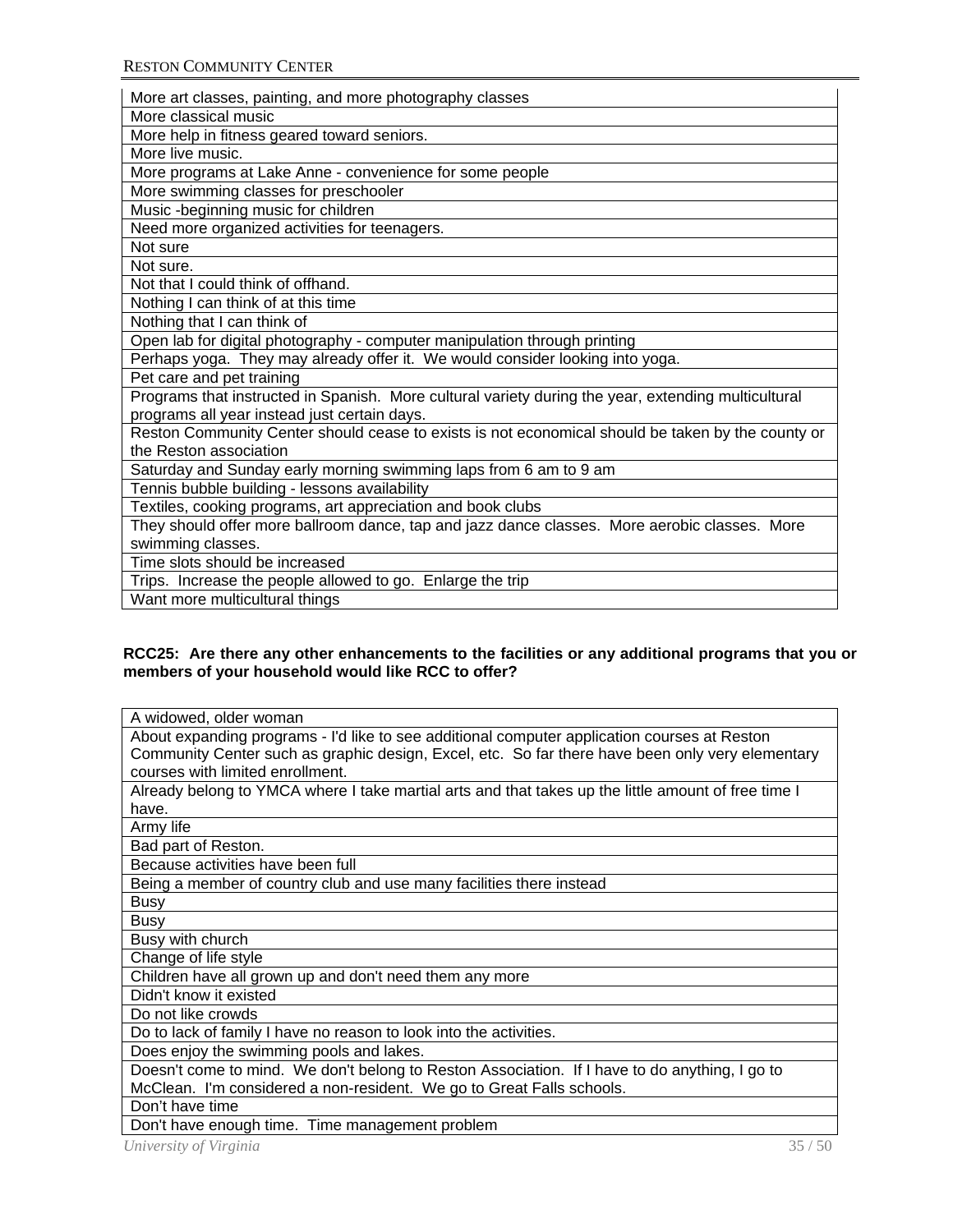| Don't have time                                                                                                        |
|------------------------------------------------------------------------------------------------------------------------|
| Don't have time to seek out community activities--involve myself with the church if any social events.                 |
| Don't know when events are ahead of time                                                                               |
| Don't think to                                                                                                         |
| Due to my age and health                                                                                               |
| Focus is on arts and some community programs but not a balanced offering. They are ethnically                          |
| oriented and politically correct                                                                                       |
| Handicap parking challenges                                                                                            |
| Have no reason to participate in what they offer;                                                                      |
| Haven't found programs of interest yet                                                                                 |
| Haven't had time yet to check it out.                                                                                  |
| I doesn't even know where it is located                                                                                |
| I don't have any family. If they had a social hour or something where I could meet people I might go                   |
| I have little interest in local affairs or state and local politics. I'm more of a federal kind of guy - DC            |
| related matters.                                                                                                       |
| I have other things to do                                                                                              |
| I just don't have time                                                                                                 |
| I only use it for voting. I would rather use other facilities than the Reston Community Center.                        |
| probably have take advantage of Reston Community Center and just don't know it.                                        |
| I strongly disapprove of being taxed for programs in which I do not wish to participate. I am appalled                 |
| at being taxed without my consent! I don't want to participate. I don't want to hear about them!                       |
| I use the indoor pool                                                                                                  |
| I work three jobs. Too busy.                                                                                           |
| If I get information it is mixed with nonessential mail. Nothing that says, 'hey, this is important, look at<br>this'. |
|                                                                                                                        |
| It never came to mind                                                                                                  |
| I've been too busy working in the daytime                                                                              |
| Just be busy<br>Just don't have enough time. I live alone so it doesn't involve my family.                             |
| Just have paid enough attention to programs offered;                                                                   |
| Just moved back into the area                                                                                          |
| Just moved her 8 months                                                                                                |
| Just not interested                                                                                                    |
| Just not interested                                                                                                    |
|                                                                                                                        |
| Just to busy                                                                                                           |
| Just too busy<br>Just too busy                                                                                         |
|                                                                                                                        |
| Just too busy                                                                                                          |
| Kids grown up and lack of time                                                                                         |
| Kids not at home anymore<br>Lack of knowledge, not aware of them                                                       |
| Lack of time                                                                                                           |
| Lack of time                                                                                                           |
|                                                                                                                        |
| Lack of time                                                                                                           |
| Lack of time and interest                                                                                              |
| Lack of time.                                                                                                          |
| New to Reston                                                                                                          |
| Ninety percent of our connection with the center has been through our children. Now, time is a                         |
| problem - coordinating work and other requirements for us.                                                             |
| No knowledge of the programs                                                                                           |
| No children                                                                                                            |
| No desire                                                                                                              |
| No interest                                                                                                            |
| No interest.                                                                                                           |
| No leisure time                                                                                                        |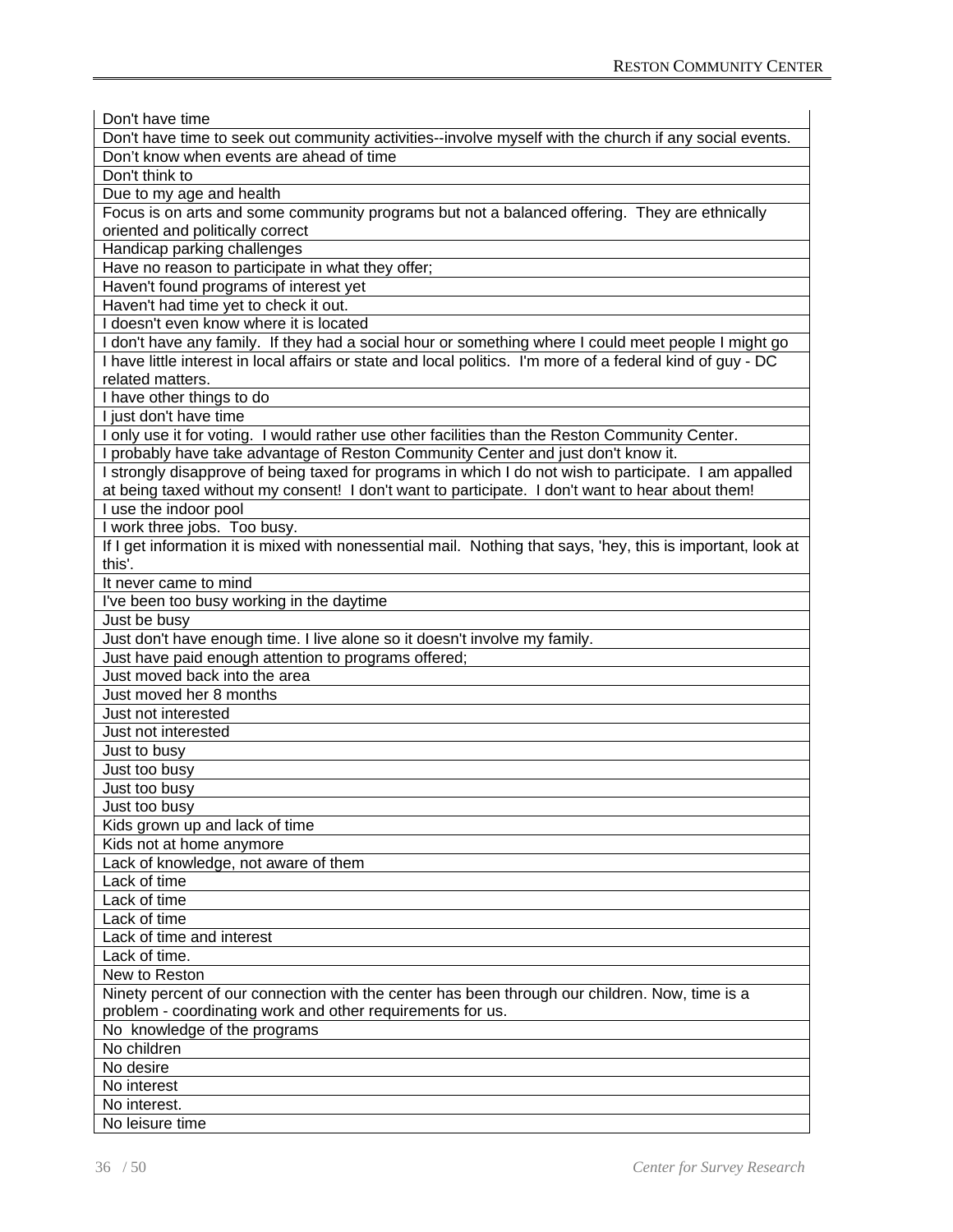| No need too                                                                                                                                                                                           |
|-------------------------------------------------------------------------------------------------------------------------------------------------------------------------------------------------------|
| No time                                                                                                                                                                                               |
| No time                                                                                                                                                                                               |
| Not interested and not enough time.                                                                                                                                                                   |
| Not much leisure time                                                                                                                                                                                 |
| On oxygen and doesn't go out much. Wheel chair bound                                                                                                                                                  |
| Other commitments                                                                                                                                                                                     |
| Our lives are too hectic and no time, we have other forms of recreation                                                                                                                               |
| Previously participated in water aerobics but ceased to do so when they took the roof off a certain                                                                                                   |
| pool 15 years ago.                                                                                                                                                                                    |
| Quality of classes is debatable                                                                                                                                                                       |
| Reston Community Center treats my part of Reston like it doesn't exit. I've been here 27 years and                                                                                                    |
| have seen Reston Community Center overlook my area. I have to get their permission to make                                                                                                            |
| changes for my house and pay dues but get no services in my area, only in other places, the                                                                                                           |
| Northern side more than the southern part, near Dogwood Elementary                                                                                                                                    |
| So many other opportunities                                                                                                                                                                           |
| Somewhere else                                                                                                                                                                                        |
| Spend a lot of time out of town                                                                                                                                                                       |
| Spend more time in Delaware than here                                                                                                                                                                 |
| Still somewhat dangerous - not conducive to old people                                                                                                                                                |
| The Reston Community Center is just too competative to get into the classes and programs you want                                                                                                     |
| to get in. We tried to get our child (two years old) into a swim class (skipper class). We had to get on                                                                                              |
| a wait list and then they canceled the class.                                                                                                                                                         |
| Time                                                                                                                                                                                                  |
| Time conflicts                                                                                                                                                                                        |
| Too busy                                                                                                                                                                                              |
| Too busy                                                                                                                                                                                              |
| Too busy                                                                                                                                                                                              |
|                                                                                                                                                                                                       |
|                                                                                                                                                                                                       |
| Too busy working. I'm kind of a loner                                                                                                                                                                 |
| Too busy. Life is too hectic.                                                                                                                                                                         |
| Travel out of area 100% of the time                                                                                                                                                                   |
| Usually because of time conflicts. You work outside of Reston so you are unable to get there during<br>the scheduled time. I was interested in a yoga class but could not participate due to the time |
| Very busy                                                                                                                                                                                             |
| Very busy work schedule, lack of time                                                                                                                                                                 |
| Very busy-no kids at home                                                                                                                                                                             |
| We are not part of the Reston Community Center and tax district five any more                                                                                                                         |
| We have only lived in Reston for two years and they use the YMCA                                                                                                                                      |
| We live on the Herndon side of Reston. Used to live in Herndon and use their community center                                                                                                         |
| Website is too complicated to navigate                                                                                                                                                                |
| We're just homebodies. We like to do other things, without concern for / knowledge of a relationship                                                                                                  |
| to Reston Community Center                                                                                                                                                                            |
| Where they are at in their life                                                                                                                                                                       |
| Will be using it more often now that we have children and would like to see more things on weekend                                                                                                    |
| hours                                                                                                                                                                                                 |
| Work a lot, too busy and daughter moved out                                                                                                                                                           |
| Work and established social networks made me more familiar with organizations in Vienna area.                                                                                                         |
| Work full time                                                                                                                                                                                        |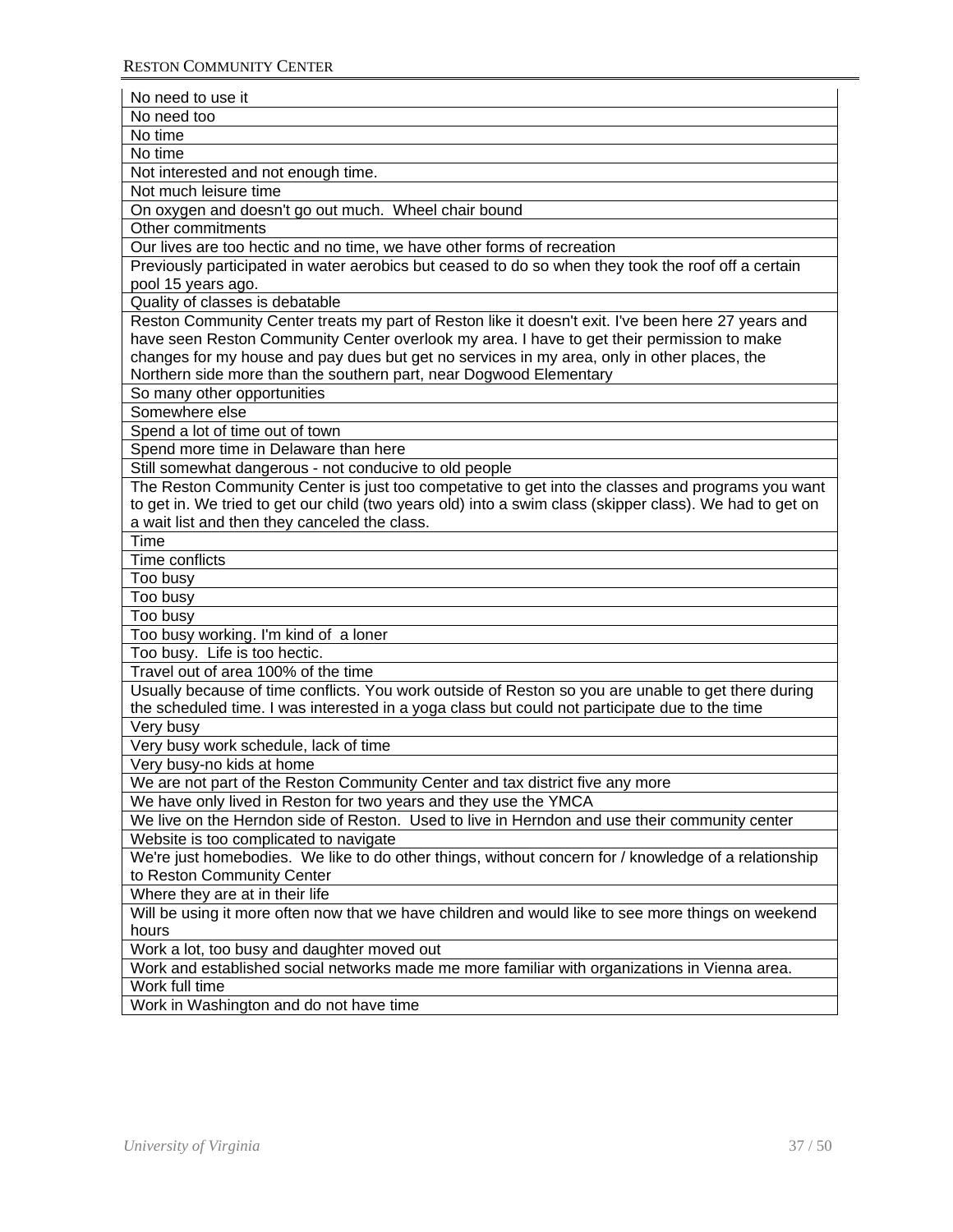# **RCC26: Why did you using the RCC?**

| A lot of events are offered in areas that I don't not feel comfortable or safe to attend the events |  |
|-----------------------------------------------------------------------------------------------------|--|
| Acoustics are bad particularly in the main room - small rooms                                       |  |

Always unable to get in the class and summer camp and birthday parties when we wanted to. The time frame was 4-5 months in advance to register. The classes have waiting lines. Sent in my registration the day they opened up for it and still didn't get in.

As regards to the aquatic programs, the pool thing, I had a friend who got a bad eye infection. So I left the program and never again entered another one. Also, I don't have children and so many of the programs are for children.

Attended a play more than five years ago and really liked it but haven't done anything with Reston Community Center since.

Because i have been very sick for last two years

Because of age

Been involved in the YMCA. Committed money to the Y

Been out of town a lot

Belong to various associations in DC

Busy with work

Crazy lifestyle. I do not really have time

Did not

Didn't stop

Don't use it often

Due to physical handicap, especially during the winter months. The parking, also. I do get emails and am interested. I do plan to go to the Reston Community Center Christmas program for seniors next year if I can.

Enjoy the swimming there but it gets too crowded. My son may become a life guard at the pool, however.

Facilities for swimming now located at Herndon Community Center notReston Community Center Family issues

Family members are on a different swim team. Don't have time.

Geared more for couples and families. Do other things elsewhere

Have not stopped, just not able to go very often

Have spent five days a week in Maryland looking after grandchildren over past ten years.

Haven't used it in awhile but didn't stop using it completely.

Hours for open lap swimming got reduced

Husband passed away

I am interested in the little trips the Reston Community Center takes, but they fill up very quickly.

I developed other interests not involving Reston Community Center

I did not stop

I have not stopped, prefer the outdoor activities.

I never used it - busy life

I uses other venues and just really don't think about the RCC

I went back to college. I have no free time at all due to school and full-time work.

I'm 88 and not all that active. Thirty years ago I often used the local facilities.

Involved in other activities - haven't stopped

I've been to parties that rented rooms a while ago. It doesn't fit into my schedule, a busy, combo of work and school

I've not really used it much to start with. I do other things. I go to concerts not sponsored by Reston Community Center and do outdoor activities with other club. The Reston Community Center concerts are often sold out.

Just been busy at work

Just haven't done them - keep busy with other things

Just haven't taken advantage of the services

Just my schedule. Just too busy.

Just to busy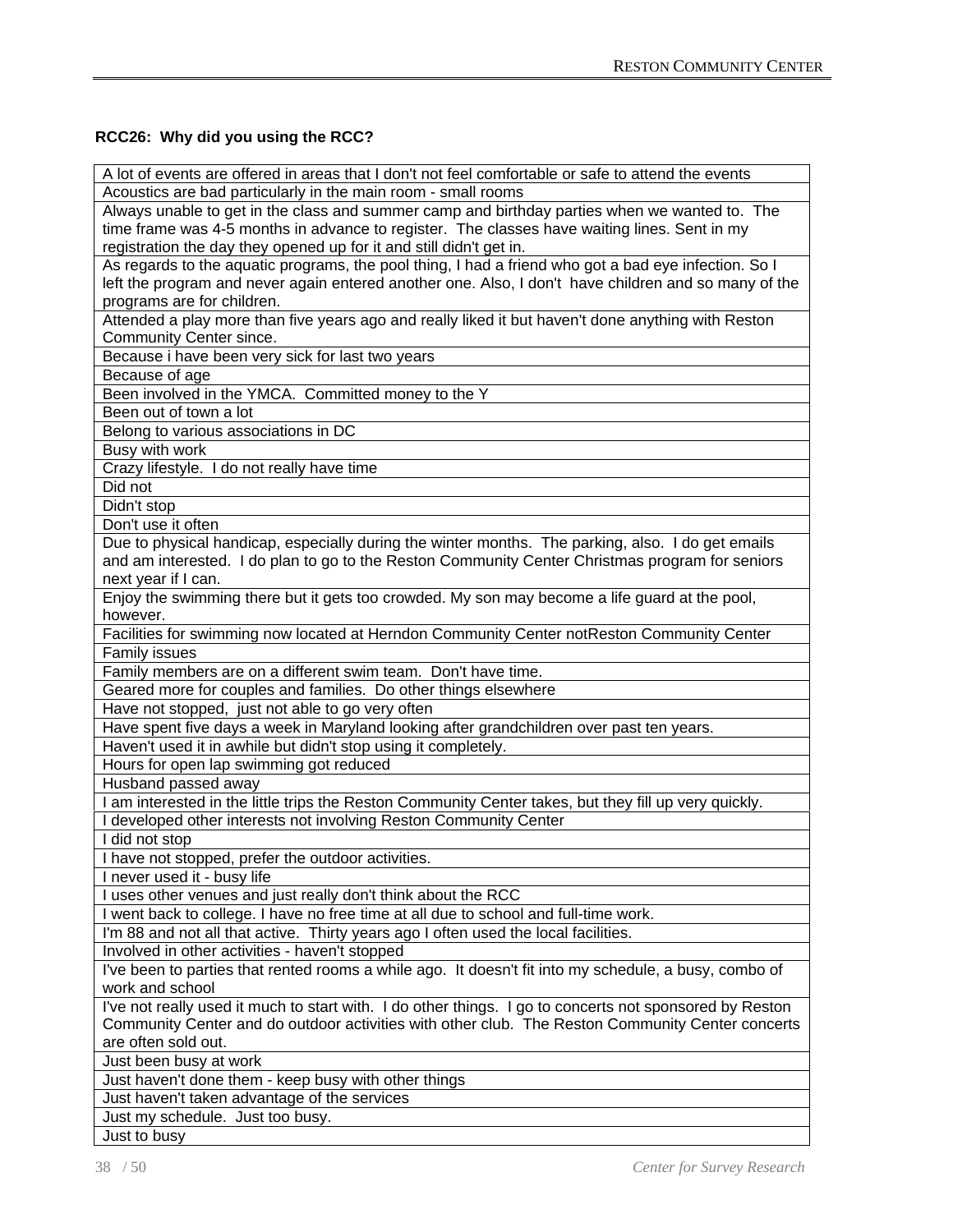| Kids ages, commuting, job change, children's abilities change                                         |
|-------------------------------------------------------------------------------------------------------|
| Kids didn't get in to the swim class we wanted last winter                                            |
| Lack of effort on our part                                                                            |
| Lack of time                                                                                          |
| Lack of time, pool too crowded and we play golf                                                       |
| Live in Florida half year and I'm ill with cancer                                                     |
| Member of the YMCA for similar activities                                                             |
| More of a time issue                                                                                  |
| Most of these activities are by the condo association and Town Center which I'm very close to.        |
| My kids got into school and sporting events. I'm just following and dragging them everywhere.         |
| Never fully engaged                                                                                   |
| Never had that much down time, just busy                                                              |
| Never participated                                                                                    |
| Never really started                                                                                  |
| Never started using it                                                                                |
|                                                                                                       |
| Never used it regularly<br>No time                                                                    |
|                                                                                                       |
| No time                                                                                               |
| No time                                                                                               |
| No time                                                                                               |
| No time, very busy                                                                                    |
| Not applicable                                                                                        |
| Not aware what is there                                                                               |
| Not enough time in the day                                                                            |
| Not interested                                                                                        |
| Not neat, un-kept, needs to be very upgraded and modernized. Too many skateboarders and               |
| running into pedestrians. Not a safe environment.                                                     |
| Not suitable for me. We go to the gym for sports. We go to other locations for more adult and         |
| organized activities like adult soccer, kayaking, volleyball and cycling.                             |
| Other responsibilities                                                                                |
| Parking is horrendous since the re-design. I belong to a new health club                              |
| Pool remodeling botched schedule up                                                                   |
| Scheduling and time                                                                                   |
| Scheduling and time                                                                                   |
| Single and never used them a lot                                                                      |
| The staff is not very helpful. When you go there you pretty much have to figure out things for        |
| yourself. I do not really appreciate their attitude. I                                                |
| The tennis group dance (Tennis Ball) which was at Reston Community Center got moved elsewhere.        |
| The swim classes fill up almost immediately, so sometimes it's hard to get the kids in. Generally too |
| busy recently.                                                                                        |
| They didn't                                                                                           |
| Time                                                                                                  |
| Time                                                                                                  |
| Time constraints at work                                                                              |
| Too busy                                                                                              |
| Too busy with new business's opening--no time                                                         |
| Too busy with the kids and the job: no spare time. The programs are over-booked; we can't get our     |
| kids into the swimming classes.                                                                       |
| Too busy working all the time.                                                                        |
| Too busy, didn't have the time                                                                        |
| Too busy, too much else going on. Great for retired people though                                     |
| Traveling a lot in the past year                                                                      |
| Two people I used to attend with moved. Also, I spend a lot more time taking care of elderly mother   |
| with little or no social life                                                                         |
| Use the Reston Community Center in the summer for the pool                                            |
| We joined the YMCA but are no longer members there                                                    |
|                                                                                                       |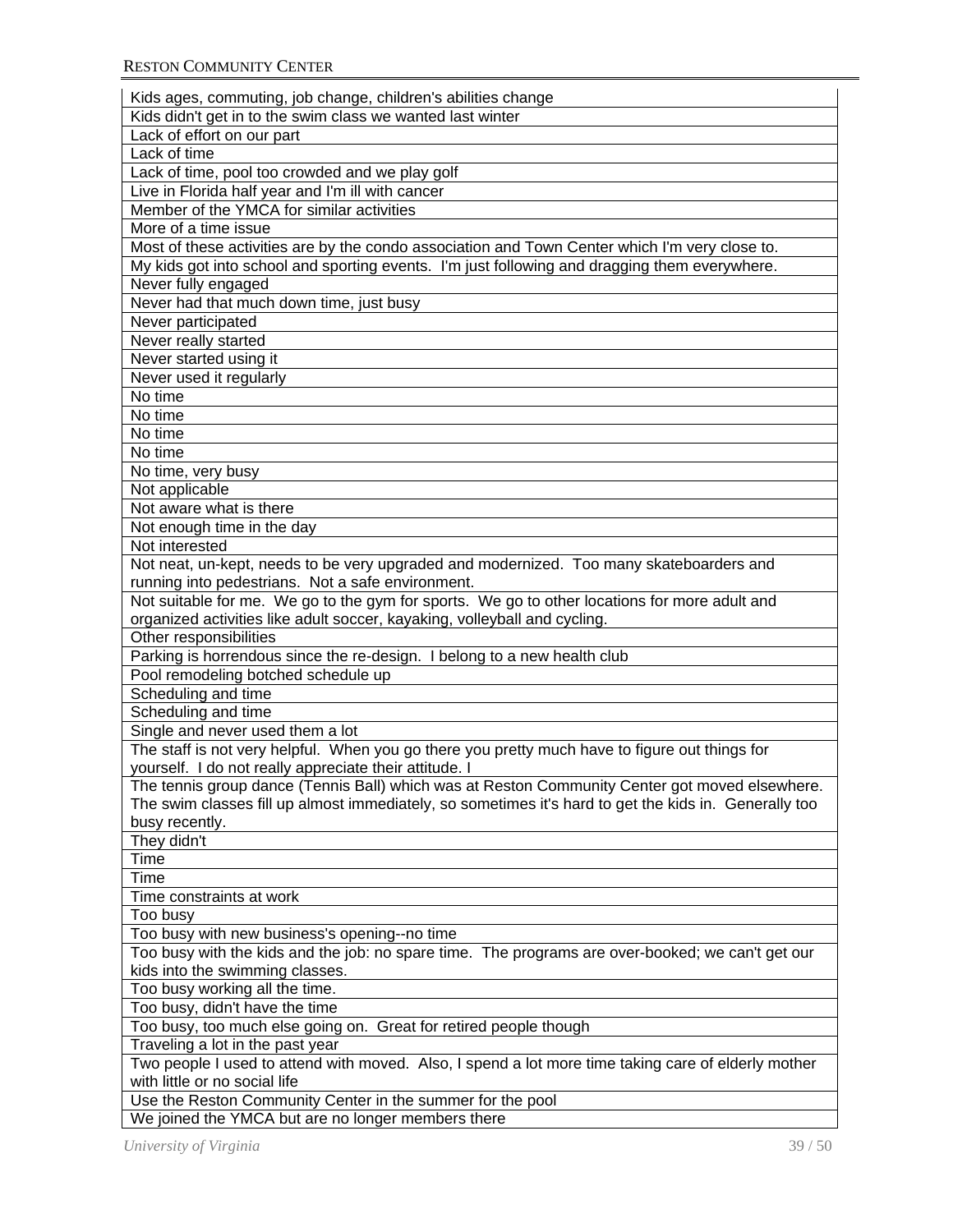We used to live closer to Reston Community Center.

We would be more likely to attend events that were charitable-related, like the Thanksgiving food drive

Working schedule and changed the schedule and location of programs that I attended, but mostly working schedule and prices are increasing

# **RCC3: When you think of the Reston Community Center, what comes to mind?**

| A community center where all different ages can do things and socialize and learn hobbies or just   |
|-----------------------------------------------------------------------------------------------------|
| improve their overall quality of life                                                               |
| A family oriented place.                                                                            |
| A lot of things                                                                                     |
| A lot of things and very good concerts                                                              |
| A lot of volunteer work and the Thanksgiving drive                                                  |
| A nice facility located close by                                                                    |
| A nice facility that is convenient to my home that we used when kids were young for swim lessons    |
| and community events                                                                                |
| A place for kids to go and be off the streets. The YMCA is better for me, but the Reston Community  |
| Center helps.                                                                                       |
| A place where I take classes and teach a class.                                                     |
| A place where people can go to do things. I don't know how to answer it is such an open-ended       |
| question.                                                                                           |
| Just don't go any more                                                                              |
| All of the programs                                                                                 |
| An actual center, swimming pools.                                                                   |
| Aquatics                                                                                            |
| Aquatics for folks with disabilities, quality, altruistic endeavors, theatre, community outreach. A |
| quality organization with many, many branches                                                       |
| Art, theater and swimming                                                                           |
| Attractive and welcoming                                                                            |
| Beautiful buildings and different activities, programs and facilities.                              |
| Center Stage and the performances and the different programs that they have and we participate in.  |
| Children's classes                                                                                  |
| Classes                                                                                             |
| Classes                                                                                             |
| Classes and things for the kids to do in summer                                                     |
| Classes for children                                                                                |
| Classes there like ceramics, language and crafts                                                    |
| Classes, pool, and a theater. Finding information                                                   |
| <b>Community meetings</b>                                                                           |
| Computer class and meeting                                                                          |
| Concerts                                                                                            |
| Concerts and Reston association meetings.                                                           |
| Concerts, mostly music and dancing                                                                  |
| Convenience                                                                                         |
| Cultural events and exercise classes                                                                |
| Culture, dancing, swimming and theatre                                                              |
| Dancing lessons, theatrical performances, summer drama camp, swimming and horseback riding          |
| lessons.                                                                                            |
| Exercise classes and the swim classes                                                               |
| Fun and outdoor things with family                                                                  |
| Fun time for families and the chance to show them a part of our culture and history                 |
| Games                                                                                               |
| Garden Club meetings, bridge group and play schedules.                                              |
| Her family does not participate in the center                                                       |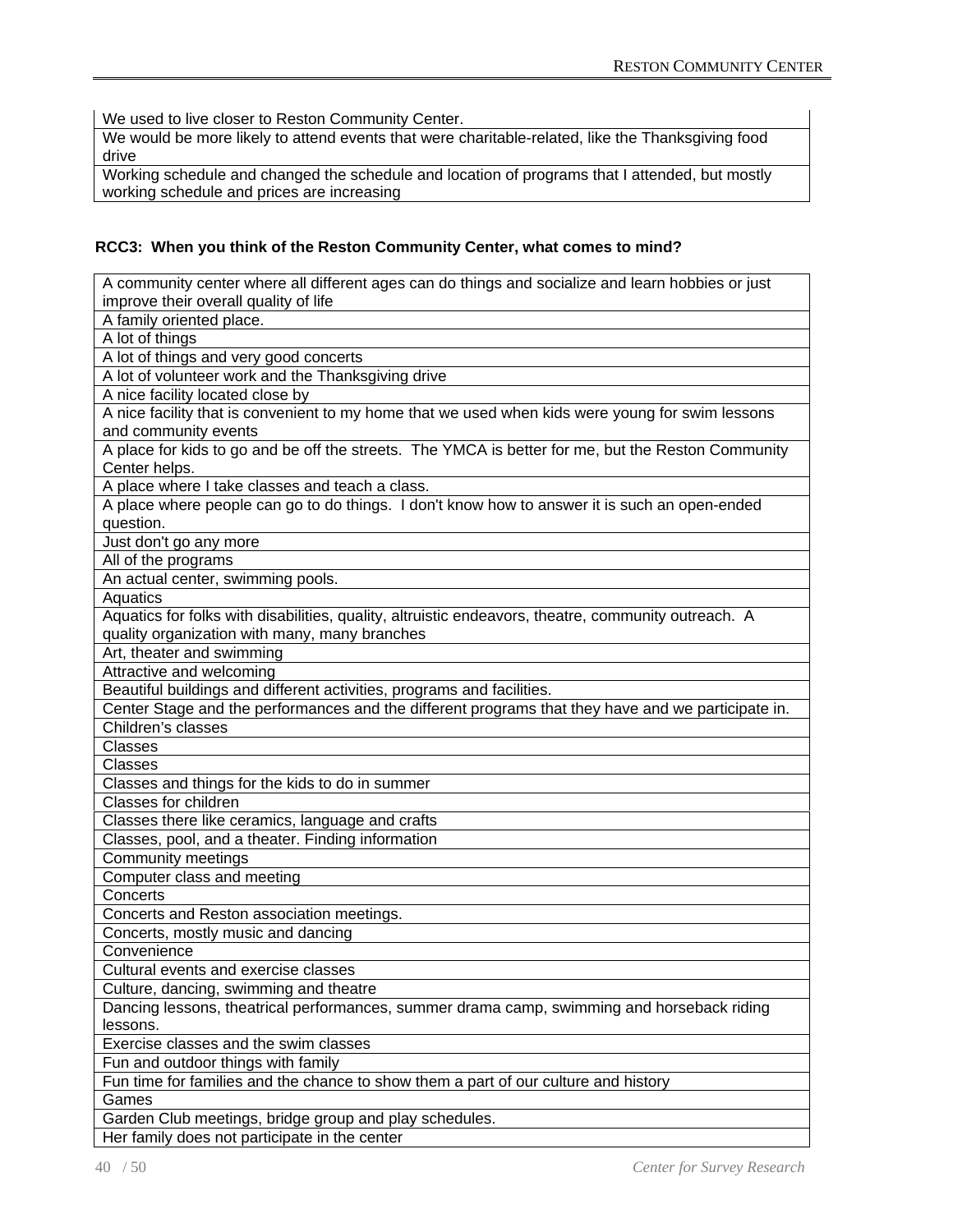| How lucky we are to have it because of all it offers. It is wonderful                                   |
|---------------------------------------------------------------------------------------------------------|
| I am involved politically and have fought battles with them. I think of an organization that needs      |
| reform. Insufficiently democratic. It's a county agency and local control is insufficient               |
| I can't say. It is well-run. Glad we have it                                                            |
| I know that they have inside pool, plays and musicals                                                   |
| I know they have a pool and I know they do like plays and stuff. Children's programs.                   |
| I think its a place for the whole community to gather. Offers cultural things. Just a general gathering |
| place.                                                                                                  |
| In Lake Anne, my condo association has meetings there                                                   |
| Inconvenience of patrons. The place is run by the convenience of the staff.                             |
| Indoor pool, concert hall, shopping center and how ugly it is                                           |
| It is a good facility. Used to swim there when younger - no time now                                    |
| It is a place that brings people together with different programs that are free. Social setting for     |
| everyone.                                                                                               |
| It is a very well-run organization and they try to fulfill community needs.                             |
| It is just a nice place to have. I don't use it as much as I should, but it's there.                    |
| I've seen the little mailing.                                                                           |
| Kids thing that are fun to do                                                                           |
| Lots of options                                                                                         |
| Mah jong                                                                                                |
| Meeting room                                                                                            |
| Mother's Day out and open swimming                                                                      |
| Movies and free concerts.                                                                               |
| My husband has had swimming classes there. That's really about all we've used it for.                   |
| My kids' graduation parties in 2005 and 2007                                                            |
| My kids took ballet and swimming there                                                                  |
| Nice people, a decent facility but it needs a boost (fresh faces)                                       |
| No parking                                                                                              |
|                                                                                                         |
| Nothing                                                                                                 |
| Nothing                                                                                                 |
| Nothing, I've never been, but maybe tennis courts and swimming pools.                                   |
| Offering space, cultural events, athletics and pool                                                     |
| Offers a variety of programs to meet the needs of people - all ages, ethnicities, genders and interests |
| Old facilities. Unclear to me. The schedules and types of events. Not well organized.                   |
| Parking lot is far away from building                                                                   |
| Place for meetings, plays, classes and voting                                                           |
| Place to look to activities and perhaps some concerts                                                   |
| Plays                                                                                                   |
| Pool                                                                                                    |
| Pool and performances                                                                                   |
| Pool, community activities, classes. A great resource                                                   |
| Pool, multi-purpose room, theater, workshop, variety of programs                                        |
| Pool, woodworking shop, martial arts lessons, concerts, Girls Scout troop meetings and local festivals  |
| Public swimming                                                                                         |
| Recreation                                                                                              |
| <b>Reston Community Players</b>                                                                         |
| Senior program                                                                                          |
| Services, art gallery and art classes                                                                   |
| Several concerts, prom, all night grad party, dog training classes and craft fairs                      |
| She does not go there anymore because so much has changed.                                              |
| So many of the things we've done, the young actor's theatre, the Reston swim leagues, the               |
| conservatory ballet performance at center stage and children's camp                                     |
| Swim and theater                                                                                        |
| Swim class, dance class, yoga and just classes                                                          |
| Swimming                                                                                                |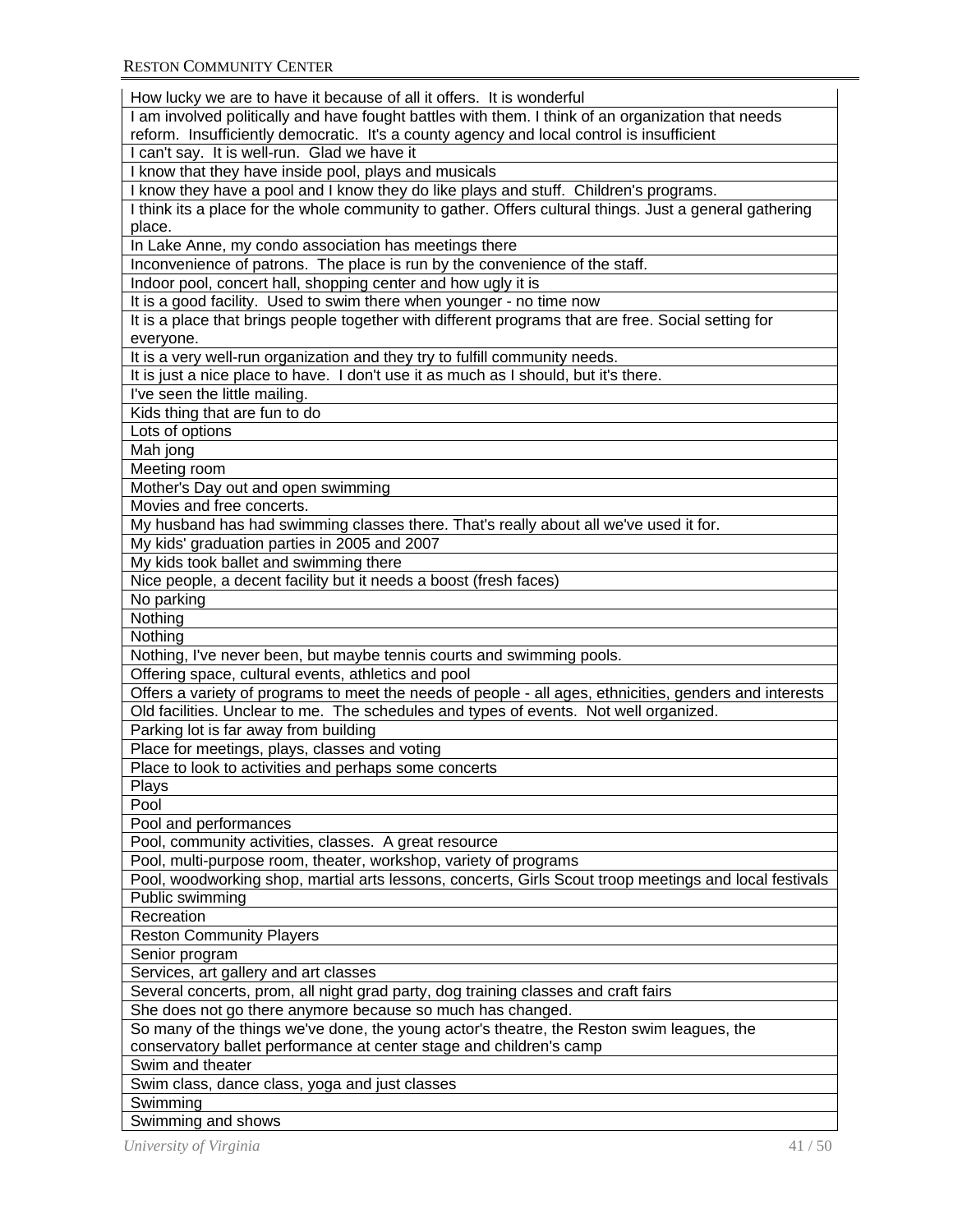| Swimming and voting                                                                                                                                                                             |
|-------------------------------------------------------------------------------------------------------------------------------------------------------------------------------------------------|
| Swimming and wood shop                                                                                                                                                                          |
| Swimming lessons                                                                                                                                                                                |
| Swimming pool                                                                                                                                                                                   |
| Swimming pool and some meetings participated in and theatre                                                                                                                                     |
| Swimming pool.                                                                                                                                                                                  |
|                                                                                                                                                                                                 |
| Swimming, aerobics and dance classes.                                                                                                                                                           |
| Swimming, concerts and classes                                                                                                                                                                  |
| Swimming, concerts like the Chorale and theatre opportunities.<br>Swimming, skating, concerts and fairs.                                                                                        |
|                                                                                                                                                                                                 |
| Swimming, taking care of parks and trails and courses.                                                                                                                                          |
| Swimming. The pool is much too warm. They keep it at about 85 or 86 degrees. Even though I live                                                                                                 |
| in Reston I often drive to George Mason University because their pool is only 79 degrees. The<br>Reston Community Center pool is just way too warm. Also, the George Mason University pool uses |
| bromine instead of chlorine which is great. The Reston Community Center pool uses so much                                                                                                       |
| chlorine that I get stuffed up the next day.                                                                                                                                                    |
| <b>Taxes</b>                                                                                                                                                                                    |
| That it is not expensive. It is probably not the first priority to people because the classes are not                                                                                           |
| convenient and are very small.                                                                                                                                                                  |
| The classes they offer, rooms you can rent for a function                                                                                                                                       |
| The indoor swimming pool. The concerts they have there. Other types of entertainment. Their                                                                                                     |
| auditorium.                                                                                                                                                                                     |
| The locality. It is close to where we are.                                                                                                                                                      |
| The pool                                                                                                                                                                                        |
| The pool and the theater                                                                                                                                                                        |
| The pool and the theater.                                                                                                                                                                       |
| The pool over at Hunter Woods. Also, concerts at the other end of Steeple Chase.                                                                                                                |
| The pools are great. Also, the stage performances are really great.                                                                                                                             |
| The pools, various art, pottery and music classes, various festivals that they have downtown.                                                                                                   |
| The swimming pool                                                                                                                                                                               |
| The swimming pool and lessons that they have there                                                                                                                                              |
| The swimming pool, hallway art exhibits and studio art classes.                                                                                                                                 |
| Theater                                                                                                                                                                                         |
| Theater and the aquatic center as well as classes.                                                                                                                                              |
| Theater when they have plays                                                                                                                                                                    |
| Theatre programs, adult classes and pool                                                                                                                                                        |
| Theatre, swimming pool and meeting rooms                                                                                                                                                        |
| Think of their plays, their pool, their all-night grad party.                                                                                                                                   |
| Twelve step programs, theater troop and Southgate Cluster Home Owners Association meets there                                                                                                   |
| Variety of activities, arts and crafts.                                                                                                                                                         |
| Water aerobics, a variety of classes like stained glass, dances and trips                                                                                                                       |
| We take dance classes and have seen a couple of shows                                                                                                                                           |
| Well-run, good program that offers a lot of opportunities                                                                                                                                       |
| Wooded, communal and a great place                                                                                                                                                              |
| Young actors theater                                                                                                                                                                            |
|                                                                                                                                                                                                 |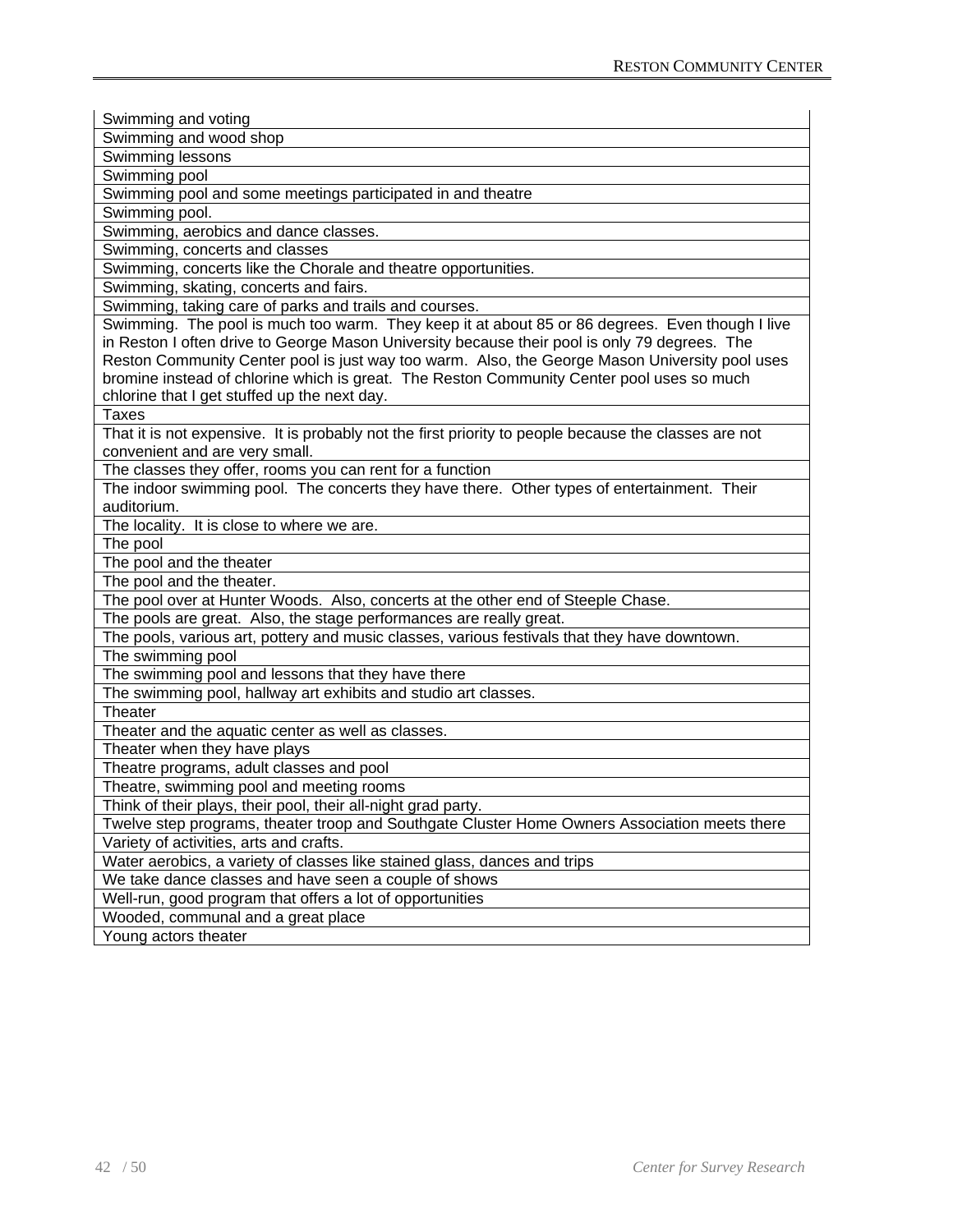**RCC4: I'm going to read a list of ways that the RCC provides information to the public. For each one, please tell me how important it is to you as a source of information about the Community Center and its programs. Would you say that it is very important, somewhat important, or not important**?

|  |  |  |  | [name] is very good instructor |
|--|--|--|--|--------------------------------|
|--|--|--|--|--------------------------------|

A lot of the offerings are adult and up and I would like to be able to bring children. More familycentered offerings. I had reservations for my child's birthday party and had put down money but the front office was very unclear and not helpful enough. I had to change the party. But I eventually get what I need from them.

Didn't know there was one

Didn't know they had website

Don't remember seeing one.

Don't remember seeing one. Not a very good website

Don't remember seeing them. Didn't know they had one

I am not on the email list

I did not know there was one, but that is terrific.

I just go to church activities now.

Not many flyers

Overboard in being glitsey and too expensive

They aren't covered very well in the local papers.

Too slow in arriving, the Reston Community Center has turned into an insider's circle. The center stage thing - I don't remember the last time we got one.

#### **RCC5: Of those items we just mentioned, how would you prefer to receive information about RCC programs?**

| Any through the mail and bulletin board                                              |
|--------------------------------------------------------------------------------------|
| Going to the center in person                                                        |
| In the mail                                                                          |
| In the mail                                                                          |
| In the mail.                                                                         |
| Local cable TV                                                                       |
| Mail                                                                                 |
| Mail.                                                                                |
| Mail.                                                                                |
| Mail.                                                                                |
| Mail.                                                                                |
| Posted flyers in displayed in public places.                                         |
| Present system is ok, by mail is ok                                                  |
| Program flyers should be more available at the center -- they run out in many cases. |
| Regular mail                                                                         |
| Saves paper more direct. Instant messaging                                           |
| Through the mail                                                                     |
| Through the mail.                                                                    |
| Through the mail. The homeowners newsletter - quarterly.                             |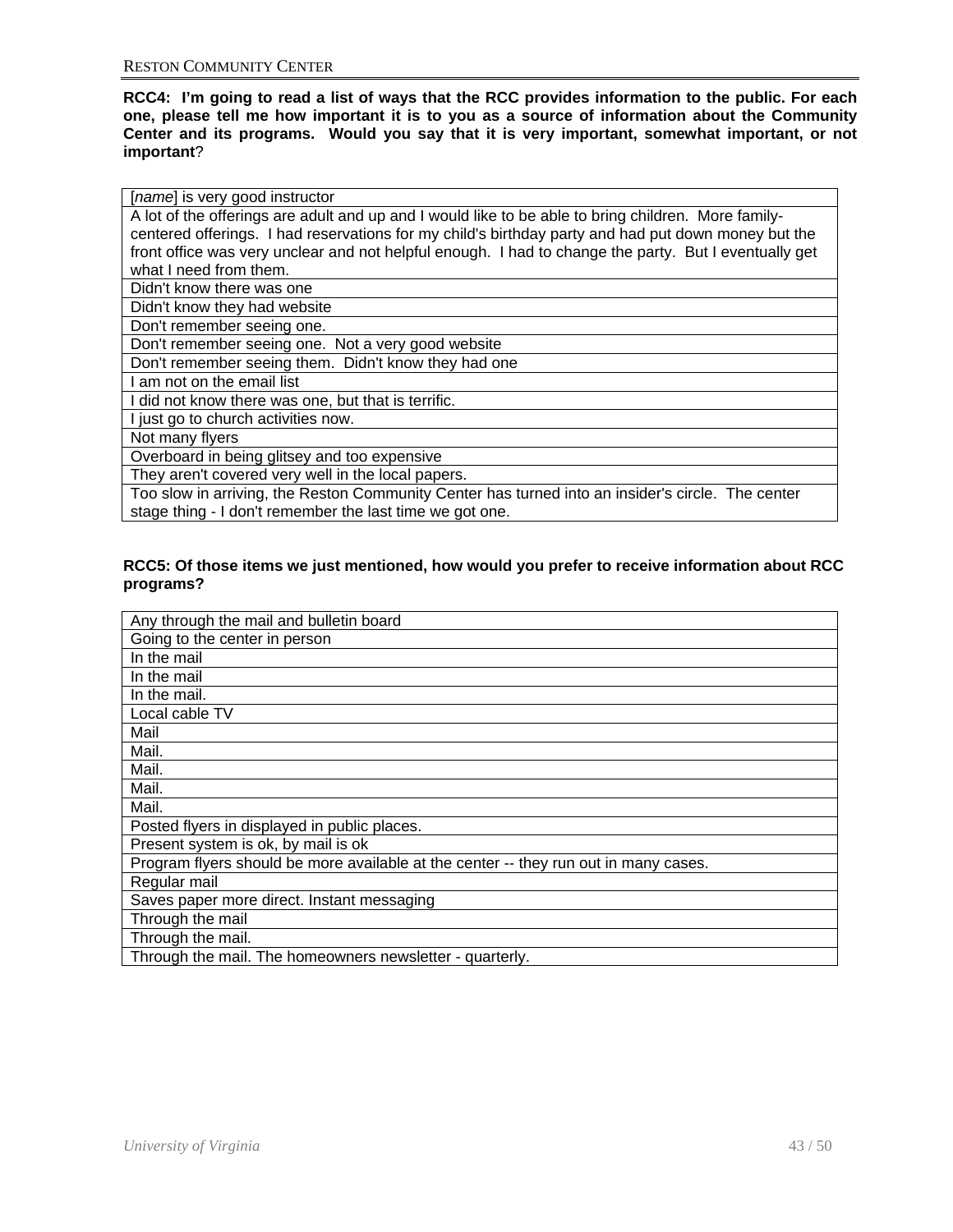# **RCC6: Overall, how satisfied are you with the job the RCC is doing in keeping you informed about its programs and services?**

A lot of us are confused abut which mailings are from the RA and which are from Reston Community Center. I'm not always sure.

I feel like they should a better job of publicizing - maybe with direct mailing.

I only find music on the Web - trying to find drama / theater events

The building is too small.

They do send out a booklet that has everything in it.

They send too much information

We continually need to be informed. My primary concern is for them to follow up on complaints. Response to that is poor: The clay tennis courts on Glebe Road - I have repeatedly complained about the condition. Clay courts have to be watered. I complained for 2two years to [*name*] - they have cone zero.

# **RCC6a: The RCC Staff is responsive to requests for information**.

**Depends** 

Depends who you're dealing with.

Except one occasion when one person at the desk snapped at me for no cause.

I agree that it should be accurate

I don't deal with them

I just disagree and if you can't put that in I will just hang up

Not discourteous but seems chaotic, badly organized, as far as selling tickets. First day there is fair amount of interest and they take one letter and open it and respond, then one person in front of them, and alternate. Apparently the system broke down when my wife was there - it didn't have the order promised.

Often give wrong dates for events.

The lifeguards could be more attentive.

There was miscommunication about a yoga class

Yes to programs, no in terms of its governance. Not a transparent organization. That is especially true if you look to voice an opinion that takes issue with something they want to do. The front desk people are courteous. Not the people behind scenes if you have policy differences with them

#### **RCC7: The RCC creates positive leisure experiences.**

Both family and friends appreciate this First I'm hearing about it Greater Reston is inaccurate. I can't get into the art programs. Hours are inconvenient I saw something in a newsletter I tried to get my two grandchildren in to beginning swimming lessons - they live in Reston. It was impossible - so I had to take them to Herndon Community center. I would like to see quilting, knitting and crochet for senior adults It may for segments of the population, it doesn't for other segments I've been disappointed over the years in the programs for teenagers - really hard to find good programs for that age group. More activities for seniors than for those in forties The ones I've noticed seem to be for senior citizens rather than for adults in general.

The only problem is you call up and everything is sold out.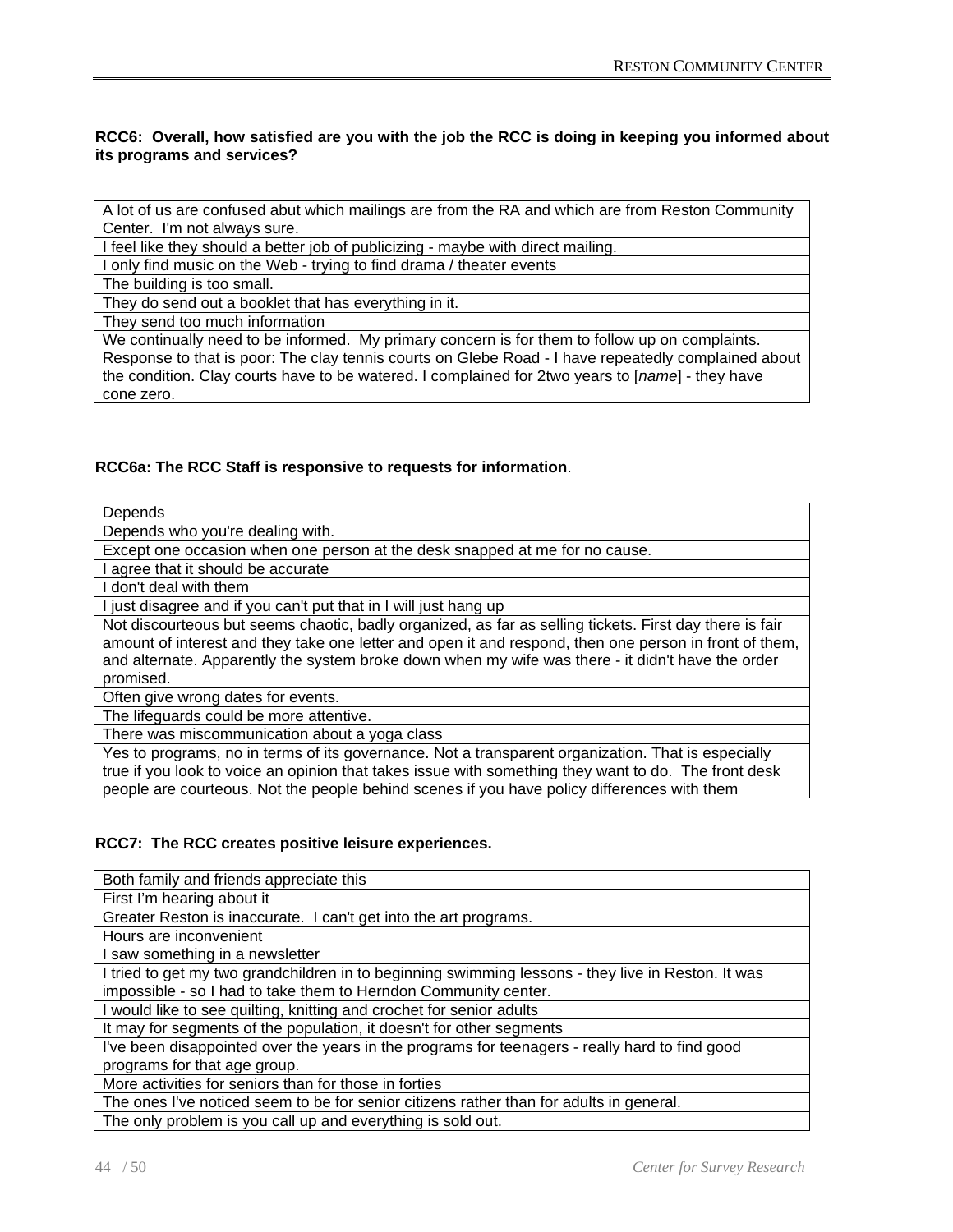The Reston Community Center doesn't add a significant value to the quality of life. It doesn't necessarily detract from it but it doesn't add to it. I'm neutral.

There needs to be more diversity, more cultural stuff, like the Asian festival

They are overshadowed by OLLI, a much bigger operation sponsored by George Mason with 750 paying members at \$250 per year. That doesn't leave much room to compete.

They don't provide it - it's already here. They need to maintain paths, lakes and tennis courts They need to do a better job in getting quality artists in there. Also, don't charge them an arm and a leg to use the facility. Some of the aquatic programs need to be later.

This is another horrible question because it's a philosophical pronouncement, not a question

Too many of the classes I want to take are for seniors and retirees at hours during the workday. It is not an age thing, it is a time of day thing.

Too much of it concerned about paying taxes for what we don't use much

Very frustrated because we always get on the waiting list for swimming and never get it. The one time we got in they cancelled for lack of instruction.

Wonderful for seniors

# **RCC9: In your opinion, does the RCC make Reston a more attractive place to live?**

| Concerned about lottery system for popular events                                                          |
|------------------------------------------------------------------------------------------------------------|
| For some yes; for many it has very little bearing on Reston's value. As an institution it needs to be      |
| more inclusive in governance and more consensus-driven in the broader community in it's decision-          |
| making. As it is now it is a very closed club that is not realizing its potential as a community           |
| institution. Ultimate county control over decisions and assets is a further factor in preventing Reston    |
| Community Center from realizing its true local benefit and potential                                       |
| Not necessarily.                                                                                           |
| Reston Community Center charged me in taxes for past 30 years. Not getting anything. When first            |
| went I was lucky to get out alive. Lived here since 1976 and got mugged. None of my neighbors go to        |
| Reston Community Center- why?                                                                              |
| Sort of neutral                                                                                            |
| The facilities are excellent, it's just a matter of space like Lake Anne. I want bigger facilities at Lake |
| Anne.                                                                                                      |
| Yes, but they need to mark it better.                                                                      |
| Doesn't matter                                                                                             |

**RESIDE: Now we'd like to ask just a few questions about you. Again, all your answers are confidential and if there are any you don't wish to answer, just say so. We collect this information only for statistical purposes. How long have you lived in Reston?** 

When you ask people to give up time for what is a charade, people become de-motivated.

#### **SIZEBUS: How many people are employed at the place where you work?**

| Company-wide it's 35. |
|-----------------------|
| I work at home        |
| I work at home        |
| I work by myself      |
| Self-employed         |

**THANKS: Thank you very much for participating in this survey. We appreciate the time you have taken to complete the questionnaire. The survey results will be reported to the Board of Governors of the Reston Community Center at a future meeting.** 

*University of Virginia* 45 / 50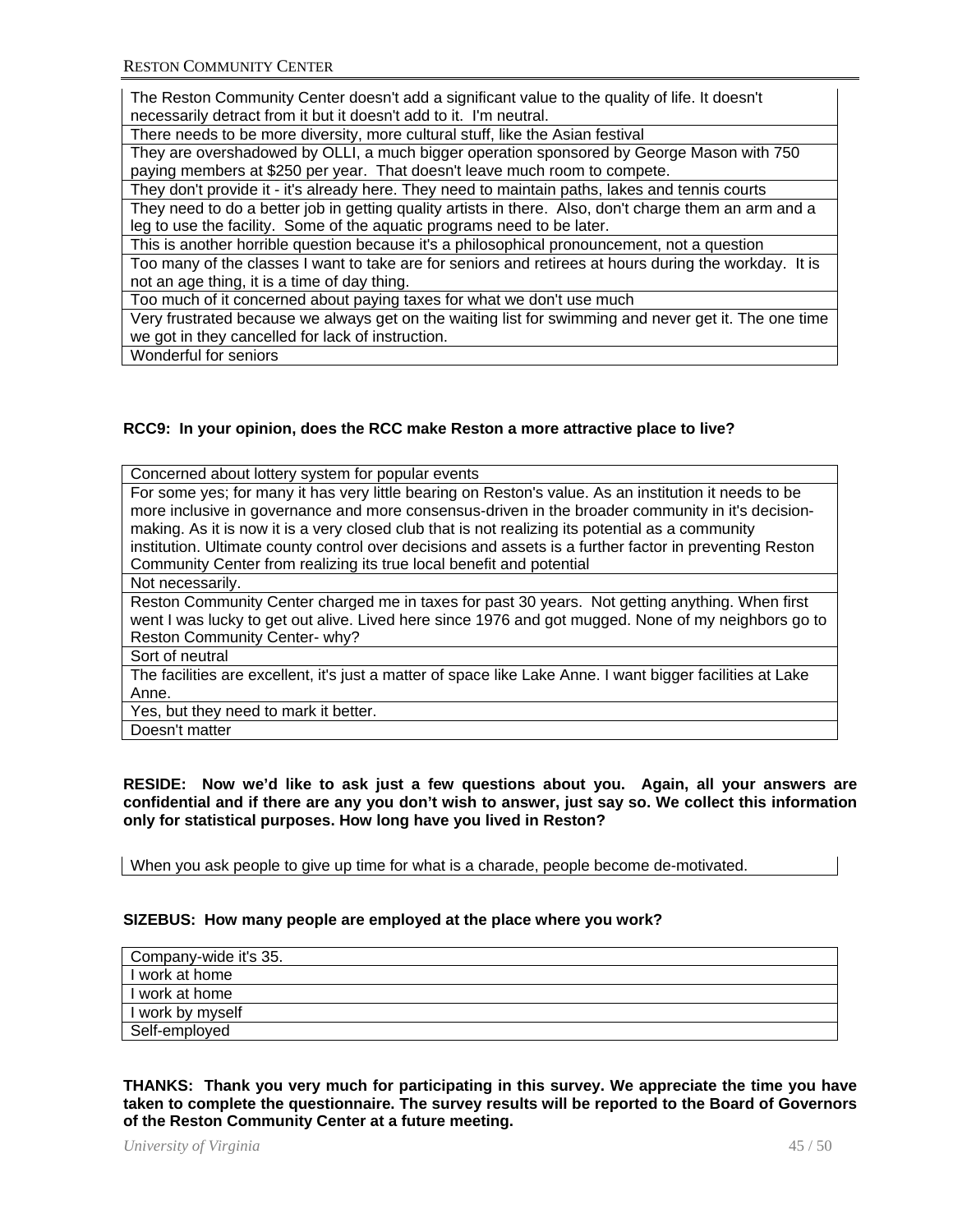As teacher of a class at Reston Community Center, I am frustrated in: trying to get the room set up and the lack of things they have. I was not allowed to use the bulletin board because it belongs to the Reston Chorale. They need to provide more for the teachers. I took a music class once and the music stand (which you put your music on) was broken. It was six weeks before they fixed it.

I think the seasonal program guides are very useful

I think the tragedy is that Reston Community Center could be a much more vibrant and inclusive part of our community but the way it is governed is preventing that. And that's a great loss for the community.

I would like to see more information on how people can participate. I am looking for them to organize the participation a little better

I would love it if they had their swim program aligned with the red cross program (life guard pool operators, etc )

Please clarify what participation is on this survey.

Respondent checked the program and realized that there are programs in the evening asked that previous comments be removed

Respondent insisted that he is somewhat familiar with the Reston Community Center.

Respondent wanted to make [recorded] comment that she did not want her answers--based on present levels of usage. To reflect a lack of appreciation and use, because her children had grown and their usage had diminished but had been considerable over the previous twenty years.

Respondent was very pleased by the letter announcing the survey. She normally refuses survey calls that are not preceded by such a letter

Strongly urge to talk to other governing bodies in Reston I don't see why three organizations exist duplicating services

The lady said that she doesn't attend the community center anymore because there were things that happened and she would go there every week

The Reston Community Center is a double tax providing double services to Fairfax residents. If the Reston Community Center did not exist, the county would provide the same services as they do for other regions in the county for our existing tax dollar.

The survey was too long even though we love the Reston Community Center and take it for granted They have a weekly duplicate Bridge game that they attend every Wednesday. Usually about 100 people attend. And she just wants to make sure that Reston Community Center continues to rent the facility to them so they are able to play the game.

This is a poor questionnaire because the questionnaires force the respondent to answer a certain way. It's too long. I'm a liberal person, but i am appalled at the amount of tax money that my household has put into the Reston Community Center over the years and the small amount of use that the typical family gets out of the Reston Community Center. There are a lot of services I don't think I should have to pay for over and above the taxes including swimming. I don't think the Reston Community Center ought to be so heavily involved in putting tax money into festivals in Reston. I fail to see how that is what the purpose of the Reston Community Center is and what my tax dollars should be devoted to

Very satisfied with service personnel and the information they provide.

Taxes are too high and driving old people out. Reston association is useless. Taxes need to be reduced and wants to know what her yearly 10,000 dollars that she has to pay is being spent on. The Reston Community is run by a bunch if old women, there are no street lights, I would never buy property here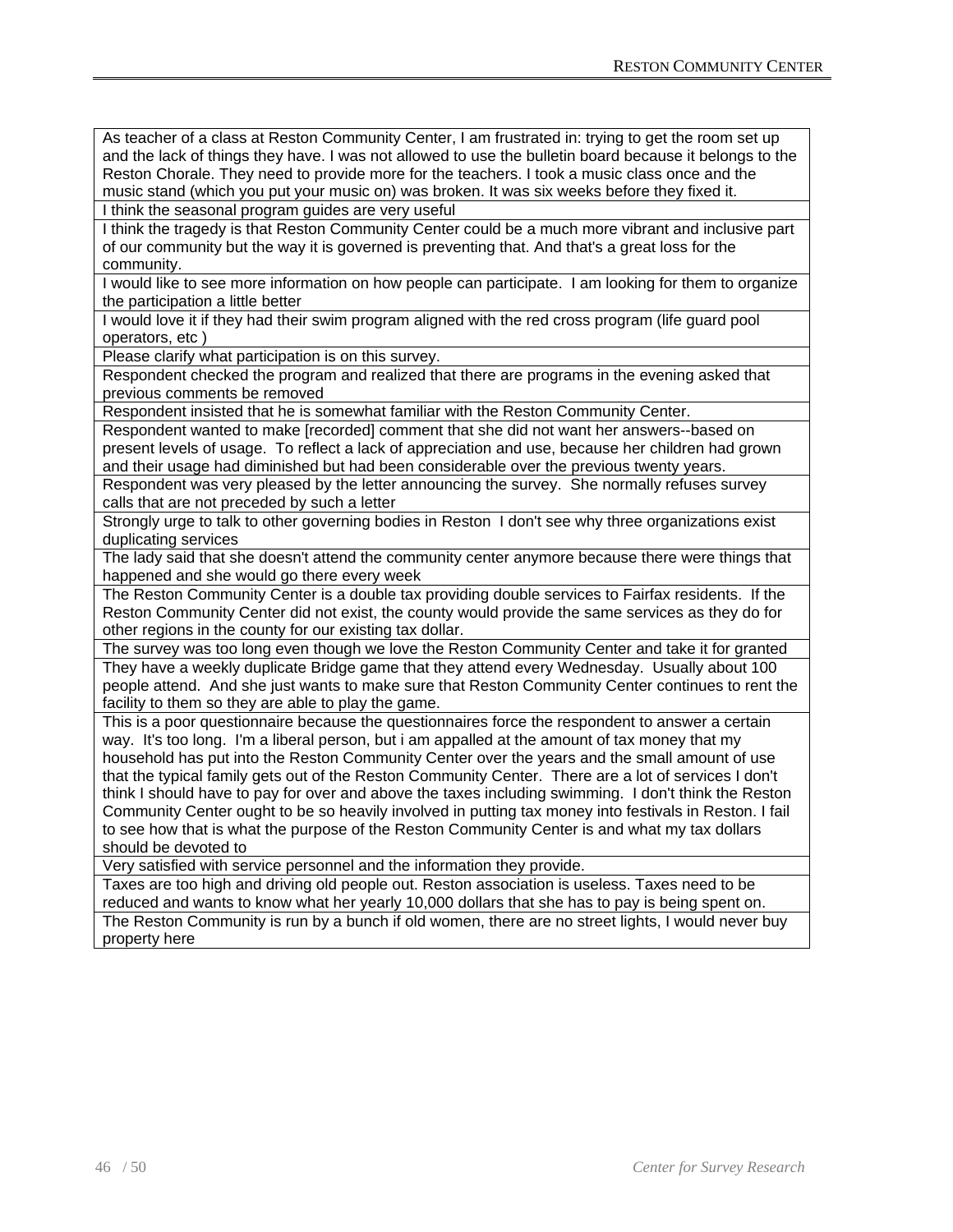**USEEVEN: Are you aware that your employees may use RCC facilities at resident rates even though they are not a Reston resident?** 

| Has no employees                    |
|-------------------------------------|
| No employees                        |
| No, they could publicize that more. |
| She has no employees                |

**VOTE1: One proposal to increase the participation in the Preference Poll is to set up electronic voting or via a paper ballot mailed individually to each household. However, it would require a change in voting rules to allow one vote per household instead of one vote per person. Would you support a change to the voting procedure to one vote per household to permit voting either electronically via the internet or via a paper ballot mailed individually to each household?** 

Are renters in a consistent household. In an apartment complex. Is that one household - multiple families live in one dwelling?

Don't think the one vote per household is fair

Don't understand why it would be necessary to have it be one vote per household if mailed.

I don't think one person in the household should make all the decisions

I thought that it was already that way

I'm very concerned that reliance upon the internet would exclude interested parties, especially oldtimers.

Paying the fee is a financial hardship, if I had a chioice I would do away with the Reston association Waste of expense for paper ballet

Why does e-voting have to be one per household if each family member has a separate e-mail address

Would support. Some people don't use computers but the electronic idea is good for those of us, convenient, who use computers. And seems to require less expense for the Reston Community Center than mailing would. Costs less.

# **WHYNOT: Why not?**

| Another commitment                                                                                      |
|---------------------------------------------------------------------------------------------------------|
| Apathy                                                                                                  |
| Bad timing                                                                                              |
| Because don't know any of the candidates                                                                |
| Because I am not the owner                                                                              |
| Because I didn't go to the grocery store where they were taking votes. I don't know if they send it in  |
| the mail, too.                                                                                          |
| Because I don't know who is running                                                                     |
| Because I knew none of the candidates                                                                   |
| Because it doesn't service my area so I'm turned off of the Center. Didn't think it mattered if I voted |
| because I don't matter to Reston Community Center.                                                      |
| Because their were three candidates for three positions                                                 |
| Because we don't pay a lot of attention to the program                                                  |
| <b>Busy</b>                                                                                             |
| <b>Busy</b>                                                                                             |
| <b>Busy</b>                                                                                             |
| <b>Busy</b>                                                                                             |
| <b>Busy</b>                                                                                             |
| Busy at the time                                                                                        |
| Busy but the other person in the house did vote                                                         |
| Busy working two jobs                                                                                   |
| Can't remember                                                                                          |